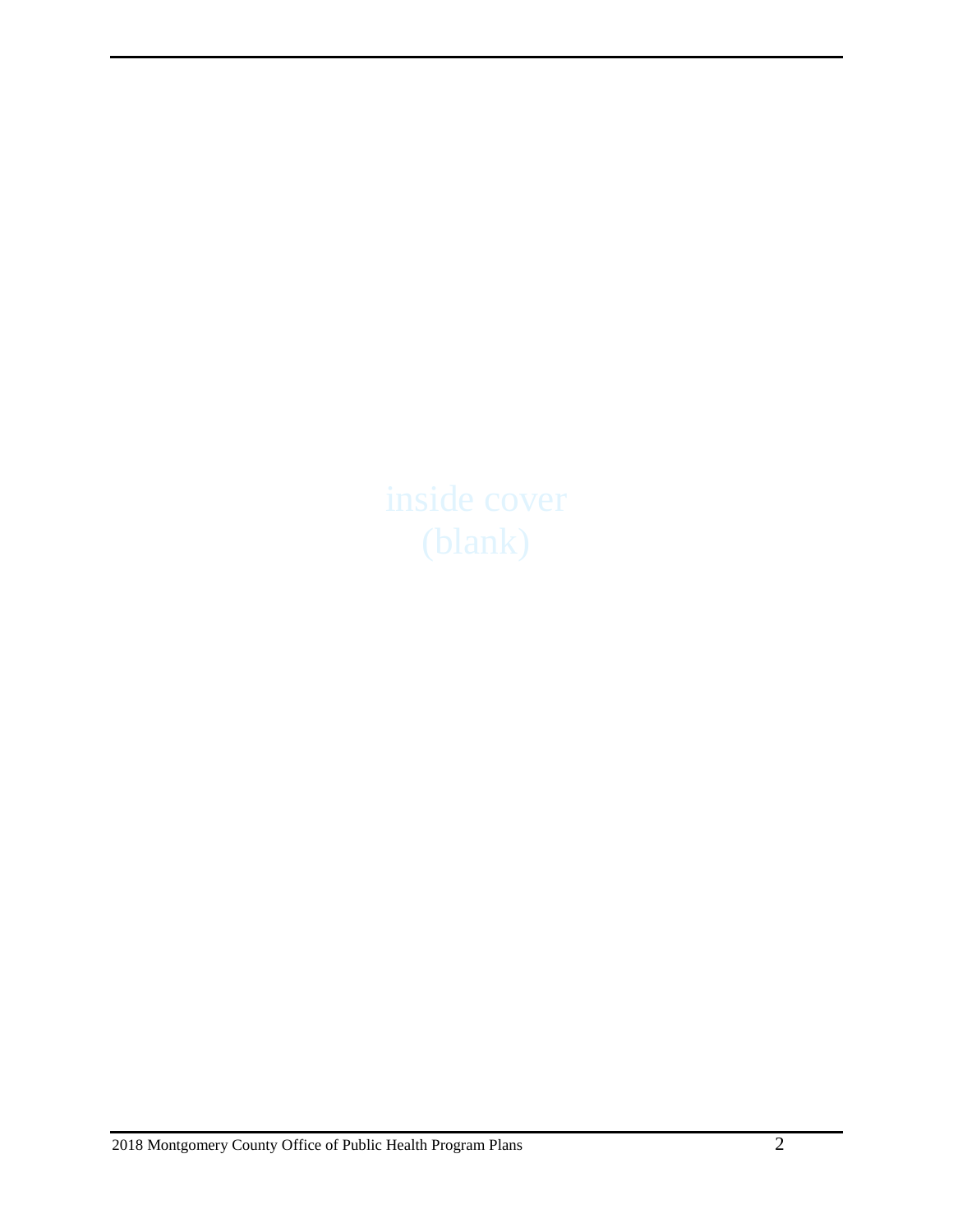### 2018 PROGRAM PLANS

### prepared by

### THE MONTGOMERY COUNTY DEPARTMENT OF HEALTH AND HUMAN SERVICES OFFICE OF PUBLIC HEALTH

### for

### THE PENNSYLVANIA DEPARTMENT OF HEALTH

## March 2018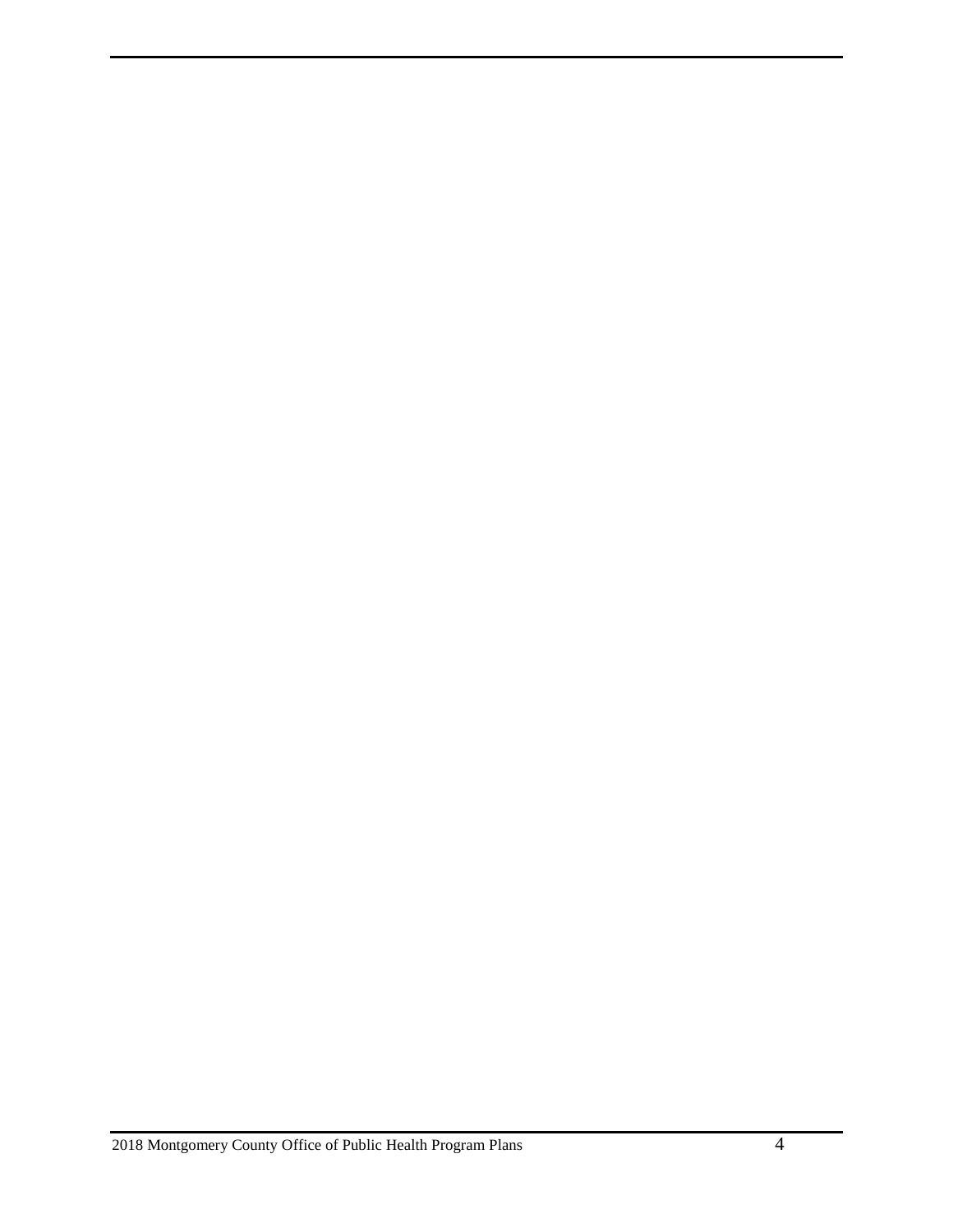#### **MONTGOMERY COUNTY, PENNSYLVANIA**



#### **BOARD OF COUNTY COMMISSIONERS**

Valerie A. Arkoosh, MD, MPH, *Chair* Kenneth E. Lawrence, Jr. *Vice Chair* Joseph C. Gale, *Commissioner*

#### **BOARD OF HEALTH**

Michael B. Laign – Chair Francis Jeyaraj, MD Steven Katz Barbara Wadsworth, DNP Martin Trichtinger, MD

#### **OFFICE OF PUBLIC HEALTH**

Brenda K. Weis, MSPH, PhD *Health Administrator*

Richard S. Lorraine, MD, FACP *Medical Director*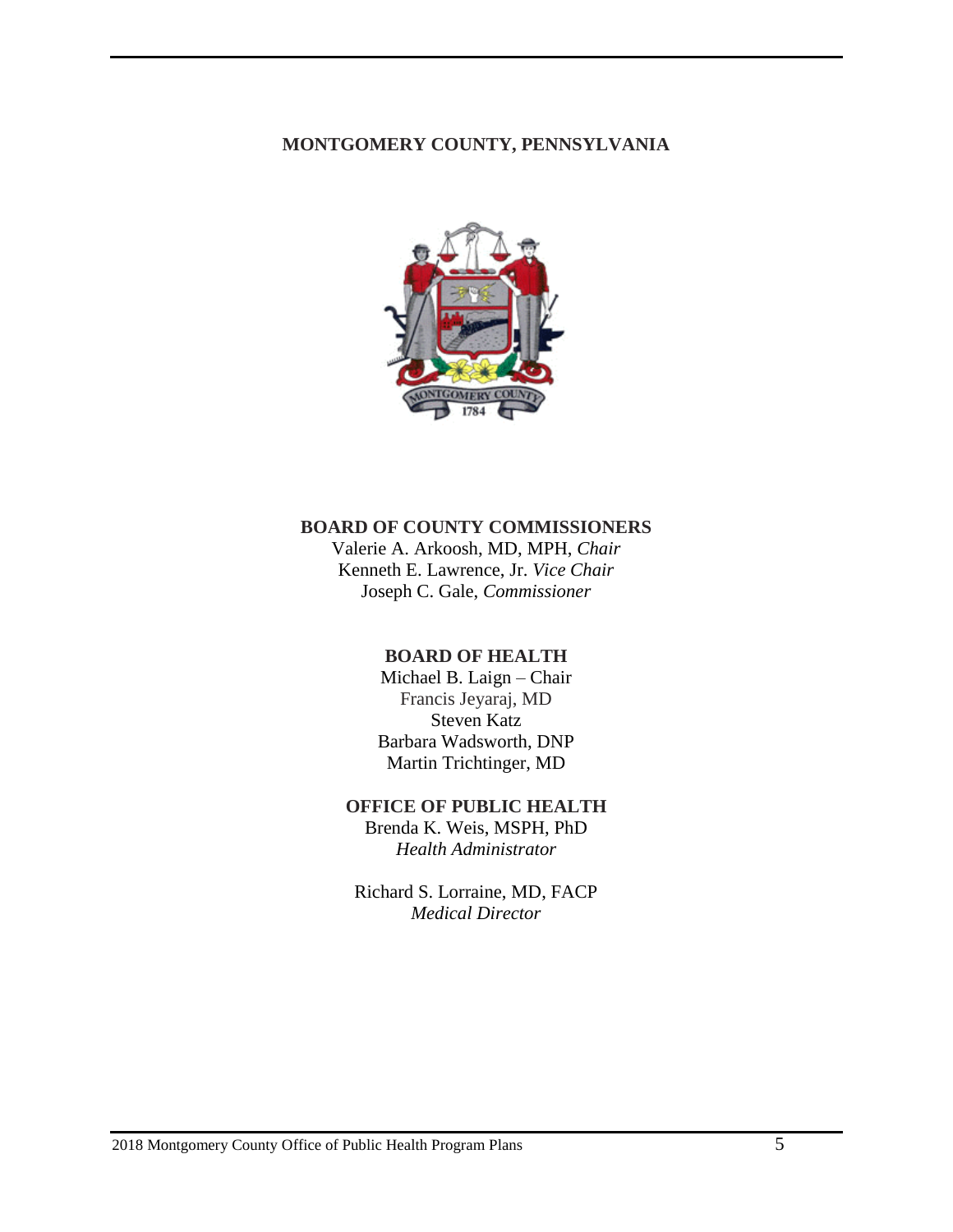### **PROGRAM PLANS**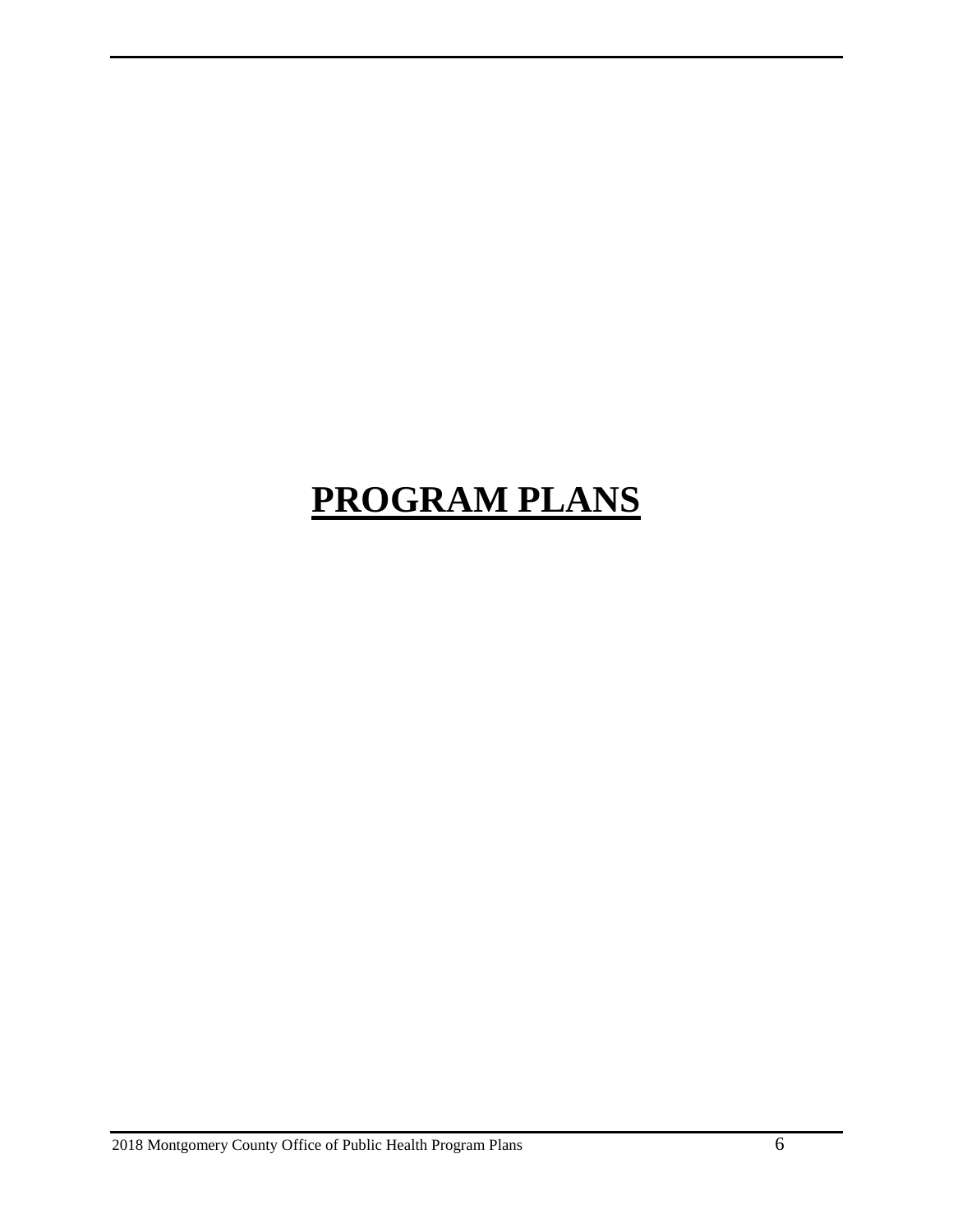#### **Table of Contents**

| <b>Executive Introduction</b>                        | 9  |
|------------------------------------------------------|----|
| <b>Organizational Chart</b>                          | 11 |
| <b>Background and Demographics</b>                   | 12 |
| <b>Bureau of Administration Section Summary 2018</b> | 13 |
| <b>Program Plans 2018 (section 1)</b>                | 14 |
| <b>Infectious and Communicable Diseases</b>          | 16 |
| Chronic Disease and Injury Prevention                | 28 |
| <b>Environmental Health</b>                          | 34 |
| Maternal-Child Health                                | 37 |
| <b>Emergency Management</b>                          | 40 |
| <b>Performance Review 2017 (section 2)</b>           | 46 |
| Infectious and Communicable Diseases                 | 46 |
| Chronic Disease and Injury Prevention                | 53 |
| <b>Environmental Health</b>                          | 56 |
| Maternal-Child Health                                | 58 |
| <b>Emergency Management</b>                          | 60 |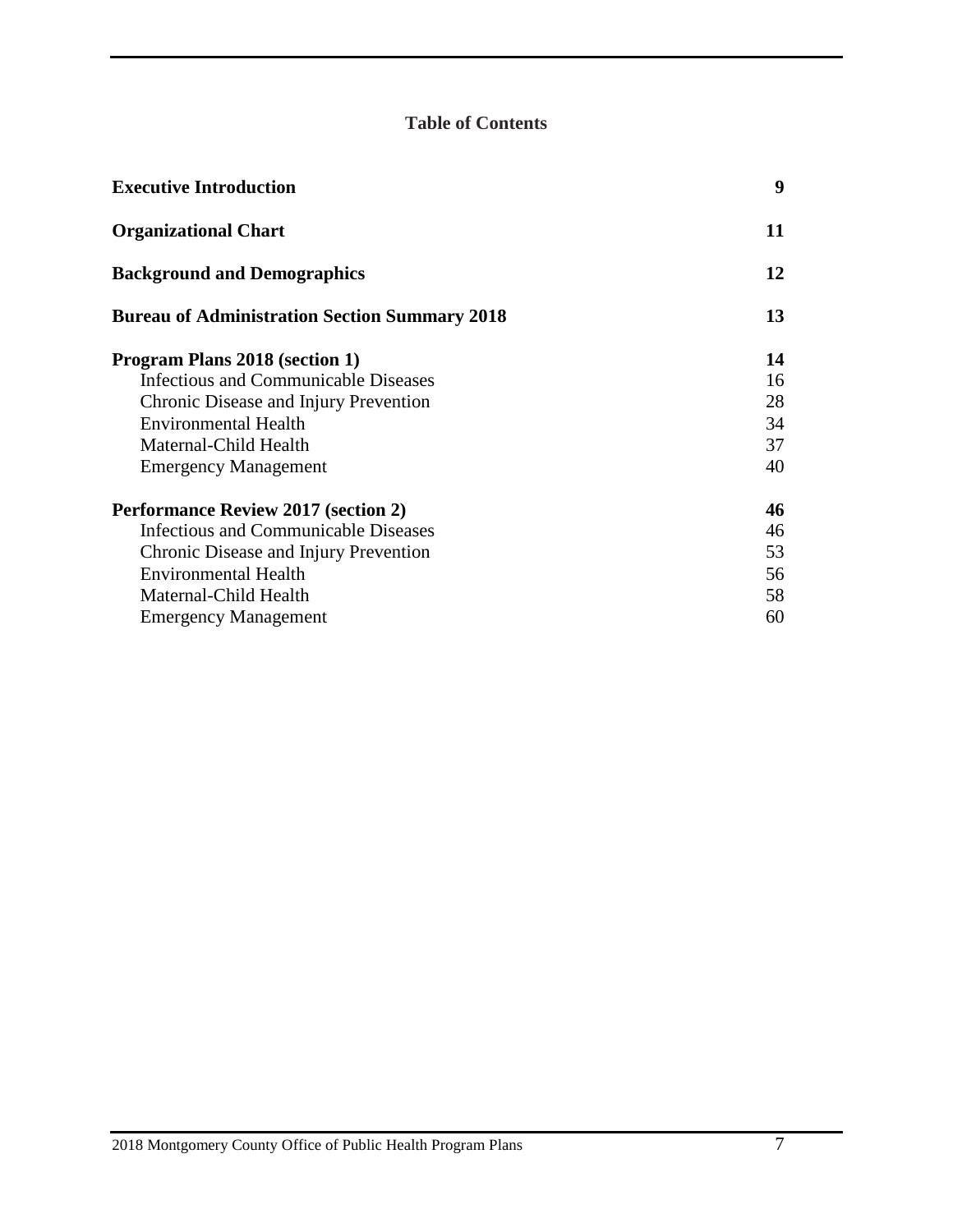Mission To provide public health services and foster collaborative actions that empower our community to improve its health and safety

Vision To optimize the health and wellness of individuals and families through innovative practices

> Core Values Proactive, Collaborative, Excellence and Compassionate

Strategies *Transform* Public Health Service Delivery *Enhance* Community Awareness and Experience *Promote* a Culture of Innovation and Engagement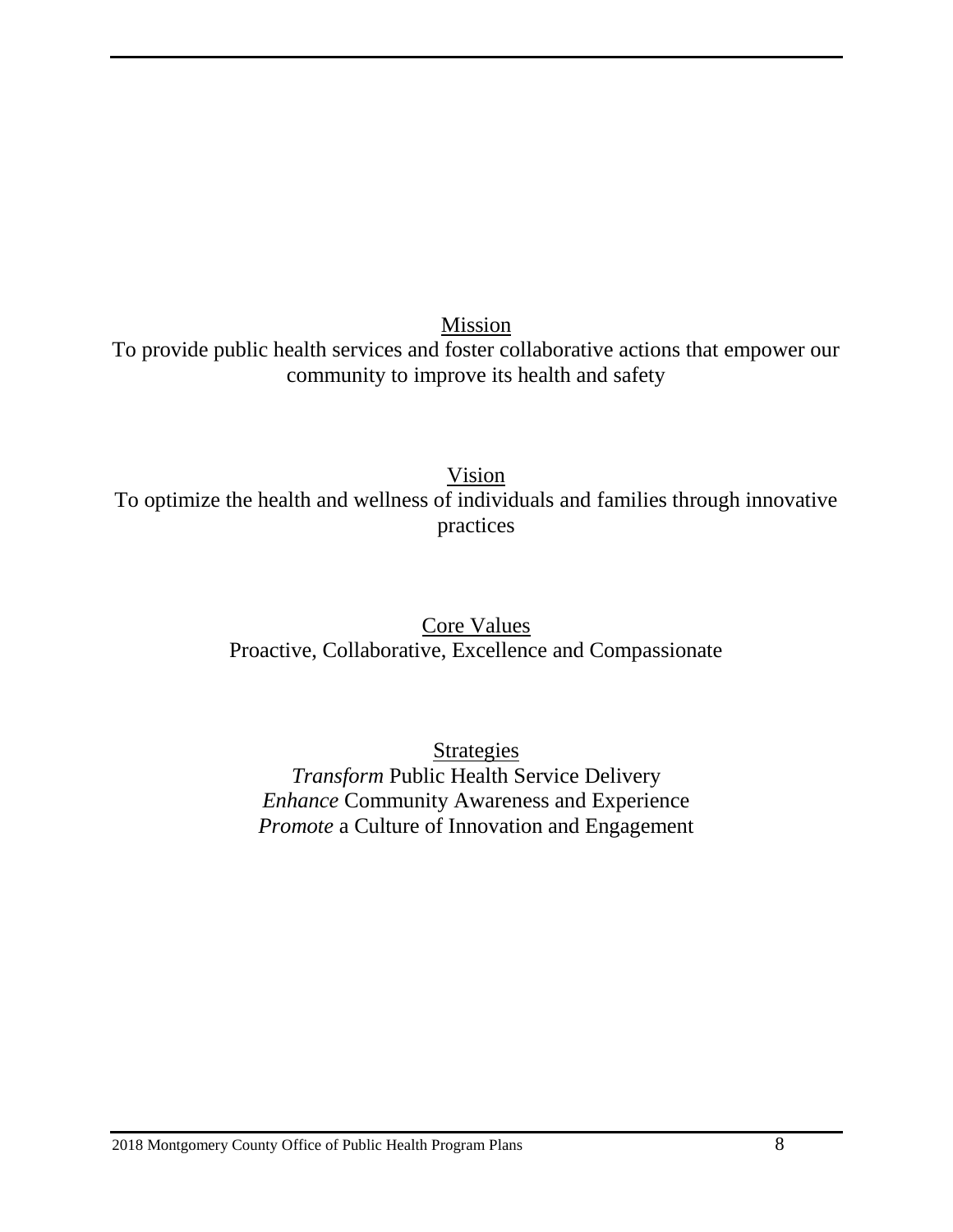#### **Executive Introduction**

The field of public health has evolved over the past 150 years largely in response to emerging health threats and the increased availability of scientific knowledge and technology to support public health decision making and action.

While early public efforts have focused on the treatment and control of infectious disease and the promotion of safe and healthy food and water supplies, more recent trends reflect a greater emphasis on more upstream prevention efforts aimed at curbing the rising burden of chronic disease and the staggering cost of medical care. Public health systems are naturally equipped to respond to and control the spread of disease, provide the community with clinical prevention services, and conduct outreach and education to promote health and wellness and prevent disease. While we have made exemplary achievements in infectious disease control, community sanitation, and chronic disease prevention, considerable challenges remain.

Public health officials are facing new threats from disease outbreaks due to pathogens such as Ebola and Zika virus for which the health consequences are grave and the scientific evidence to support public health action is still emerging. Other highly communicable diseases such as tuberculosis and measles, which have been managed successfully in the U.S. for decades, are resurging in occurrence both locally and nationally.

Environmental threats such as natural and man-made disasters and climate change continue to pose new challenges for public health officials and response actions require highly diversified and coordinated efforts involving multiple disciplines including public safety and transportation.

The emerging importance of social context for public health is forcing health professionals to look beyond primary disease prevention and treatment approaches and consider risk factors such as social determinants that underlie many diseases and have a profound impact on health and wellbeing. Public health systems are also highly influenced by economic and political factors such that the concept and scope of public health varies considerably across community sectors and geographic regions. To address these challenges, public health systems need both interorganizational integration as well as greater linkage and interface with clinical systems of care.

In response to these needs, Montgomery County has restructured its health and human services into a single integrated department, the Montgomery County Department of Health and Human Services (HHS). As a part of this restructuring, in 2018, the Pennsylvania Department of Health (PADOH) approved of the renaming of the Montgomery County Health Department to Montgomery County Office of Public Health (OPH). The change reflects a more strategic and holistic approach to public health that focuses on health promotion and disease prevention that spans multiple HHS offices and programs including OPH and the Offices of Aging & Adult Services, Children &Youth, Drug & Alcohol, Mental Health, and others.

OPH will continue to focus on essential public health functions as reflected in the services provided by our operational divisions of Clinical Services and Public Health Nursing, Communicable Disease Control and Prevention, Environmental Field Services, and Water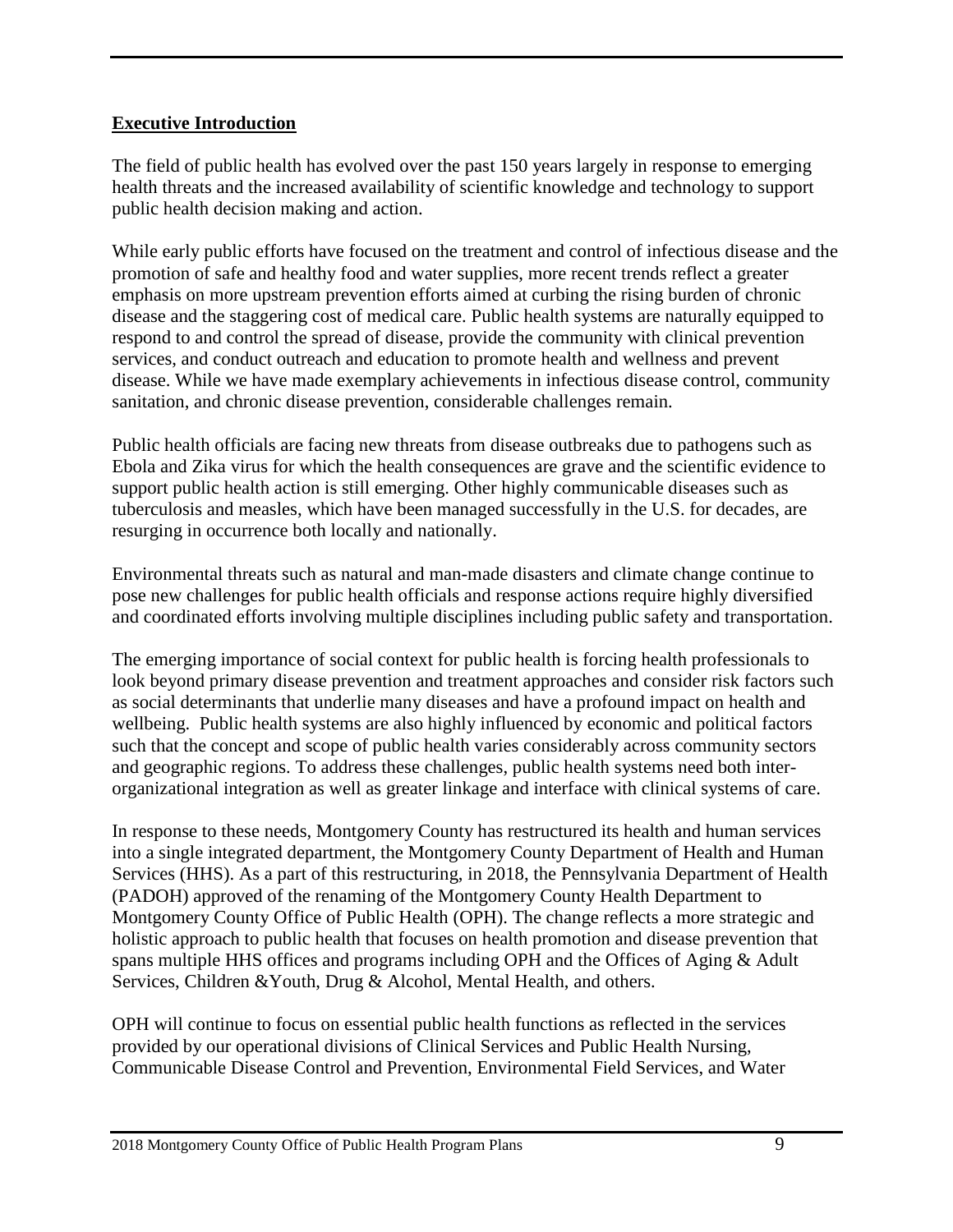Quality Management. Activities under our division of Health Promotion will be shared by OPH and HHS in 2018.

Educational, environmental, clinical, epidemiological, and research capacities and assets of our Office will be maximized to execute the following essential public health functions:

- Monitoring health status to identify community health problems.
- Discovering, diagnosing and investigating health problems and health hazards in the community, including surveillance of communicable diseases.
- Informing, educating and empowering communities about health issues.
- Mobilizing community partnerships to identify and resolve health problems.
- Enforcing Code and regulations that protect health and ensure safety.
- Conducting research and data analysis to monitor the trending of identified health problems and the effectiveness of deployed interventions.

Specifically, Montgomery County OPH will continue to:

- Focus upon immunizations throughout the lifespan, with special attention on adolescent and adult immunizations, and continue to educate our community and partners on the importance of age appropriate immunizations.
- Ensure that our food retail facilities, organized camps and campgrounds, and swimming pools are safe and healthy by providing routine inspections and ongoing education of facility owners and operators .
- Promote the adoption and maintenance of healthy homes for residents impacted by lead.
- Strengthen/expand our commitment to public health emergency preparedness (PHEP) by adopting an all-hazards approach and ensuring that coordinated, community-based preparedness plans are in-place and executed during untoward natural or man-made crisis.
- Expand education and awareness in areas of environmental health including environmental hazards, human exposure (biomonitoring), climate change, and conservation.
- Maintain our focus on preventing chronic disease and promoting health across all sectors, including maternal and child health.
- Incorporate the use of technology to improve the quality and efficiency of services delivered, including adoption of geo-spatial mapping and visualization, and electronic health records (EHRs).
- Incorporate evidence-based decision-making through collection and analysis of available data across all divisions and programs and share actionable information with stakeholders including community partners to improve community health.

The staff at the Montgomery County OPH are excited about new opportunities to work more closely and strategically with our Montgomery County HHS colleagues with the shared goal of improving the health, wellbeing, and quality of life for all Montgomery County residents in 2018.

*Brenda K. Weis, MSPH, PhD* Health Administrator Montgomery County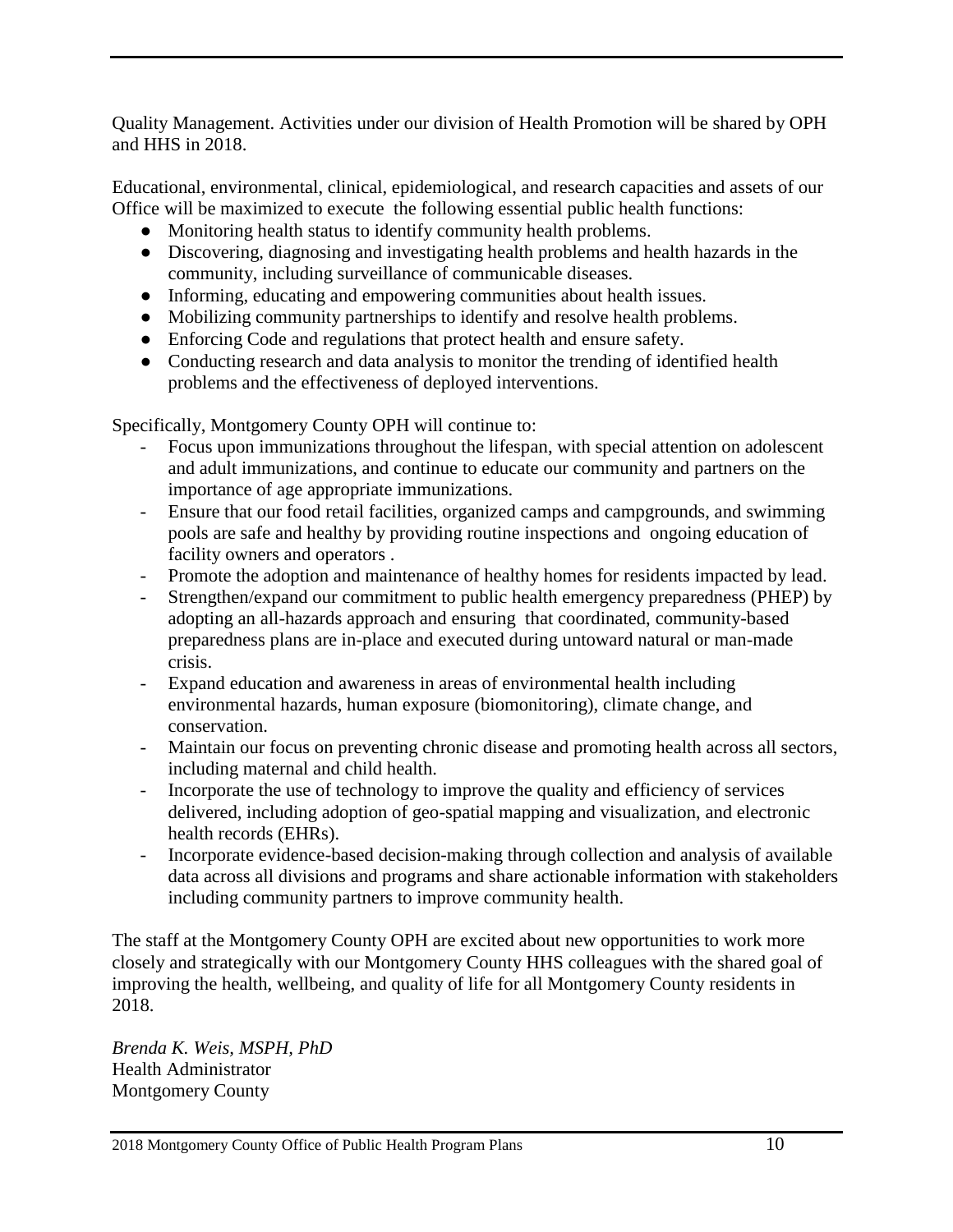#### **Montgomery County Office of Public Health Organizational Chart**

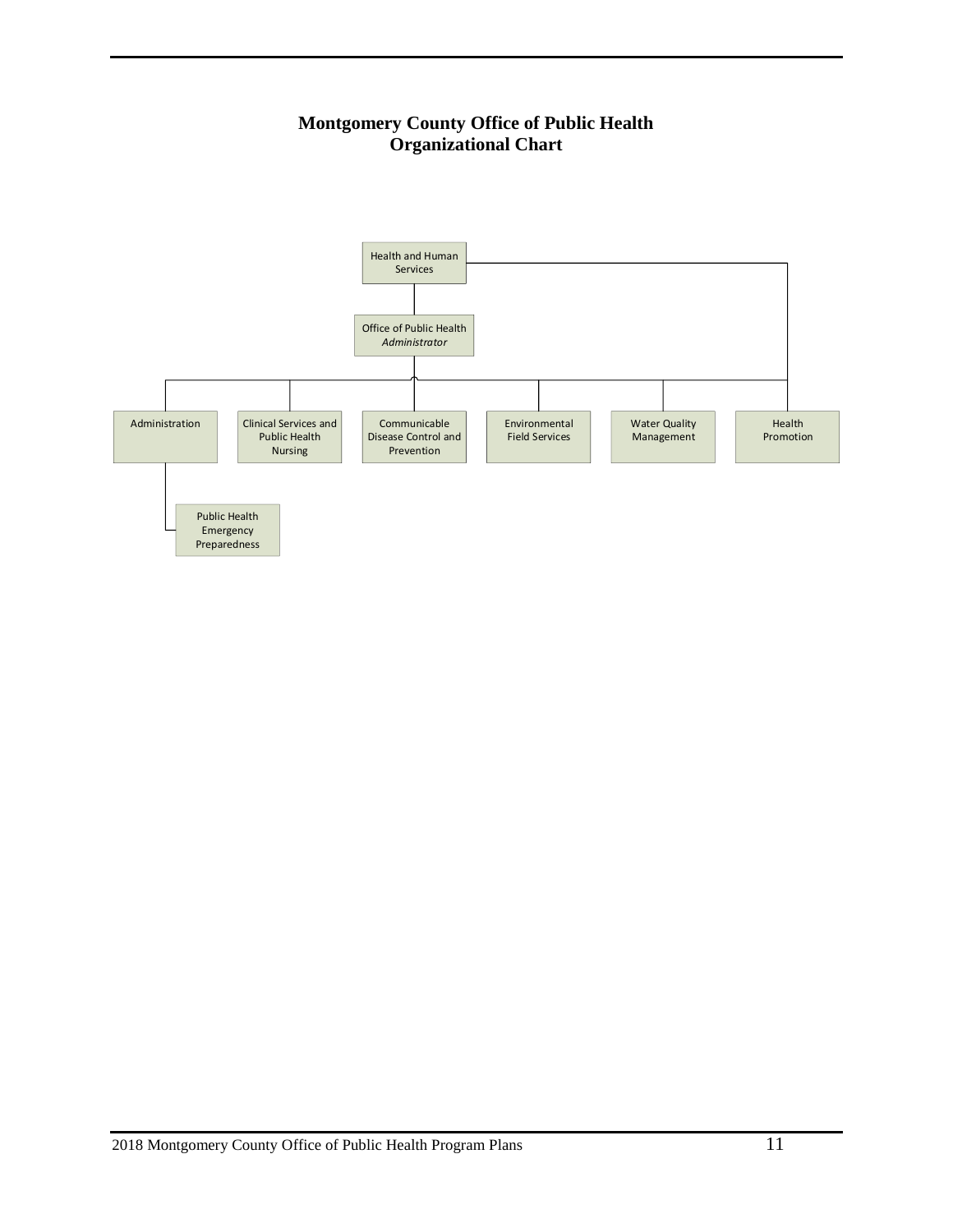#### **Background and Demographics**

The Montgomery County Office of Public Health (OPH) was established as a result of a 1989 voter referendum. Following a short developmental period, the Office was certified by the Pennsylvania Department of Health on September 1, 1991 and began to provide a full range of prevention-oriented public health services one month later.

While most of the county is highly urbanized, many parts remain rich in rural farmland. As the third most populous county in Pennsylvania — behind Philadelphia and Allegheny (Pittsburgh) it is important for Montgomery County to have its own health agency that is dedicated to promoting and protecting the health of all County residents.

According to the 2016 population estimates, Montgomery County is home to 821,725 residents, making it larger in population than four states in the United States. The county population has been steadily increasing since the 2000 Census. In addition, the county is becoming increasingly racially and ethnically diverse. Below, are the demographics of Montgomery County residents for 2016:

Race (percent of population):

White: 80.4% Black/African American: 9.6% Asian: 7.7% American Indian and Alaska Native: 0.2% Native Hawaiian and Other Pacific Islander 0.1% Two or more races: 2.1%

Ethnicity (percent of population):

Hispanic or Latino origin: 4.98%

Age (percent of population):

Persons under age 25: 29.8% Persons between 25-65: 52.9% Persons aged 65 and older: 17.19%

OPH is charged with the task of protecting, improving, and assessing the health of all county residents. The Office's health programs, community outreach efforts, environmental protection activities, and vaccination clinics help to protect and improve the health and wellbeing of our entire population. OPH routinely uses data on morbidity and mortality trends to assist in directing the focus of disease prevention and health promotion efforts. In addition, a multidisciplinary team has been created within OPH to conduct a comprehensive community public health assessment (PHA) that compliments and expands upon other local community needs assessments. This team is employing a variety of techniques, including environmental scans to identify available data sources, focus group surveys, and social media to solicit input from HHS staff as well as community partners and stakeholders. The PHA will identify and integrate data on health outcomes, risk factors, and social determinants at both the county and community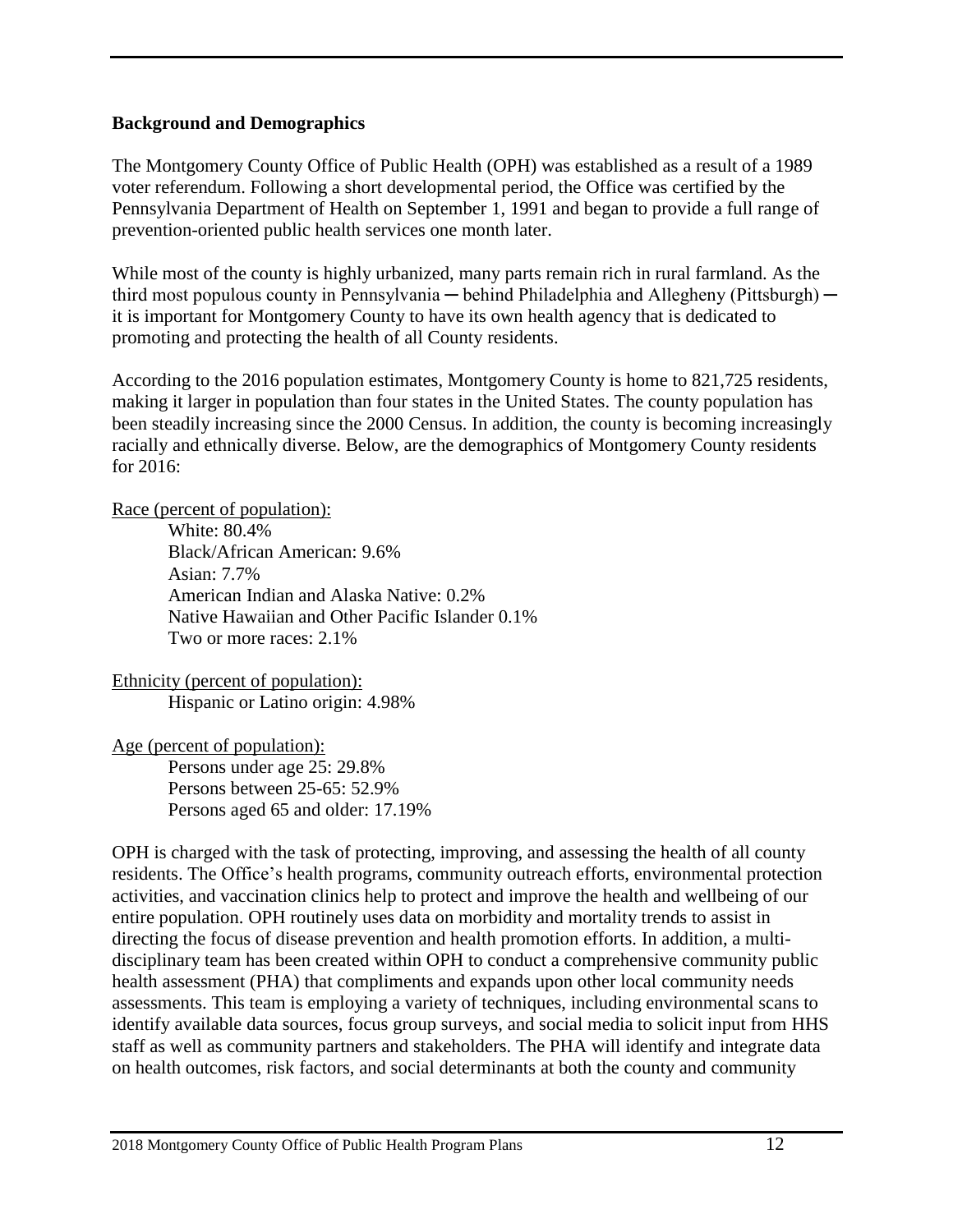level, taking into account the variability in health indicators across different communities within the county, to identify public health priorities and opportunities for 2018 and beyond.

#### **BUREAU OF ADMINISTRATION**

Under the new organizational structure for HHS, many of the executive administrative, communication, and planning functions previously performed directly by the Department will now be assumed by the HHS Strategic Support Offices, as indicated below. For example, many of the financial and IT support functions for OPH will now fall under the HHS Office of Administration/Finance/IT. In addition, the communications and public information functions for OPH will be coordinated through the HHS Office of Community Information and Education. Lastly, the HHS Office of Performance and Planning may coordinate some of the health data collection and analysis activities needed by OPH.

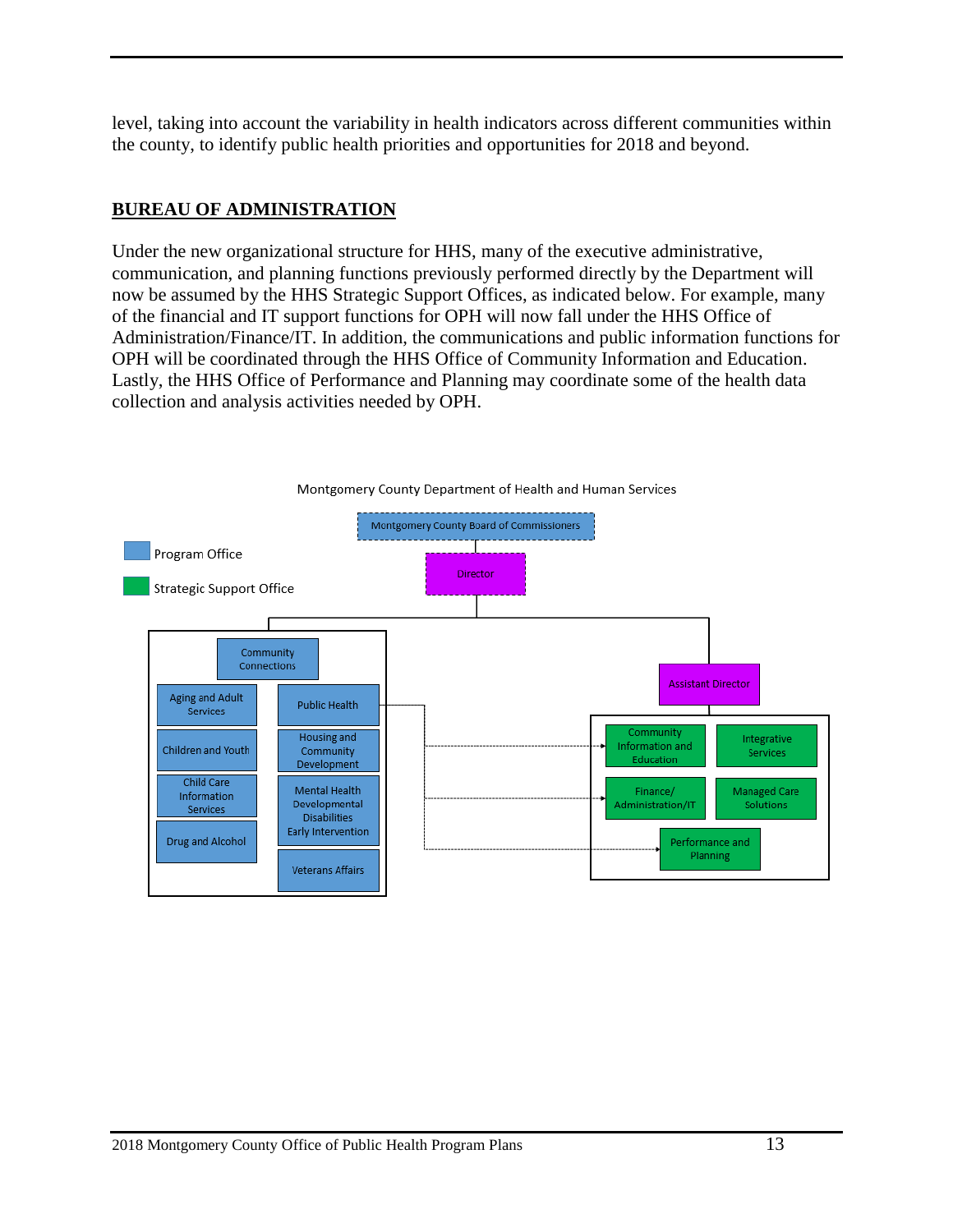#### **Program Plans (section 1)**

#### **BUREAU OF PERSONAL HEALTH SERVICES**

The OPH Bureau of Personal Health Services includes the Divisions of Clinical Services and Public Health Nursing, Communicable Disease Control and Prevention Services, and Health Promotion.

#### *Division of Clinical Services and Public Health Nursing*

OPH's Division of Clinical Services and Public Health Nursing (CSPHN) provides a variety of services that promote the health and wellbeing of individuals, families, groups and communities. Our primary focus is on populations that are most at-risk for disease, injury or disability. CSPHN leads programs in maternal and child health, childhood lead poisoning prevention, childhood and adult immunizations, substance use/misuse, and the clinical aspects of the Office's communicable disease program. These programs are provided through clinics, walk-in services and community-based venues that include home visits, schools, worksites and shelters.

#### *Division of Communicable Disease Control and Preventive Services*

OPH's Division of Communicable Disease Control and Prevention Services (CDCPS) is responsible for three critical functions that protect the health of all Montgomery County residents: (1) surveillance of all reportable diseases, (2) control and prevention of disease outbreaks and unusual occurrences, and (3) provision of preventive services.

Currently, 74 diseases or conditions are reportable under the Public Health Code (Chapter 3, Article B) of Montgomery County and PA Code, Title 28, Chapter 27*.* The Code stipulates that physicians, other health care practitioners, persons in charge of a hospital, laboratory, institution, school nurses and superintendents, or any person having knowledge or suspicion of a reportable disease/condition shall report this knowledge or suspicion promptly to the OPH by phone, mailing/faxing or using Pennsylvania's National Electronic Disease Surveillance System (PA-NEDSS).

Pennsylvania National Electronic Disease Surveillance System (PA-NEDSS) is the Division's confidential web-based method to report diseases and investigative findings to the Pennsylvania Department of Health (PADOH).

PA-NEDSS users include: physicians, laboratories, and hospitals that report diseases and the public health investigators who investigate diseases and outbreaks. While the reporting process remains unchanged, PA-NEDSS seeks to improve the timeliness and accuracy of disease reporting and expand the public health infrastructure to improve response to cases of interest, potential outbreaks, unusual situations and possible bioterrorism attacks. This surveillance system is used in conjunction with other data collection systems including EpiCenter and Knowledge Center HIMS (Healthcare Incident Management System).

Some of the diseases and conditions still require reporting by phone within 24 hours to the Montgomery County OPH. These diseases/conditions require chemoprophylaxis, or other critical preventive control measures; professionals that become aware of a reportable disease/condition (physicians, nurses, law enforcement, facility directors, etc.) should notify OPH as soon as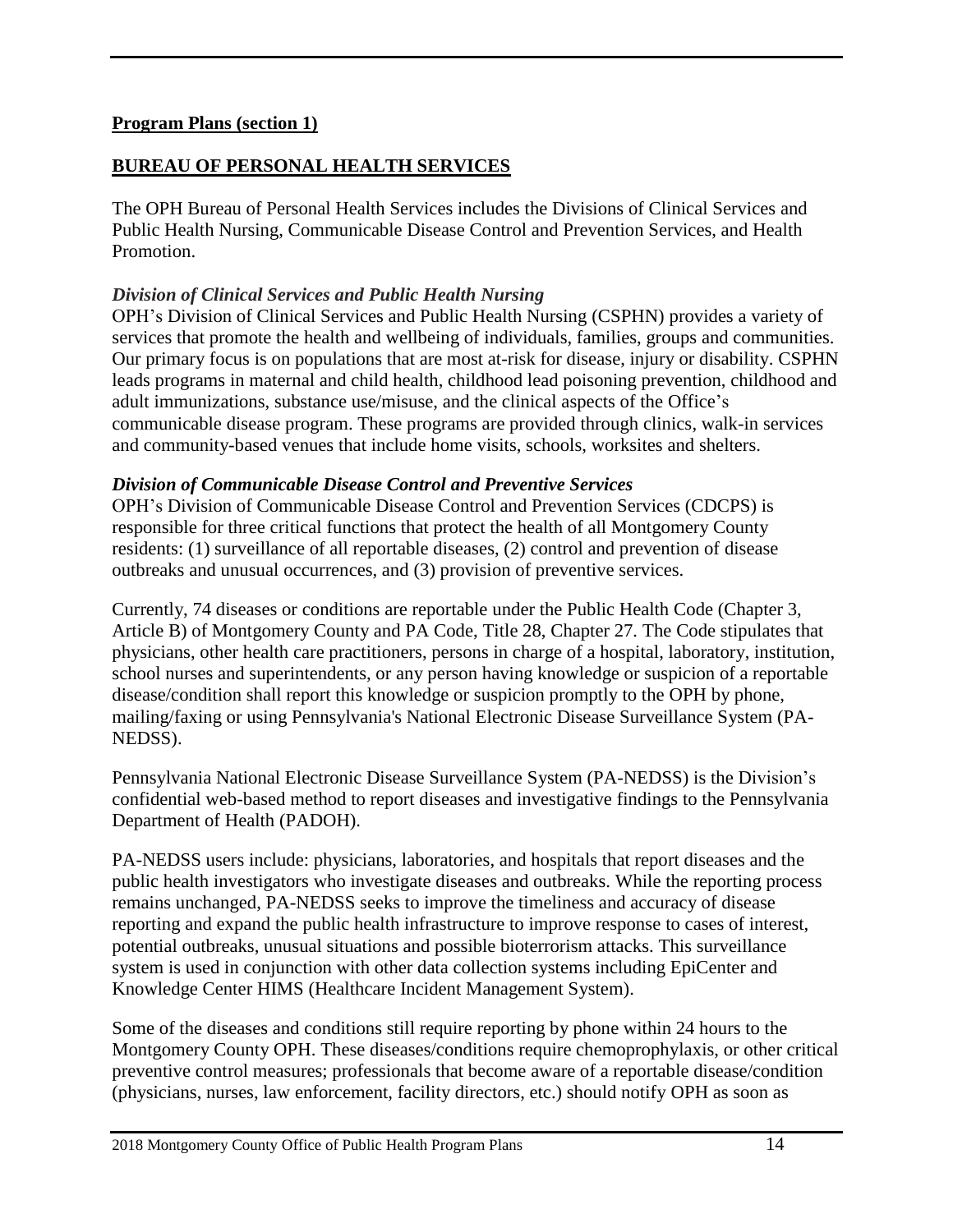possible. These diseases and conditions include, but are not limited to: animal bites, cases of diarrheal disease, bacterial meningitis, sexually-transmitted diseases (STDs), and reportable diseases and conditions occurring in sensitive situations such as food establishments, daycare centers, college dormitories, and long-term care facilities.

This Division also reports confirmed, probable and suspect cases of reportable diseases and conditions to the PADOH. The definitions of these case classifications are published in the *Policy and Procedures Manual for the Identification, Investigation and Control of Reportable Diseases, Pennsylvania Department of Health* and via the CDC National Notifiable Diseases Surveillance System (NNDSS)*;* a list of current and past notifiable diseases is available at: <http://wwwn.cdc.gov/nndss> and <http://www.health.pa.gov/>

#### *Division of Health Promotion*

As previously mentioned, many of OPH's health promotion and education activities will now be managed and administered by the HHS Office of Community Information and Education. These efforts will include health education, health screenings, and media campaigns in the following areas:

- Healthy Lifestyles Physical Activity, Nutrition, Chronic Disease
- Cancer Prevention, Education and Early Detection Program
- Tobacco Control
- **Transportation Safety**
- Unintentional Injury Prevention

These programs are intended to empower individuals, families, groups, organizations and communities to play active roles in achieving, protecting and sustaining their health. The programs will be conducted in multiple venues that include but are not limited to schools, hospitals, senior centers, businesses, and places of worship.

#### **BUREAU OF ENVIRONMENTAL HEALTH SERVICES**

The OPH Bureau of Environmental Health Services includes the Divisions of Environmental Field Services and Water Quality Management.

#### *Division of Environmental Field Services*

OPH's Division of Environmental Field Services (EFS) is responsible for licensing and inspecting food service facilities, organized camps, and campgrounds. EFS also investigates environmental complaints, conducts health and safety inspections of public bathing facilities and mobile home parks, and ensures institutional sanitation throughout Montgomery County. The Division receives a grant from the Department of Environmental Protection to help support a mosquito borne disease surveillance and control program.

#### *Division of Water Quality Management*

OPH's Division of Water Quality Management (WQM) is responsible for pollution control as it pertains to drinking water quality. The Division's primary areas of responsibility include site evaluations, permit issuance and installation inspections of private water supplies, and assessment of on-lot sewage disposal systems. WQM also responds to sewage and water quality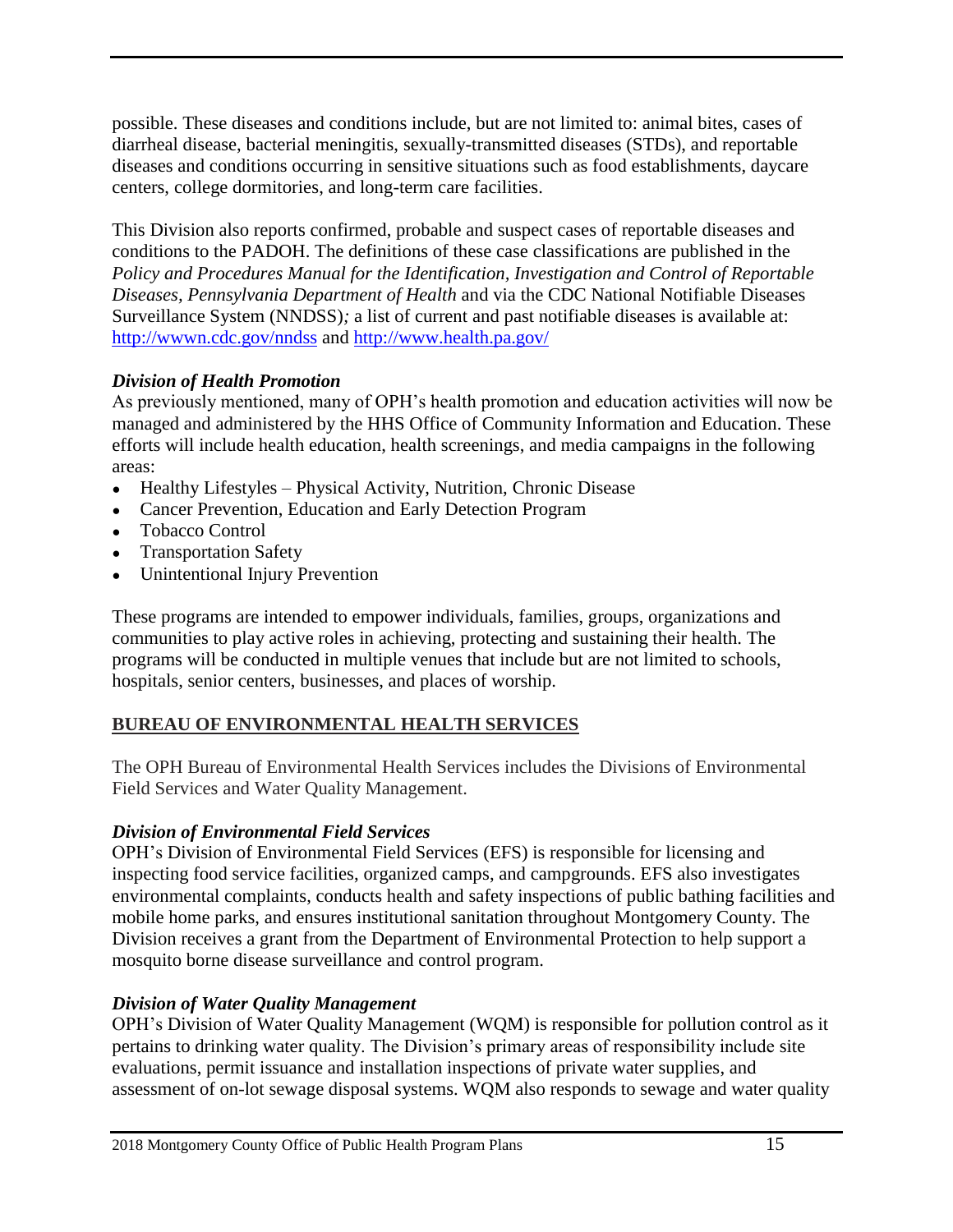complaints, reviews planning modules for land development, issues licenses, conducts inspections of liquid sewage haulers, issues permits for geothermal wells, and conducts regular water table monitoring. The Division is working with CSPHN to assist the PADOH and Centers for Disease Control and Prevention (CDC) in conducting a human biomonitoring study of perfluoroalkyl substances (PFAS) from exposure to contaminated drinking water in Montgomery County.

#### **GOALS, OBJECTIVES, AND ACTIVITIES**

#### 1. **Infectious and Communicable Diseases**

1.1 **Reduce incidence of foodborne illnesses through surveillance, code-enforcement, and prevention and control measures.**

*Objective 1.1.1:* Ensure 100% of reported foodborne illnesses and foodborne outbreaks in 2018 are investigated and disease control and prevention activities are initiated to reduce ongoing disease transmission.

#### *Activities:*

1. Using disease surveillance systems, collect epidemiological data on reported disease events and outbreaks. Conduct necessary public health action as appropriate including but not limited to data collection, information management, laboratory analyses for both human and environmental specimens, identification of potential sources of infection, disease education, contact tracing and control measures as appropriate.

*Evaluation:* Utilize the disease surveillance systems to identify number of confirmed, probable and suspect illnesses. Identify the number of illnesses linked to identified clusters or outbreaks in Pennsylvania and nation-wide.

*Objective 1.1.2:* Inspect 100% of licensed food establishments at least once in a calendar year.

- 1. Conduct inspections of food facilities, based on license, inspection history and profile.
- 2. Investigate and inspect facilities with reported food borne disease outbreaks and/or confirmed food related illness complaints within 24 hours
- 3. Work closely with operators to convey the importance of proper food handling practices needed in the prevention of food borne disease
- 4. Review applications and conduct applicable inspections of food service vendors at temporary events and mass gatherings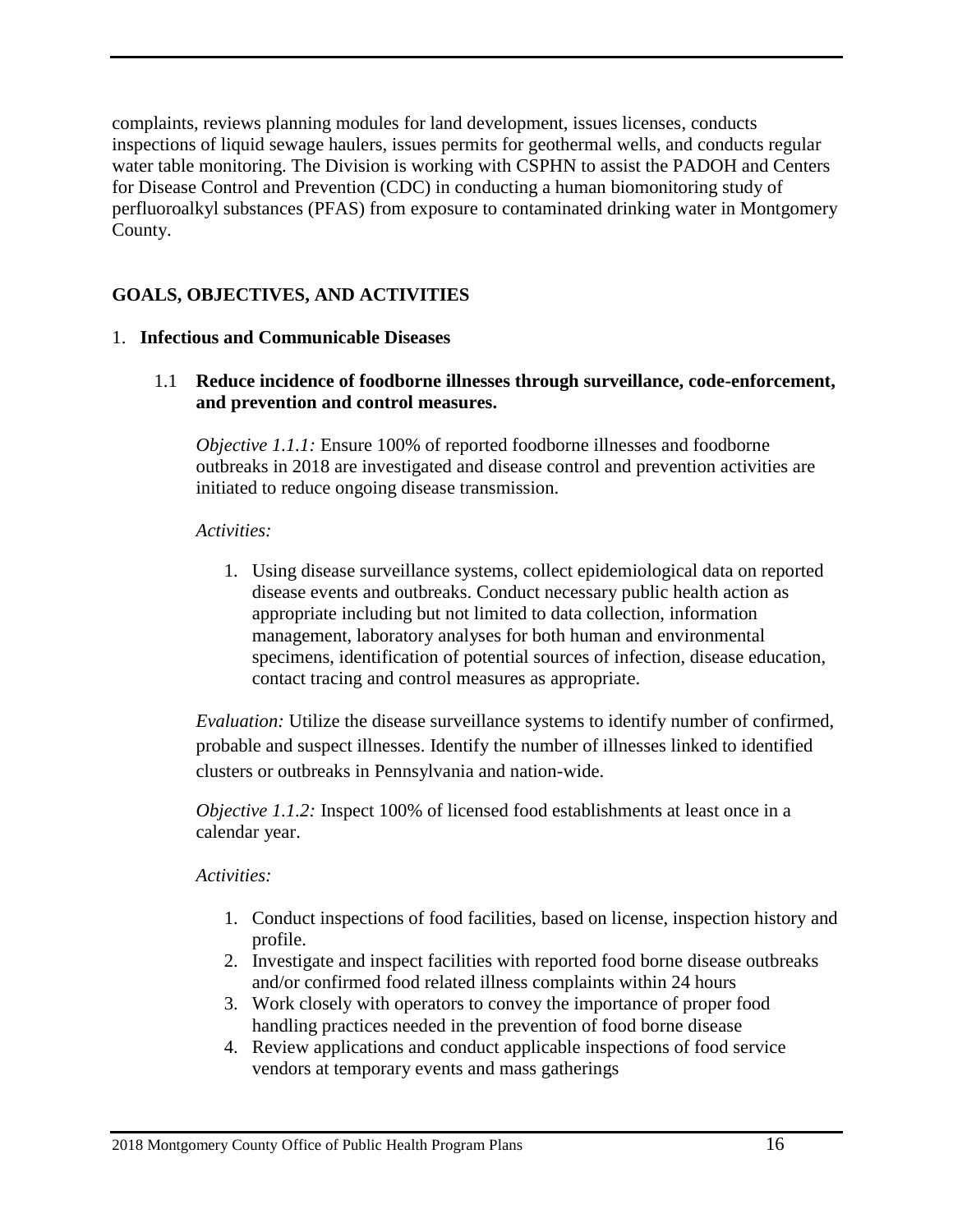5. Conduct a facility inspection, HACCP inspection as applicable, distribute educational information materials, discuss/meet with food service operators and employees and provide direct food safety training as appropriate when investigating a suspected food borne disease outbreak or complaint

*Evaluation Methods:* Review inspection reports and provide numbers for inspections of food facilities, food related complaints and temporary events.

*Objective 1.1.3:* Review 90% of project plans for new construction or renovated food service facilities within 20 days and 100% within 30 days.

#### *Activities:*

- 1. Perform pre-operational inspections 100% of the time when requested from a newly constructed or renovated food service facility and perform an initial/opening inspection at 100% of all newly constructed or remodeled food establishments to ensure compliance.
- 2. Conduct an operational inspection at all newly constructed or renovated food facilities within 60 days
- 3. Ensure all newly constructed food establishments obtain a CFSM within 6 months of opening

*Evaluation Methods:* Analyze follow-up activities and provide numbers for newly constructed and/or renovated food service facilities for the year.

*Objective 1.1.4:* Determine the prevalence of poor handwashing practices during routine, follow-up, and complaint=related inspections by reviewing at least one inspection report at 100% of the licensed food facilities.

#### *Activities:*

- 1. Perform at least one routine inspection a year.
- 2. Respond to food-related complaints at licensed food facilities according to procedure, within 1-2 business days.
- 3. Observe food handling practices during inspections and educate operators on the importance of hand washing and preventing cross contamination.

*Evaluation Methods:* Review inspection reports and provide the number of food facilities that have a violation in the category "Preventing Contamination By Hands".

#### **1.2 Reduce incidence of waterborne illnesses through surveillance, codeenforcement, and prevention and control measures.**

*Objective 1.2.1:* Ensure 100% of reported water-borne illnesses and waterborne outbreaks in 2018 are investigated and disease control and prevention activities are initiated to reduce ongoing disease transmission.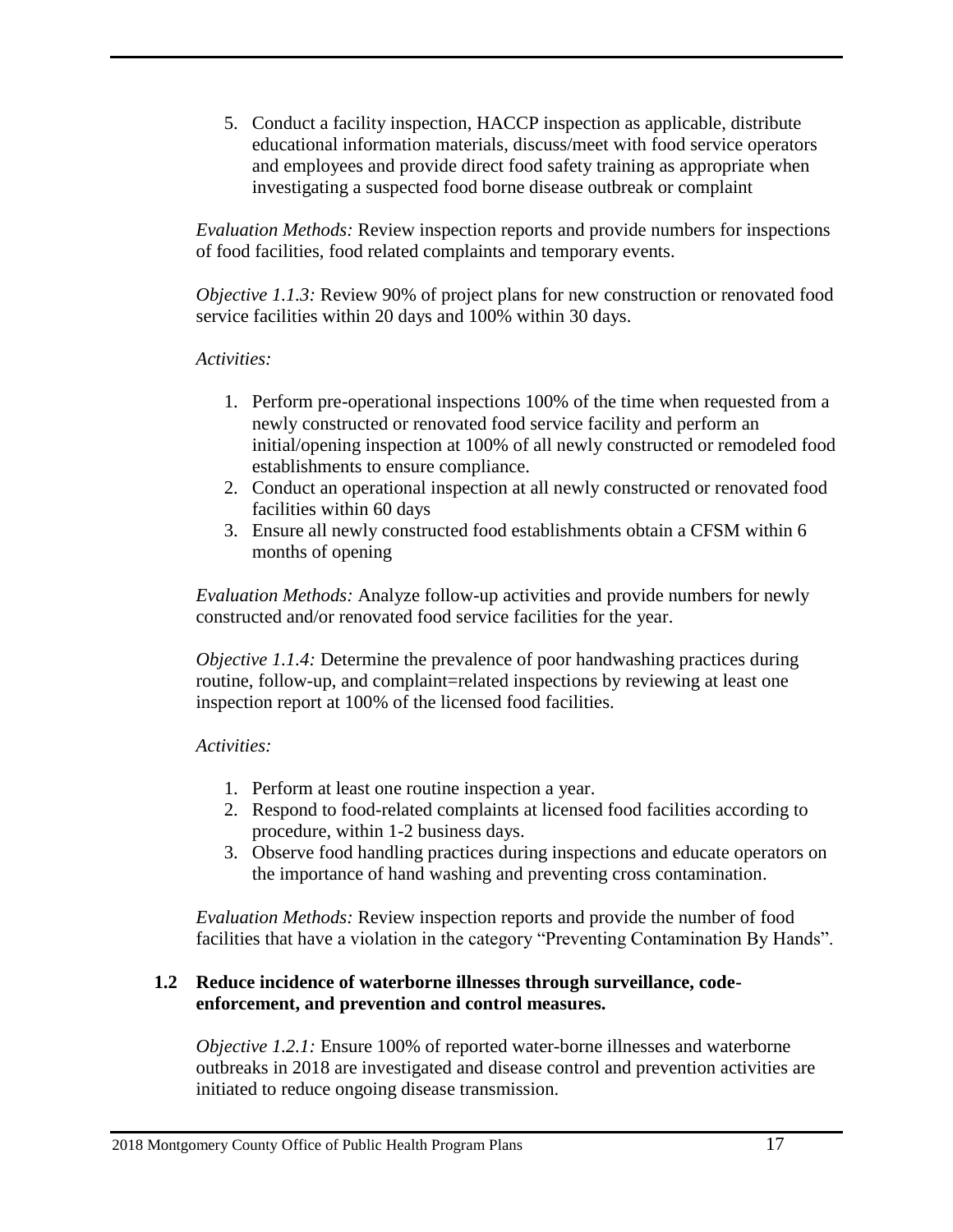#### *Activities:*

- 1. Using disease surveillance systems, collect epidemiological data on reported disease events and outbreaks.
- 2. Conduct necessary public health action as appropriate including but not limited to data collection, information management, laboratory analyses for both human and environmental specimens, identification of potential sources of infection, disease education, contact tracing and control measures as appropriate.

*Evaluation:* Utilize disease surveillance systems to identify number of confirmed and probable illnesses; identify the number of illnesses linked to identified clusters or outbreaks in Pennsylvania and nationally.

*Objective 1.2.2:* Inspect 100% of registered public bathing places at least once in a calendar year.

#### *Activities:*

- 1. Conduct an annual sanitation and safety inspection.
- 2. Respond to general public health complaints within 5 business days.
- 3. Respond to waterborne illness complaints within 24 hours.
- 4. Educate through inspections, social media and the department website.

*Evaluation Methods:* Assess inspection reports and productivity monthly.

*Objective 1.2.3:* Ensure 95% of on-lot sewage disposal program requirements are processed within established Health Code timeframes.

#### *Activities:*

- 1. Evaluate and profile soil probes, observe and document percolation tests and conduct other evaluations of sites prior to system installation, as needed, within fifteen (15) working days of request.
- 2. Issue or deny sewage system permit applications and inspect and provide final approval upon satisfactory construction of all sewage system installations within seven (7) and two (2) days of request, respectively.
- 3. Ensure planning modules for land development and municipal official plan revisions are properly reviewed within 30 or 45 days depending on type.
- 4. Respond to complaints of malfunctioning sewage systems within two (2) working days.

*Evaluation:* Project equal or higher total site evaluations, permit issuances, system inspections, and module and plan reviews based on an average of the last five year's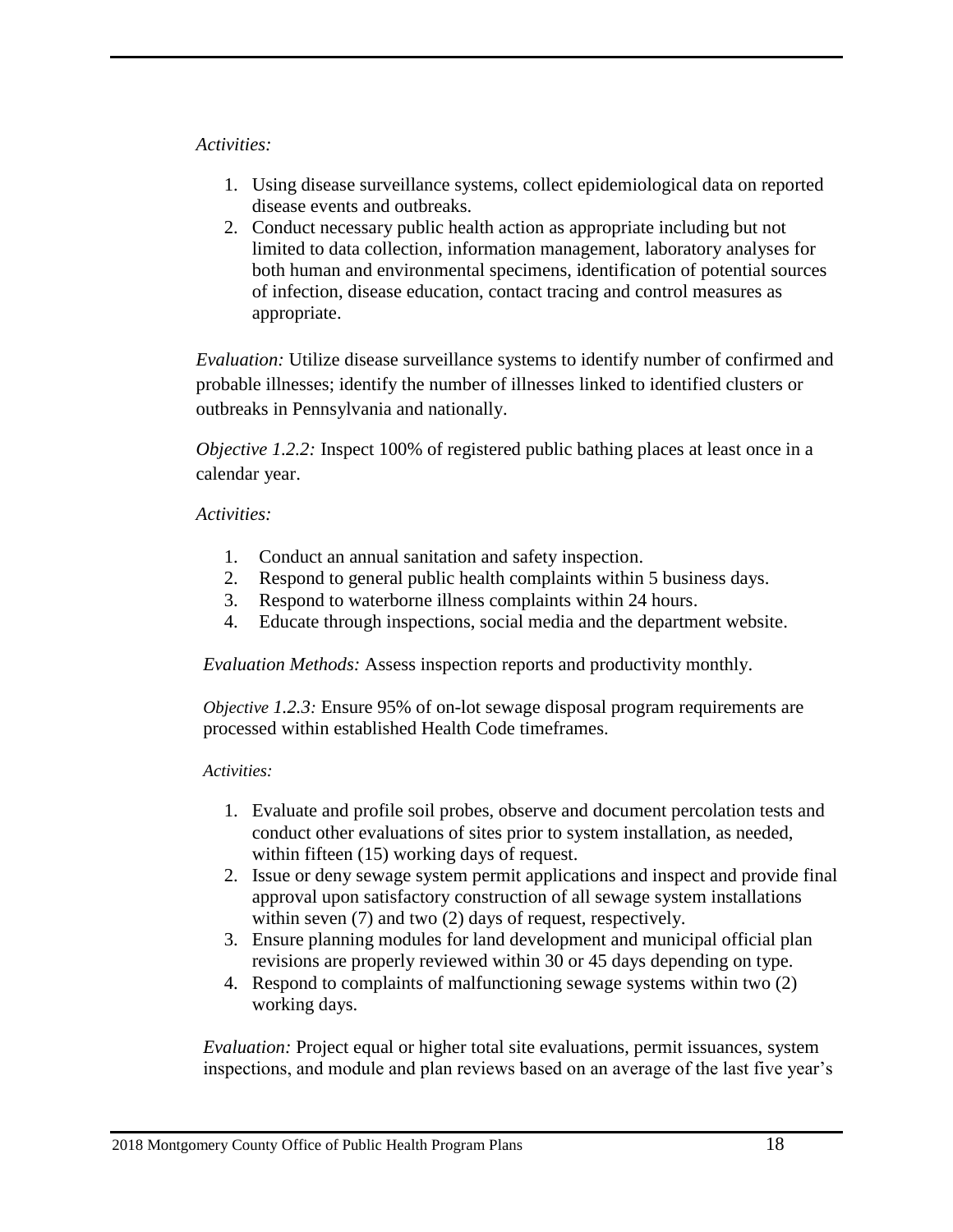activities. Project less than or equal complaint responses to malfunctioning sewage systems based on the last five-year average.

*Objective 1.2.4:* Respond to 95% of Legionella or other waterborne disease outbreaks within one (1) working day.

#### *Activities:*

- 1. Provide initial response to nosocomial Legionella outbreaks within one (1) working day.
- 2. Conduct an environmental assessment and collect water and/or swab samples for facility water distribution system and related units, as needed.
- 3. Oversee extended monitoring programs of affected facility water supplies and units, and issue facility recommendations and case closure letter per analyses result outcome.

*Evaluation:* Provide initial response to all waterborne outbreak complaints within one working day. Complete site investigations, environmental assessments, water sampling and provide recommendations to prevent further outbreaks.

Date/time stamp receipt of a waterborne disease case and date/time stamp when the initial response is conducted.

#### **1.3 Reduce incidence of vector-borne illnesses through surveillance, codeenforcement, and prevention and control measures**

*Objective 1.3.1:* Ensure 100% of reported vector-borne infections and clusters in 2018 are investigated and disease control and prevention activities are initiated to reduce ongoing disease transmission.

#### *Activities:*

- 1. Using disease surveillance systems, collect epidemiological data on reported disease events and clusters.
- 2. Conduct necessary public health action as appropriate, including but not limited to data collection, information management, laboratory analyses for both human and environmental specimens, identification of potential sources of infection, disease education, contact tracing and control measures as appropriate.

*Evaluation:* Utilizing the disease surveillance systems to identify number of confirmed, probable and suspect illnesses.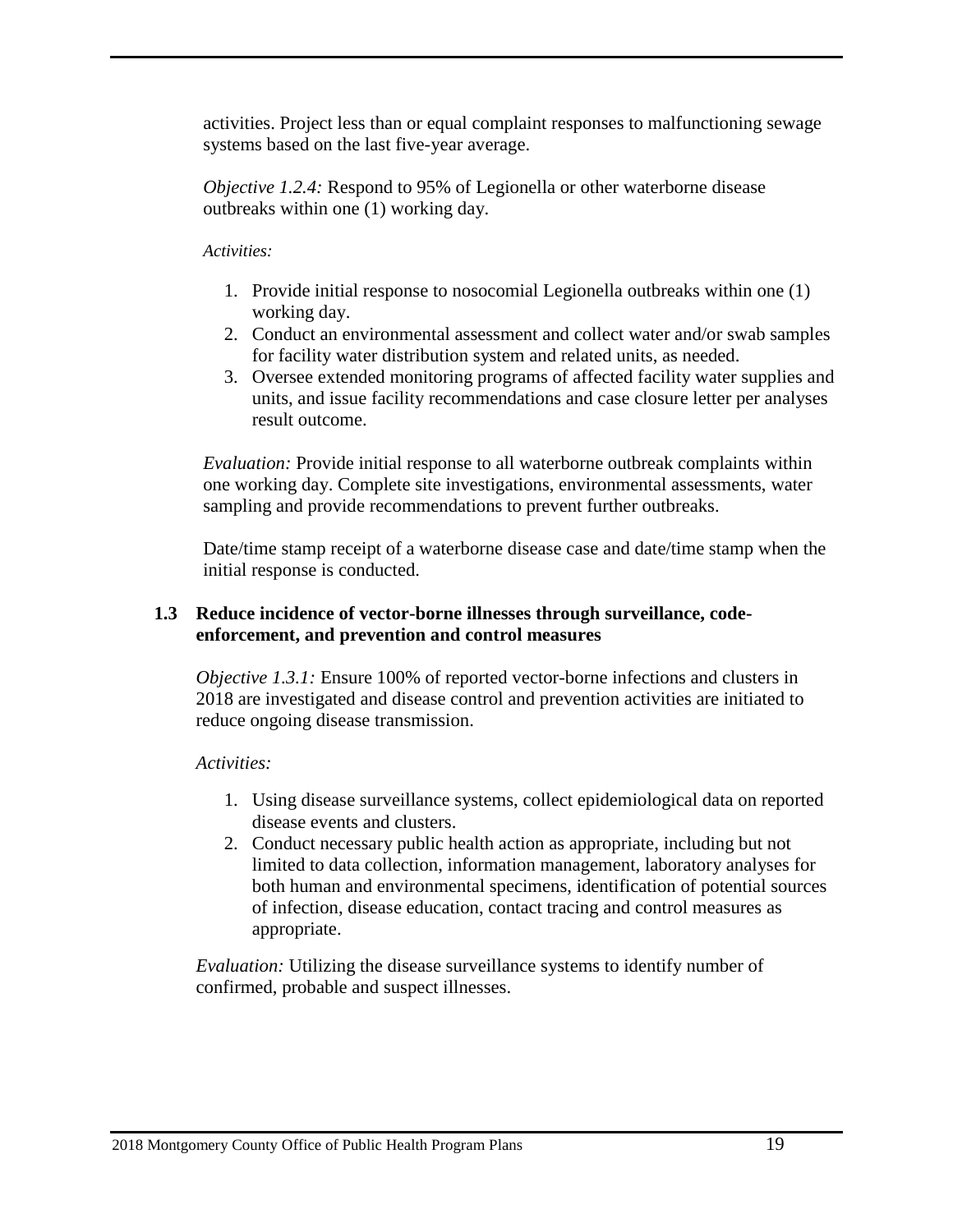*Objective 1.3.2:* Respond to all *mosquito-borne disease* complaints, inspect 100% of the known public mosquito breeding sites, implement control measures and treat property as necessary.

#### *Activities:*

- 1. Conduct cyclic inspections at known breeding areas.
- 2. Respond to complaints within 5 business days.
- 3. Educate the public through inspections, social media, and County website.
- 4. Initiate enforcement and/or legal action for noncompliant or multiple repeat offenses.

*Evaluation Methods:* Analyze reports from the PA West Nile Virus Control Program Website on a weekly basis and activities monthly.

*Objective 1.3.3:* Respond to 100% *vector-borne disease* complaints within 5 business days.

#### *Activities:*

- 1. Investigate all complaints of potential disease vectors per divisional procedure.
- 2. Educate through inspections, investigations and County website.
- 3. Initiate enforcement and/or legal action against non-compliant or multiple repeat offenders.

*Evaluation Methods:* Analyze activities monthly.

*Objective 1.3.4:* Inspect 100% of municipal-operated Waste Water Treatment Plants (WWTP) at least 3 times within the mosquito season.

#### *Activities:*

- 1. Inspect 100% of municipal-operated waste water treatment plant (WWTP).
- 2. Treat with an appropriate control product as necessary.
- 3. Mandate and/or implement control measures as applicable.

*Evaluation Methods:* Analyze reports from the PA West Nile Virus Control Program Website on a weekly basis.

*Objective 1.3.5:* Conduct an adult mosquito surveillance and control program.

- 1. Set and collect at least 30 adult mosquito traps per week.
- 2. Establish and follow an adult mosquito control matrix.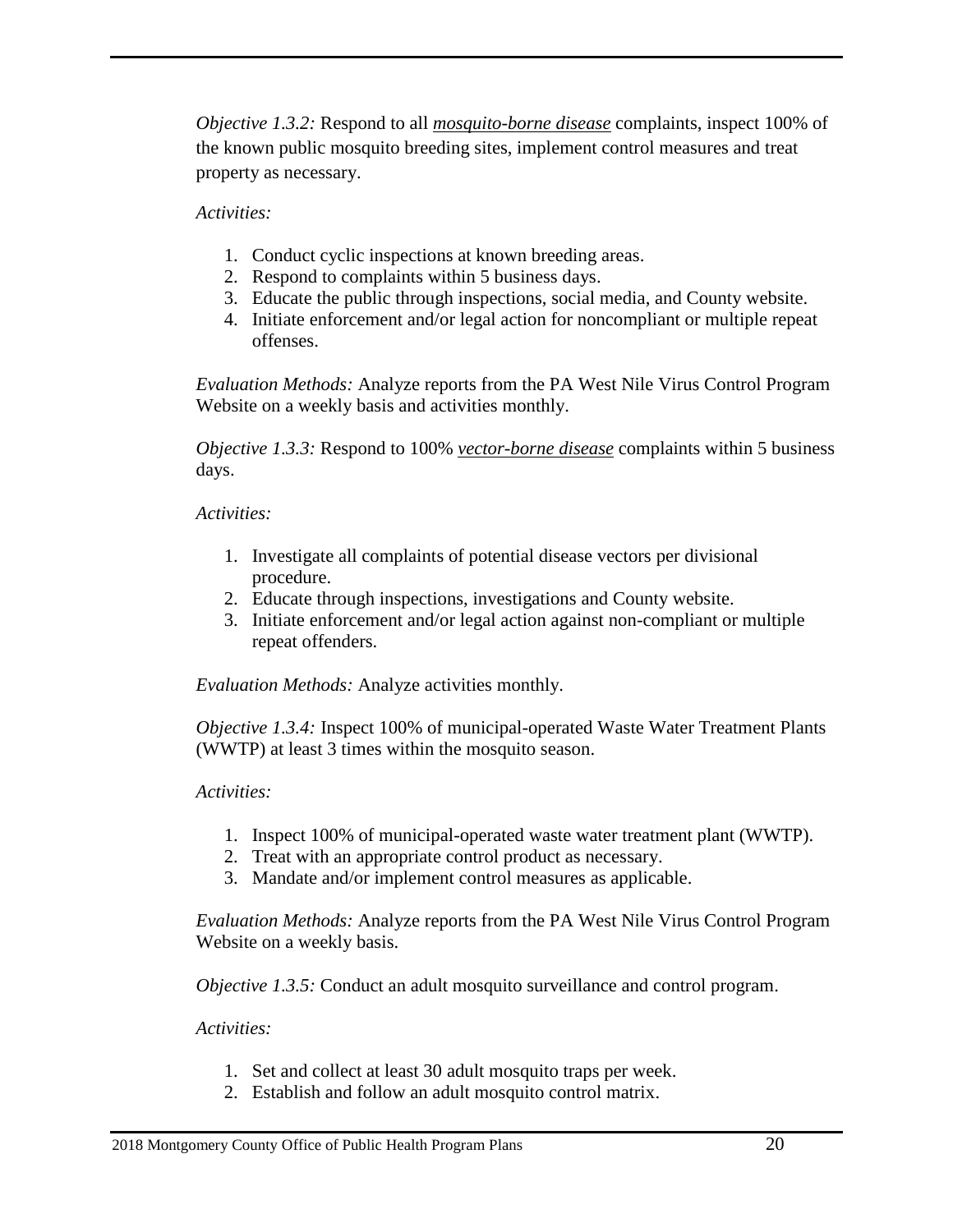3. Respond to areas with high mosquito numbers and virus activity with appropriate adult mosquito control measures.

*Evaluation Methods:* Analyze reports from the PA West Nile Virus Control Program website on a weekly basis.

#### **1.4 Reduce vaccine-preventable diseases and the complications associated through vaccine, investigation and control measures.**

*Objective 1.4.1:* Ensure 100% of reported vaccine-preventable diseases are investigated and disease education, as well as prevention and control activities, are initiated to reduce ongoing disease transmission.

*Activities:*

- 1. Using disease surveillance systems, collect epidemiological data on reported disease events and outbreaks, including suspected, probable and confirmed cases.
- 2. Conduct necessary public health action as appropriate including but not limited to data collection, information management, laboratory analyses to confirm disease, identification of potential sources of infection, disease education, contact tracing and control measures, including a vaccine clinic if resources are available and permissible.
- 3. Assist in recruiting and encourage participation of at least three (3) Montgomery County providers in the Sentinel Influenza Program for the 2018-2019 Season.

*Evaluation:* Total countable vaccine preventable disease cases for 2018 and compare to the average of the previous 5-year sequence to determine if 10% reduction was achieved. Also, count the number of providers enrolled in the Sentinel Influenza Program for Montgomery County.

*Objective 1.4.2:* Improve immunization coverage level for children receiving four (4) doses of a diphtheria- tetanus-pertussis vaccine, three (3) doses of polio, one (1) dose of measles-mumps-rubella vaccine, three (3) doses of *Haemophilus influenzae* type b meningitis, three (3) doses of hepatitis B, one (1) dose of varicella and four (4) doses of pneumococcal (4:3:1:3:3:1:4) in 2018.

#### *Activities:*

1. Conduct regularly scheduled immunization clinics, providing immunization services to all infants and children who are uninsured, underinsured, or Vaccines for Children (VFC) eligible.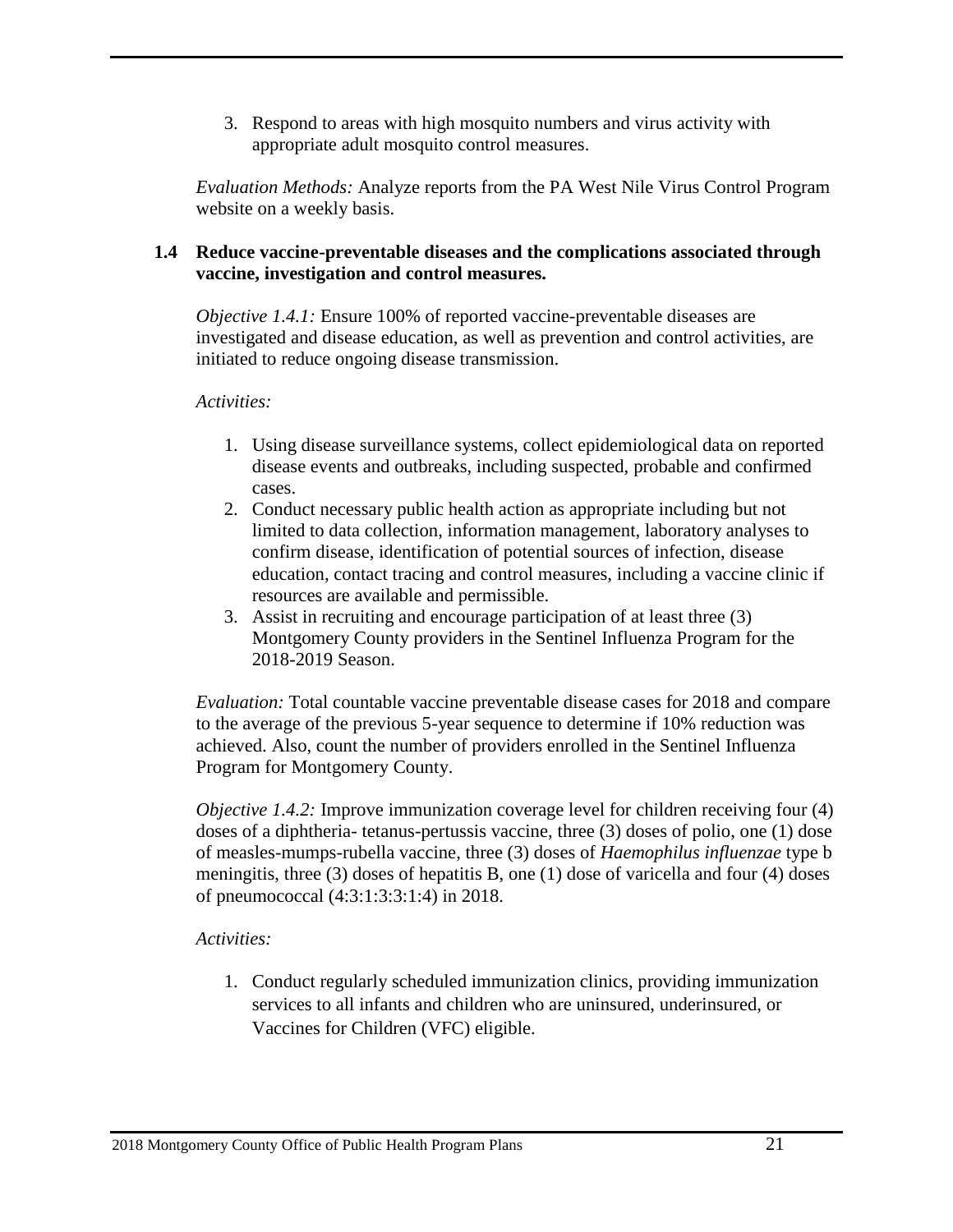- 2. Schedule weekly immunization clinics during times and places easily accessible to working parents and children from minority, culturally significant and disparate areas.
- 3. Conduct appropriate protocol follow up for 100% of all identified infants born to Hepatitis B Surface antigen positive females and their contacts in Montgomery County.
- 4. Complete a minimum of one outreach activity to increase public awareness of infant immunizations during the annual National Infant Immunization Week (NIIW) in April 2018.
- 5. Complete a minimum of one (1) outreach activity to increase public awareness of immunizations during the annual National Immunization Awareness Month in August 2018.
- 6. Enter and maintain all childhood immunization histories into the Statewide Immunization Information System (SIIS) Registry in accordance with SIIS protocols.
- 7. Maintain an active coalition working toward improving immunization coverage levels of infants and children by providing education and outreach activities that support and enhance the OPH's Immunization Program.

*Evaluation:* Conduct an Immunization Record Assessment of clients 24 months of age. Track events monthly and annually.

*Objective 1.4.3:* Improve immunization coverage levels for all adolescent vaccinations focusing on the human papilloma virus (HPV) vaccine in 2018.

#### *Activities:*

- 1. Conduct regularly scheduled immunization clinics, providing immunization services to all adolescents who are uninsured, underinsured, or Vaccines for Children (VFC) eligible.
- 2. Recommend the HPV vaccine series the same way as other recommended adolescent vaccines to increase uptake of the vaccine.
- 3. Complete at least one (1) outreach activity to increase public awareness of adolescent immunizations in 2018.
- 4. Promote adolescent immunizations by providing immunization educational materials to all local schools.
- 5. Maintain an active coalition working toward improving immunization coverage levels of adolescents by providing education and outreach activities that support and enhance OPH's Immunization Program.

*Evaluation:* Track number of adolescents attending immunization clinics through PA-SIIS focusing on the HPV vaccination rate. Track events monthly and annually.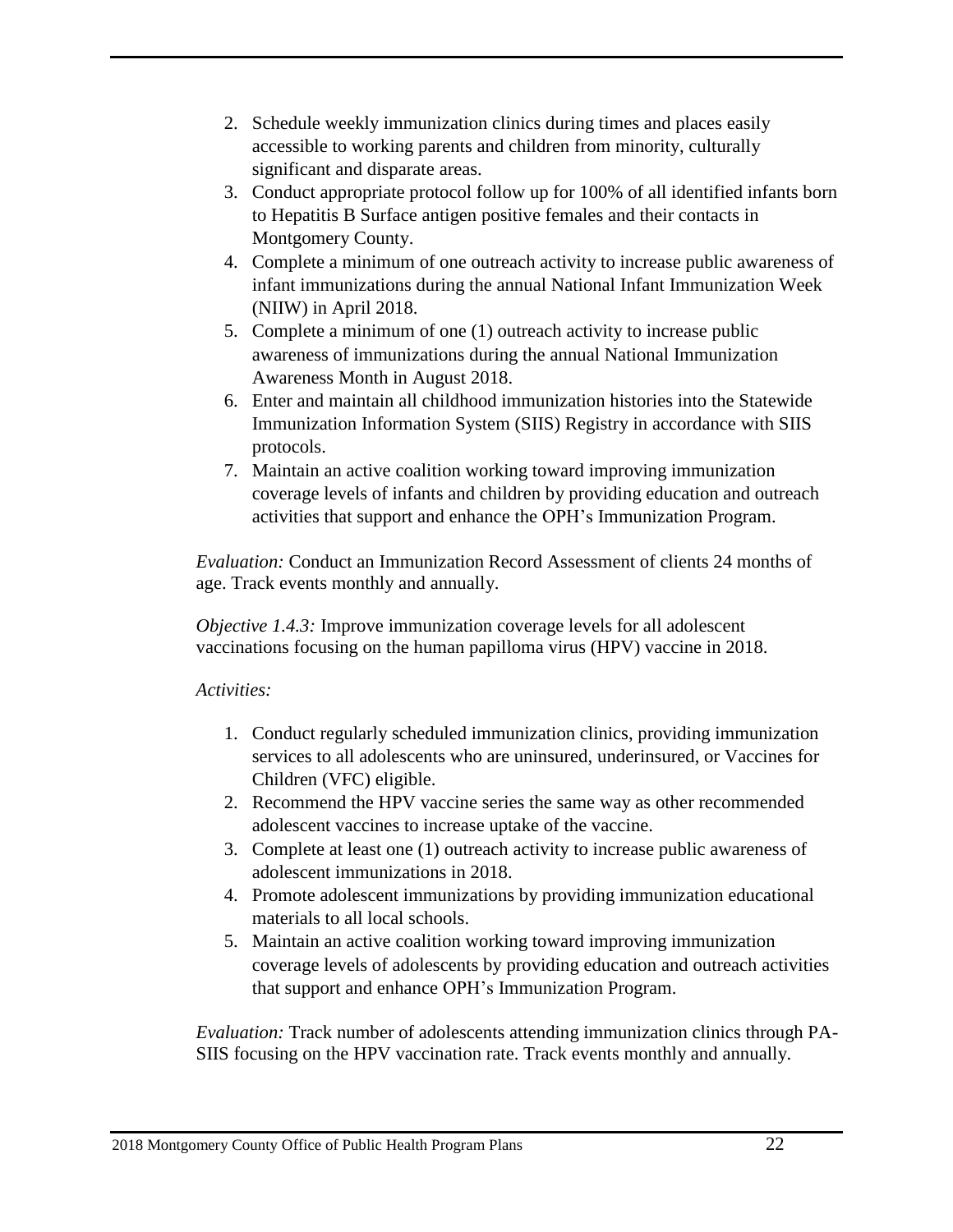*Objective 1.4.4:* Improve immunization coverage levels for all adult vaccinations focusing on influenza vaccine in the uninsured, underinsured, and disparate populations in 2018.

#### *Activities:*

- 1. Establish extended clinic hours during evenings and weekends to accommodate the adult population for influenza immunizations on a yearly basis during the influenza immunization season (October to April).
- 2. Provide influenza vaccine to agencies that serve low-income, disparate, homeless, and uninsured clients.
- 3. Provide homebound influenza vaccine to those who qualify.
- 4. Conduct outreach to disparate populations and offer vaccination services to them.
- 5. Complete at least one (1) outreach activity to increase public awareness of adult immunizations in 2018.
- 6. Complete at least one (1) outreach activity to increase public awareness of influenza vaccinations during the annual National Influenza Vaccination Week (NIVW) in December 2018.
- 7. Maintain an active coalition working toward improving immunization coverage levels of adults by providing education and outreach activities that support and enhance OPH's Immunization Program.

*Evaluation:* Track number of uninsured clients attending community and outreach flu clinics through PA-SIIS. Track events monthly and annually.

#### **1.5 Reduce incidence and prevalence of HIV, TB and STD through surveillance, and prevention and control measures.**

*Objective 1.5.1:* Ensure 90% of HIV reports received in 2018 are investigated according to local and state guidelines and that appropriate referrals and services are initiated.

*Objective 1.5.2:* Interview at least 85% of eligible clients for partner services within 30 days in 2018.

*Objective 1.5.3:* Ensure 90% of reportable STDs received in 2018 are investigated according to local and state guidelines and that appropriate referrals and services are initiated.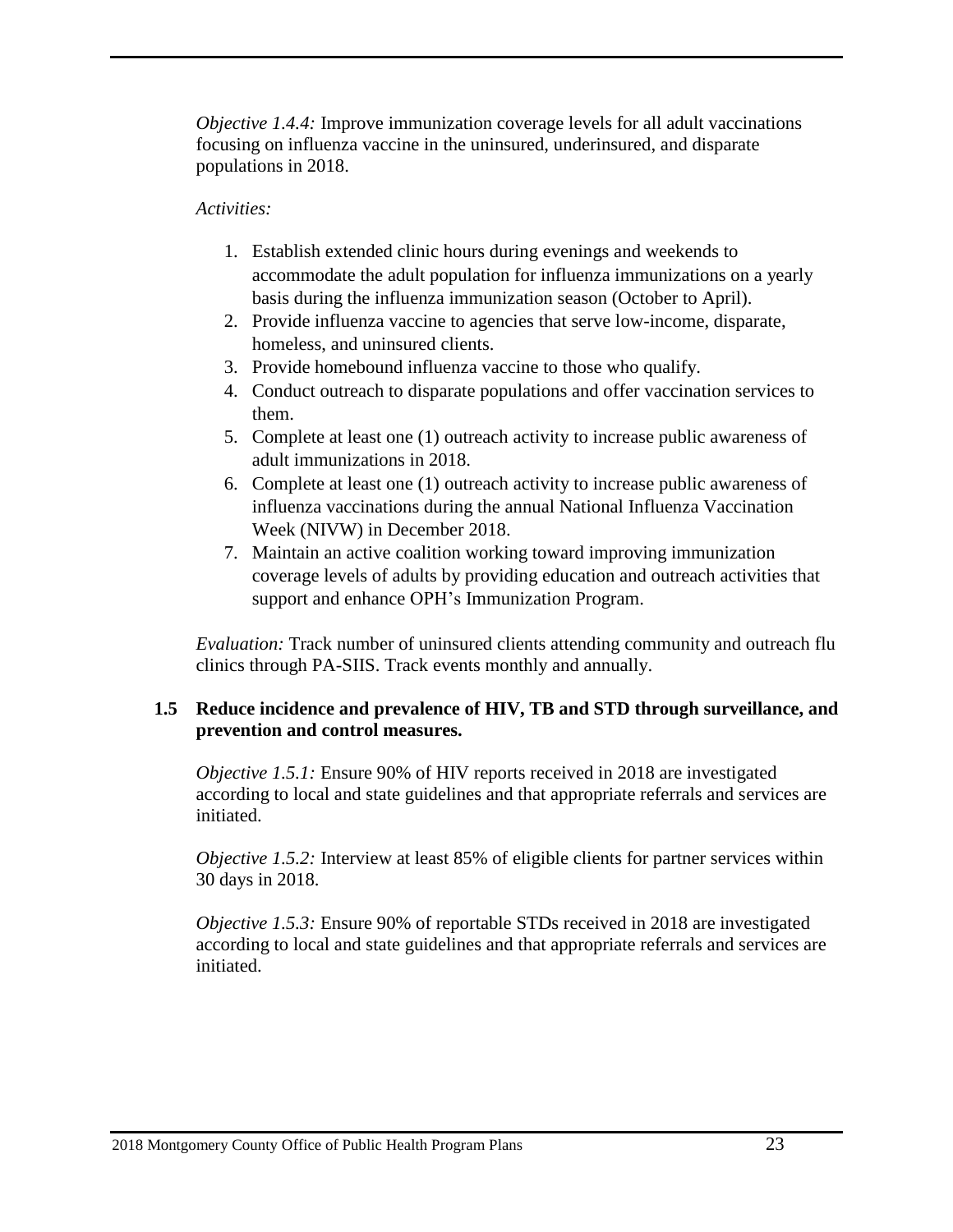#### *Activities:*

- 1. Using disease surveillance systems, review laboratory analyses and collect epidemiological data on cases meeting the criteria for HIV or STD infection and ensure linkage to care.
- 2. Conduct necessary public health action as appropriate, including but not limited to data collection, information management, laboratory analyses to document progression of disease, identification of risk factors, disease education, contact tracing, and offering prevention materials as needed.
- 3. Assist in recruiting and encourage participation of at least five (5) Montgomery County organizations in the Condom Distribution Program for 2018.

*Evaluation:* Utilize reports and feedback from PADOH Bureau of Epidemiology, Division of HIV Surveillance to ensure appropriate case completion rates as above stated.

*Objective 1.5.4:* Provide HIV counseling, testing, and partner notification to 90% of clients at OPH's CDCPS clinics in 2018.

- 1. Offer free services to all Montgomery County residents.
- 2. Provide anonymous or confidential HIV counseling, education and testing at the three OPH clinics, offering one evening clinic per week at each site.
- 3. Offer and encourage testing for syphilis and STDs to all clients requesting HIV testing.
- 4. Provide partner notification services to all HIV positive clients tested by OPH, and positive clients referred by private providers.
- 5. Initiate case investigation within 3 days of receipt of case report.
- 6. Provide case management/medical referral information to all HIV positive clients.
- 7. Provide CD4 and Viral Load testing to those clients who are enrolled in the SPBP (Special Pharmaceutical Benefits Program).
- 8. Solicited the number of partners from index cases.
- 9. Attempt to contact all index cases at least 3 times either by phone, letter, or field visit.
- 10. Give priority to all teenage cases, pregnant females, and clients re-infected within a three-month time frame.
- 11. Obtain the names of partners and locating information from clients.
- 12. Begin partner notification within 3 days of obtaining client information.
- 13. Refer contacts who are located to testing and treatment.
- 14. Educate index cases and their partners about HIV/STD prevention.
- 15. Enter data collected into PA-NEDSS.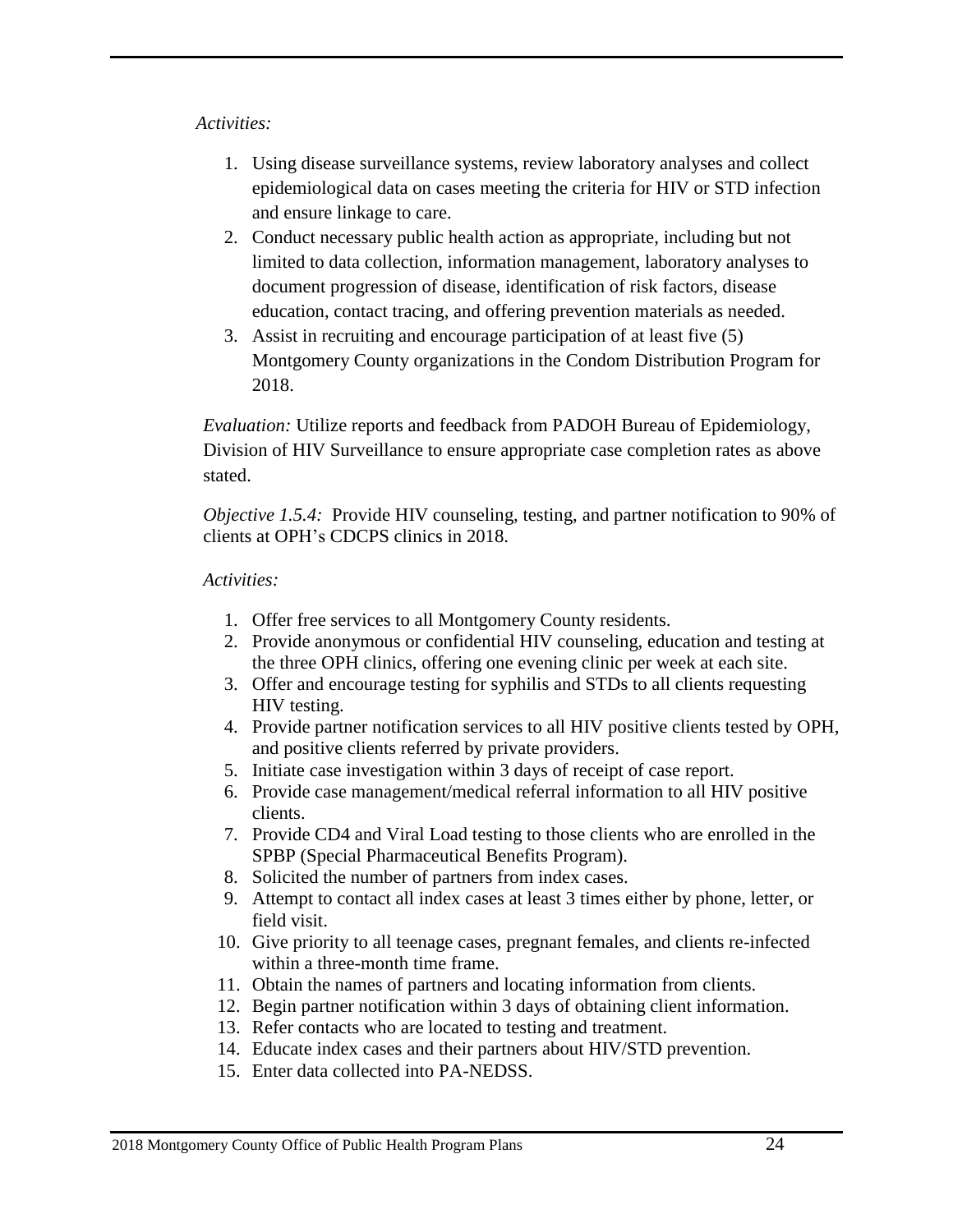*Evaluation:* Monthly, quarterly and yearly assessment and analysis of the number of individuals counseled, tested, treated, and provided partner services.

*Objective 1.5.5:* Provide post-test counseling to a minimum of 80% of sero-negative clients and a minimum of 95% of sero-positive clients in 2018.

#### *Activities:*

- 1. Assess client's level of commitment to return for test results.
- 2. Provide alternate testing strategies for clients who will not return for results.
- 3. Continue following the standard operating procedure (SOP) protocol for giving HIV sero-negative results by phone.
- 4. Contact sero-positive clients by phone and/or mail who have not returned for HIV test results, within 5 days of OPH's receiving results.

*Evaluation:* Monthly, quarterly and yearly assessment of the number of clients receiving initial testing and receiving post-test results.

*Objective 1.5.6:* Provide referral and linkage to HIV care, treatment, and intervention services to 85% of persons who test HIV positive at OPH CDCPS clinics in 2018.

#### *Activities:*

- 1. Provide packet of information to newly-identified HIV-positive individual or by request from patients currently living with the diagnosis, to include referral for linkage to care and case management services.
- 2. Discuss CD4/Viral Load Testing as appropriate.
- 3. Schedule follow-up appointment/phone call to discuss successes and barriers to care and case management.
- 4. Follow up to ensure linkage to care within 90 days of diagnosis.

*Evaluation:* Quarterly and annual assessment of activities that demonstrated commitment to linkage to care.

*Objective 1.5.7:* Provide STD testing, treatment and partner notification to 90% of clients at CDCPS clinics in 2018.

- 1. Offer free services to all Montgomery County residents, at three OPH clinics, offering one evening clinic per week at each site.
- 2. Provide counseling and education to clients who present to clinic for actual and potential STDs and positive clients referred by private providers.
- 3. Offer and encourage HIV testing to all clients requesting STD testing.
- 4. Provide diagnosed and preventive treatment for STDs to clients and their partners who present to clinic, and to positive clients referred by private providers.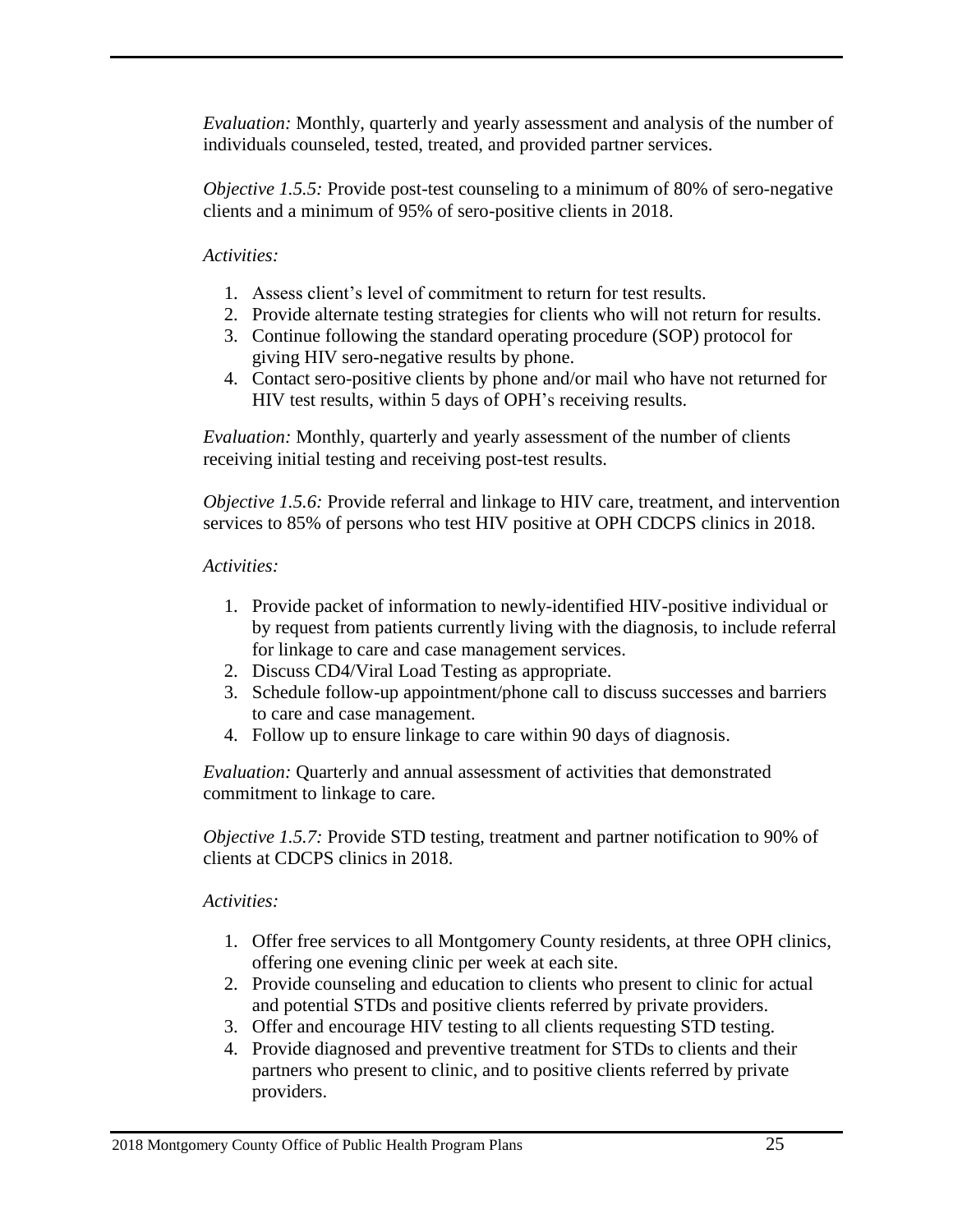- 5. Provide partner notification services to all STD positive clients tested by Montgomery County OPH, and to positive clients referred by private providers.
- 6. Follow up on 100% of all positive chlamydia, gonorrhea, and syphilis tests.
- 7. Attempt to contact all index cases at least 3 times either by phone, letter, or field visit.
- 8. Give priority to all teenage cases, pregnant females, and clients re-infected within a three-month time frame.
- 9. Obtain the names of partners and locating information from clients.
- 10. Begin notifying partners within 3 days of obtaining information.
- 11. Refer contacts who are located to testing and treatment.
- 12. Educate index cases and their partners about STD prevention.
- 13. Offer and encourage HIV testing to all clients.
- 14. Enter data collected into PA-NEDSS.

*Evaluation:* Monthly, quarterly and yearly assessment and analysis of the number of individuals counseled, tested, treated, and provided partner services.

*Objective 1.5.8:* For patients with newly diagnosed TB, for whom 12 months or less of treatment is indicated, increase the proportion of patients who complete treatment within 12 months to 93% in 2018. Currently 62% achieved, and expect to achieve 100% by October1, 2018.

#### *Activities:*

- 1. Nurse case management of all active and latent TB patients.
- 2. All active TB patients receive therapy via direct observation therapy (DOT).
- 3. Conduct TB contact for all pulmonary TB cases. Have those infected complete treatment for infection.
- 4. Examine immigrants and refugees with an abnormal overseas panel exam.
- 5. Target testing for TB exposure and testing for TB infection at point of intake.
- 6. Treat TB disease and TB infection free of charge.
- 7. Provide TB elimination consultation services for community partners.

*Evaluation:* Monthly, quarterly and yearly assessment and analysis of the number of individuals tested and completing treatment for TB.

#### **1.6 Reduce incidence and prevalence of acute and chronic hepatitis through surveillance, prevention, and control measures.**

*Objective 1.6.1:* Ensure 100% of reported hepatitis A and B cases are investigated within 72 hours and implement control measures on cases as appropriate.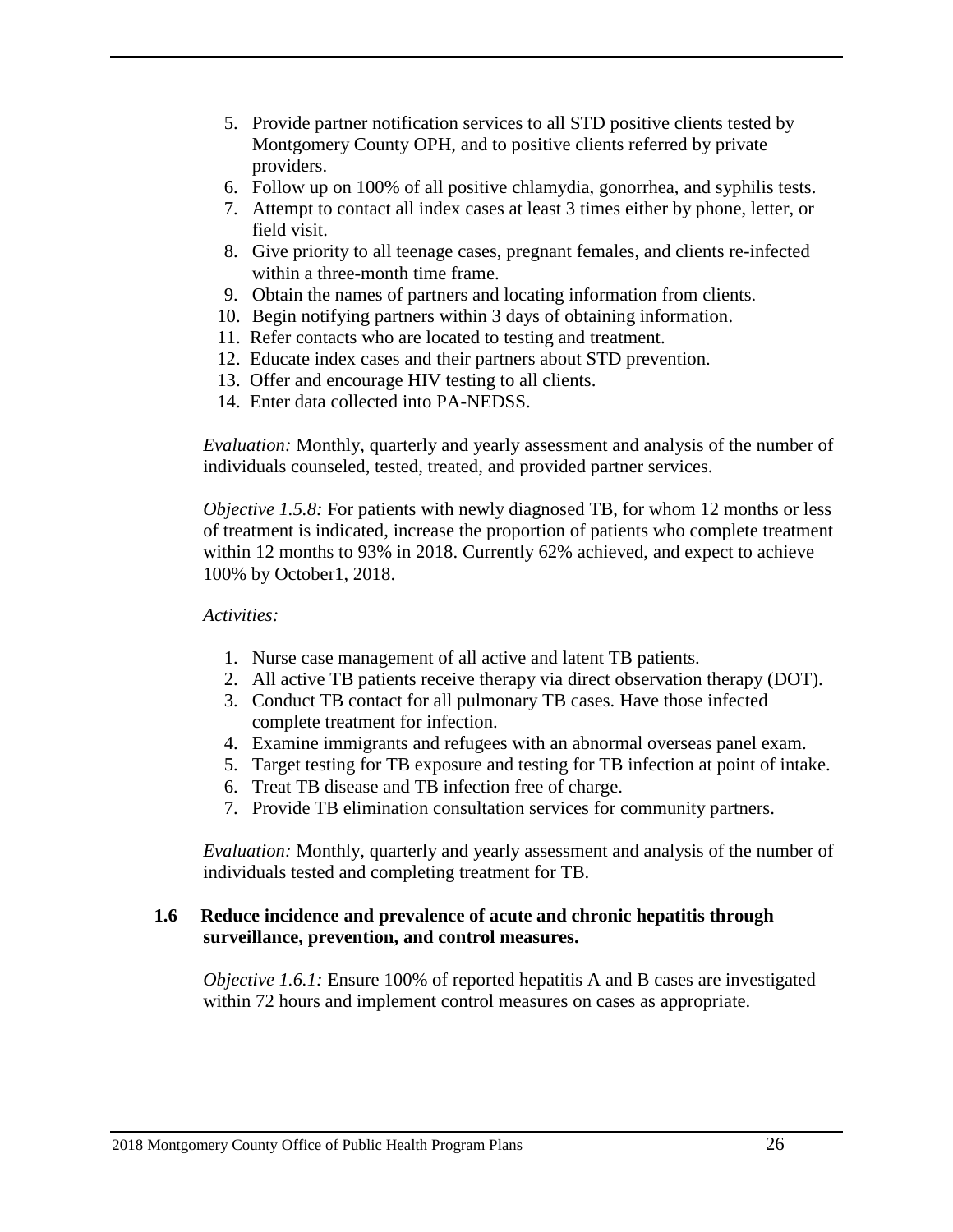#### *Activities:*

- 1. Using disease surveillance systems, collect epidemiological data on reported disease events and outbreaks.
- 2. Identify individuals requiring monitoring through the Perinatal Hepatitis B program to ensure zero cases of children born to hepatitis B positive mothers.
- 3. Conduct necessary public health action as appropriate, including but not limited to data collection, information management, laboratory analyses to confirm disease, identification of potential sources of infection, disease education, and contact tracing and control measures, including access to immunoglobulin (IG) and vaccine if resources are available.

*Evaluation:* Utilization of the disease surveillance system to identify the number of suspect, probable and confirmed illnesses. Also, identify the number of Montgomery County residents who were recommended post exposure prophlaxis to prevent disease transmission.

*Objective 1.6.2:* Offer preventative vaccine series (Hepatitis A and B, and Gardasil) vaccines to 90% of eligible clients, during CDCPS clinics in 2018.

#### *Activities:*

- 1. Improve awareness and education of the vaccines available to prevent Hepatitis A and B, Human Papillomavirus (HPV) and cervical cancer.
- 2. Offer the Hepatitis A or Hepatitis B series to all uninsured clients, 18 years of age and older, receiving testing services in OPH CDCPS clinics.
- 3. Offer the Gardasil vaccine series to all uninsured clients, 18-26 years of age, receiving testing services in OPH CDCPS clinics.
- 4. Notify clients by mail or phone as a reminder for the date of the next vaccine in the series.
- 5. Enter vaccines given into PA Immunization Registry (SIIS).

*Evaluation:* Assess and analyze the number of eligible individuals completing the vaccine series to prevent Hepatitis A, Hepatitis B, Human Papillomavirus (HPV), and cervical cancer.

#### **1.7 Ensure zero cases of human rabies through surveillance, code enforcement, and prevention and control measures.**

*Objective 1.7.1:* Ensure 100% of reported human rabies exposures are investigated and disease prevention activities are initiated immediately.

#### *Activities:*

1. Conduct routine disease surveillance for all human exposures and issue appropriate public health action, as needed, including post-exposure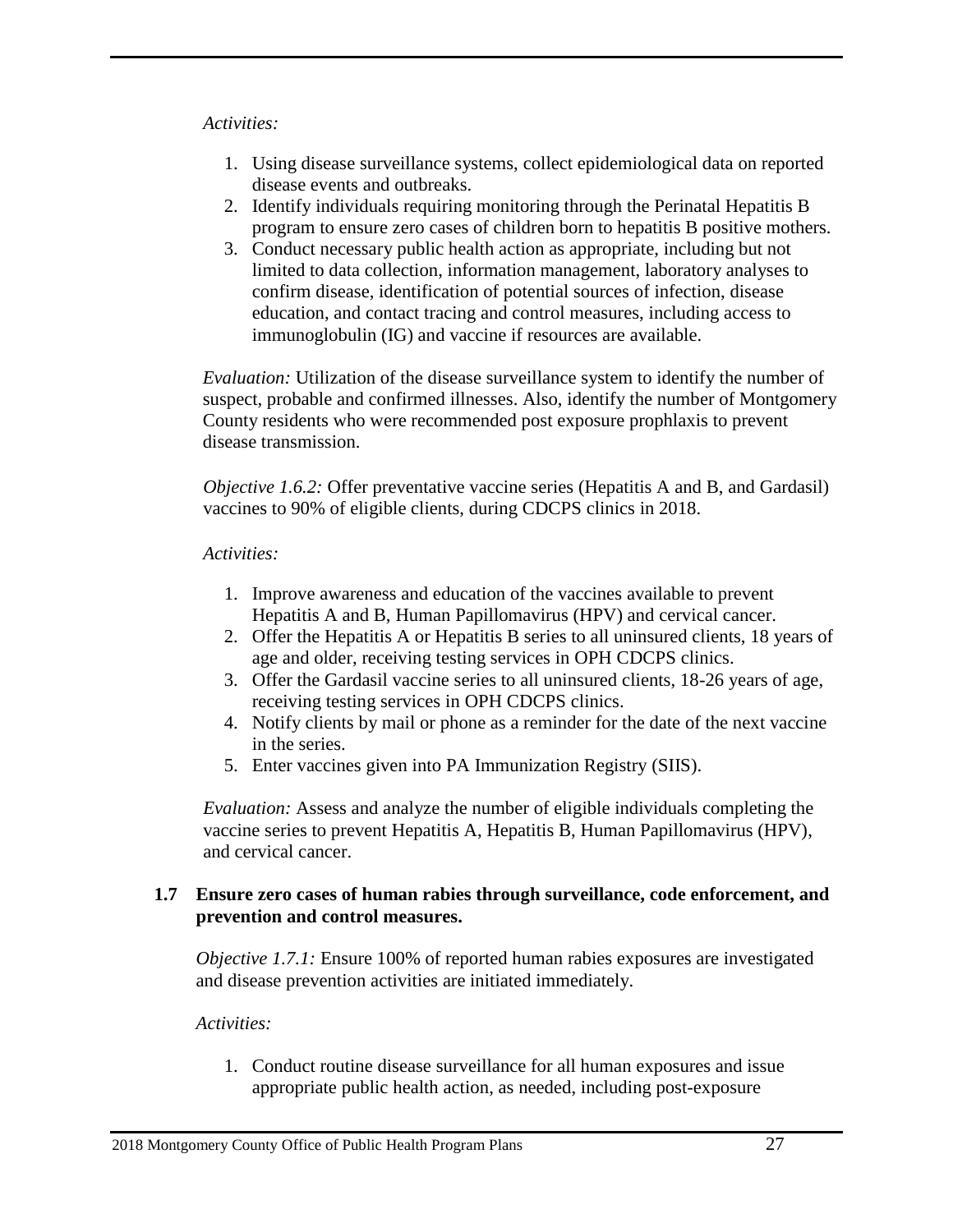prophylaxis for humans. Reduce the number of unvaccinated or underimmunized domestic pets in Montgomery County by coordinating low-cost rabies immunization clinic(s) based on need.

*Evaluation:* Count number of human rabies cases to confirm there have been none. Identify number of post exposure rabies vaccine OPH has recommend to Montgomery County residents in 2018. Improve vaccine status among domestic pets involved in biting incidents in 2018 by 5% in comparison to domestic pets from previous 5-year sequence.

#### 2. **Chronic Disease and Injury Prevention**

#### **2.1 Impart health education for healthy lifestyles and reduce injuries/risk behaviors by health education, promotion, and inspections.**

*Objective 2.1.1:* Through the Montgomery County Cribs for Kids program, provide safe sleep education and cribs (pack-n-plays) to a minimum of 80 low-income families with infants under nine (9) months of age in 2018.

- 1. Provide education on evidence-based safe sleep practices, American Academy of Pediatrics safe sleep recommendations, sudden infant death syndrome (SIDS), and other infant safety education, as well as the distribution of a safe and separate sleep space (pack-n-play) for families who would otherwise not be able to afford a safe and separate sleep space for their infant.
- 2. Accept referrals from prenatal care providers, school districts (nurses, social workers, or guidance counselors), WIC (Women, Infants and Children), the Montgomery County Office of Children and Youth, hospitals and obstetrician clinics, and other community social service agencies that identify eligible families.
- 3. Utilize a Community Development Coordinator or Public Health Nurse to complete the safe sleep education and distribution of pack-n-play to families who are eligible for the program.
- 4. Conduct a home visit to each family approved for the program to provide education on safe sleep practices, distribute the safe and separate sleep space (pack-n-play) and provide a demonstration of the proper assembly of the pack-n-play.
- 5. Offer Maternal-Child Health home visiting or Nurse-Family Partnership Program home visiting services to pregnant and/or postpartum women who are interested in receiving family support services.
- 6. Link families to community resources as needed, which include but are not limited to: WIC, social service agencies, Montgomery County HHS, Early Intervention, etc.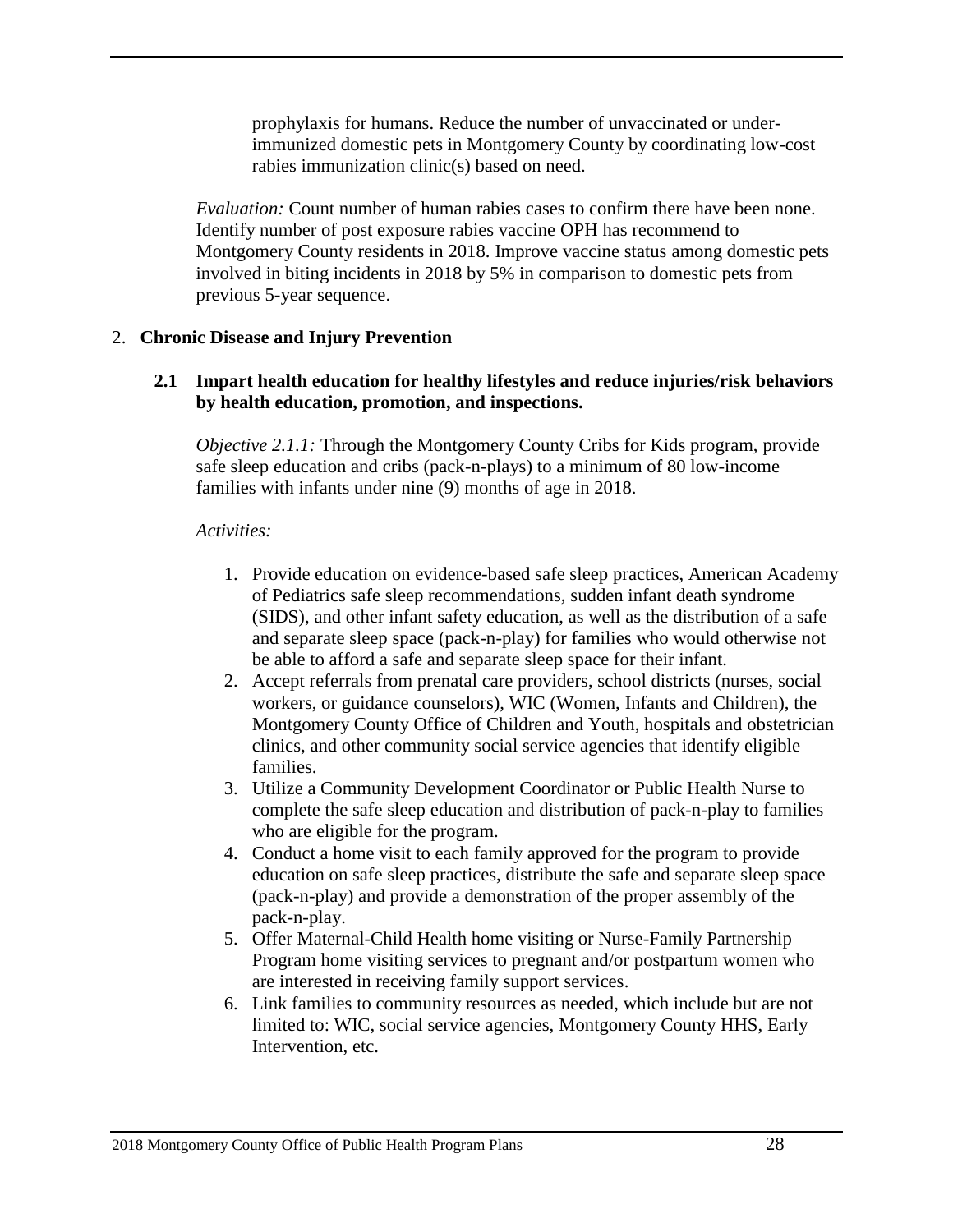*Evaluation:* Monthly activity reports. Safe sleep education Client Satisfaction Survey to be completed with each crib delivery**.** Two week follow-up client questionnaire to be completed with each crib delivery

**2.2 Provide public health education to reduce the burden of disease and injury in all ages around Montgomery County while improving quality of life** (HHS lead for Objectives 2.2.1 through 2.2.11; OPH lead for Objective 2.2.12-2.2.14)**.**

*Objective 2.2.1:* Deliver health education and promotion sessions to 1,000 participants to reduce risk of unintentional injury or death due to motor vehicle crashes by December 31, 2018.

#### *Activities:*

- 1. Host three monthly car seat inspection stations in partnership with local fire departments.
- 2. Distribute booster seats at community events.
- 3. Educate caregivers in the proper selection, installation and use of car seats and booster seats.

*Evaluation:* Electronic post-survey sent to participants of car seat inspections to measure 5% increase in knowledge prior to inspection. Distribute 500 booster seats through community events.

*Objective 2.2.2:* Deliver health education and promotion sessions to 2,000 participants to increase safe walking and biking by December 31, 2018.

#### *Activities:*

- 1. Deliver a comprehensive Safe Routes to School program at three (3) school districts.
- 2. Conduct a Trail Challenge in partnership with other County agencies.
- 3. Expand the Junior Inspector program at the Elmwood Park Zoo.

*Evaluation:* Walkability audits and increase in built environment safety/number of children walking or biking to school. Surveys of Trail Challenge participants to increase walking/biking by 5%. Participant evaluations of the Junior Inspector program to measure 15% change in attitude toward increase in exercise, improve nutrition, and reduction in recreational screen time.

*Objective 2.2.3:* Deliver A Matter of Balance Class: Managing Concerns About Falls to reduce the fear of falling in the County's older population by December 31, 2018.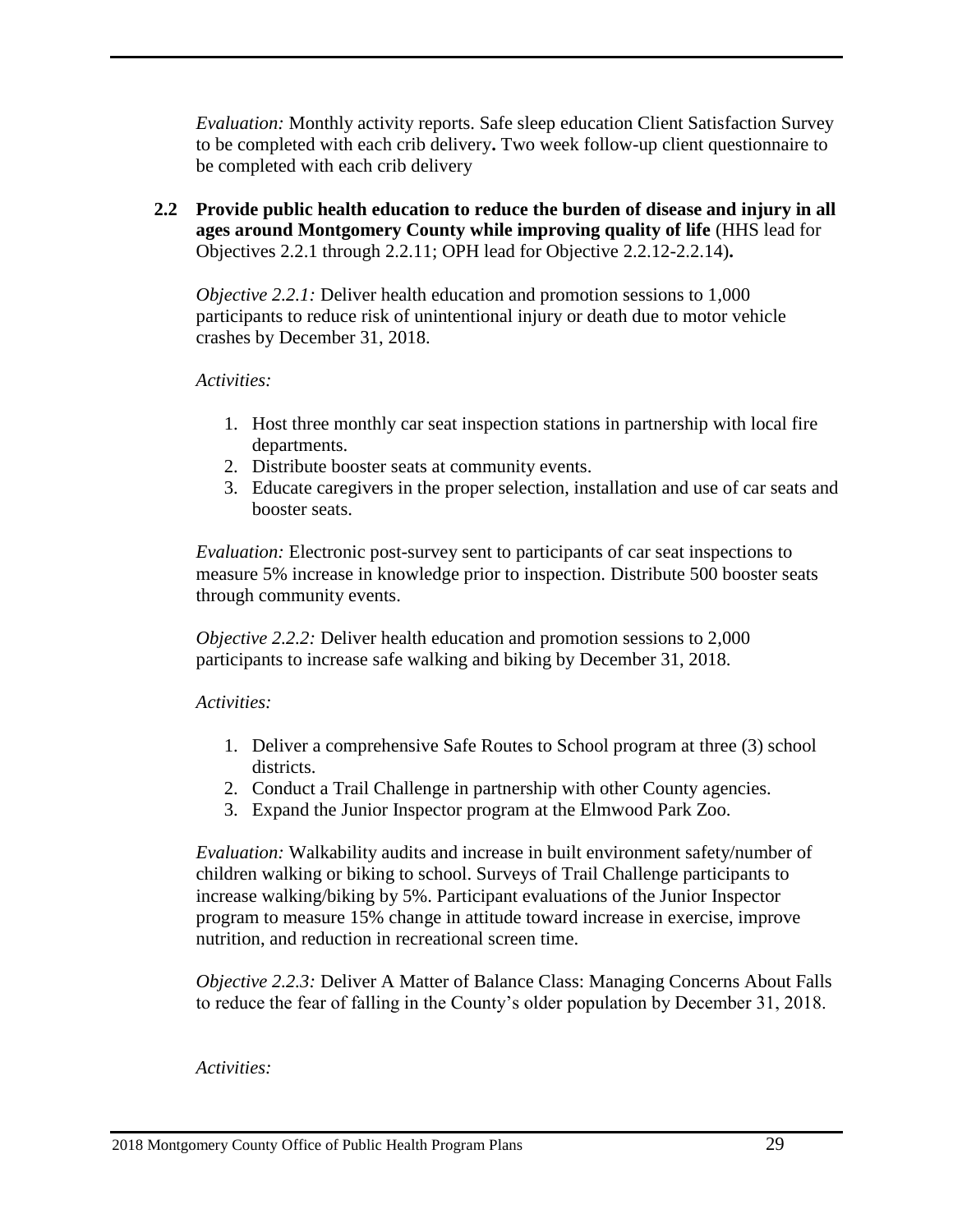- 1. Deliver four (4) classes to increase falls prevention.
- 2. Train 10 coaches in A Matter of Balance.

*Evaluation:* Pre and post class surveys to decrease by 20% the fear of falling. Number of Coaches trained.

*Objective 2.2.4:* Implement a comprehensive transportation safety program which includes activities to reduce the incidence of injury and death for teens and adults 55+ years old by December 31, 2018.

#### *Activities:*

- 1. Conduct pre/post observations of seatbelt usage to five participating schools.
- 2. Deliver seatbelt education to five participating schools.
- 3. Deliver parent forums at the five participating schools.
- 4. Deliver eight CarFit events.

*Evaluation:* Through IMPACT education we will measure at least 5% increase cumulatively in seatbelt usage after post observation at our five high schools. Number of parents who participated in the forum. Number of older adults who participated in the CarFit event. Improved fit of vehicles through education and CarFit intervention.

*Objective 2.2.5:* Deliver health education promotion sessions to 3,000 participants to increase exercise, good nutrition and access to fresh produce by December 31, 2018.

#### *Activities:*

- 1. Maintain or expand four (4) community gardens for disadvantaged populations.
- 2. Distribute fresh produce to four (4) locations in the County.

*Evaluation:* Survey tool to measure 5% change in knowledge, skills, and behaviors for each location receiving produce or garden. Measure number of environmental and system changes to support heart health.

*Objective 2.2.6:* Decrease the incidence of type 2 diabetes in Montgomery County by December 31, 2018.

- 1. Distribute information about diabetes prevention at 10 community health fairs or events.
- 2. Outreach and market CDC Diabetes Prevention program to 15 agencies, community organizations, and community sites to recruit participants.
- 3. Deliver one (1) year-long program to a minimum of eight (8) residents of Montgomery County who meet the eligibility criteria for the program.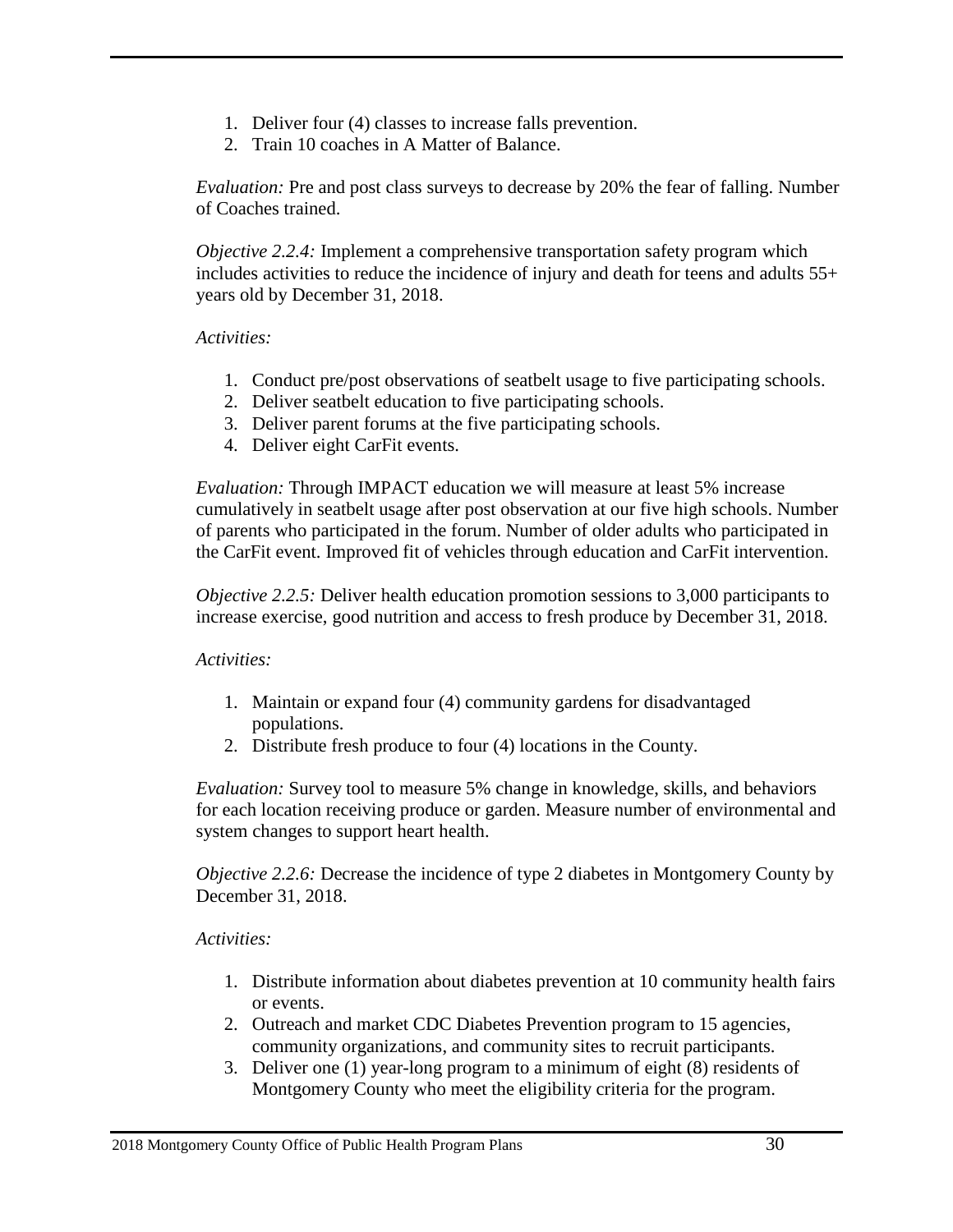*Evaluation:* Number of materials distributed. Number of people who completed the class. Number of people who met their 5%-7% weight loss goal.

*Objective 2.2.7:* Deliver education and promotion sessions to reach 300 participants about early detection of skin cancer by December 31, 2018.

#### *Activities:*

- 1. Attend 5 events with the DermaScan skin screener.
- 2. Provide educational printed materials at a minimum of three (3) community events.
- 3. Provide educational resources to a minimum of two (2) worksites.
- 4. Provide educational resources to a minimum of two (2) community organizations.
- 5. Promote skin health and cancer prevention through monthly social media posts.

*Evaluation:* Increase number of people screened with the DermaScan. Number of materials distributed. Number of events and organizations reached. Number of social media posts.

*Objective 2.2.8:* Deliver education and promotion sessions to reach 500 participants about early detection of lung cancer by December 31, 2018.

#### *Activities:*

- 1. Promote smoking cessation classes.
- 2. Share brochures and educational materials that include information on the PA Quit Line and information on smoking cessation apps.
- 3. Participate in The Great American Smoke Out observed in November.
- 4. Participate on the Montgomery County Health Alliance.
- 5. Promote lung health and cancer prevention through social media posts.

*Evaluation:* Gather data about smoking cessation classes. Number of materials distributed. Number of events and organization reached. Number of social media posts.

*Objective 2.2.9:* Increase awareness of colorectal cancer prevention and the importance of screening throughout Montgomery County by December 31, 2018.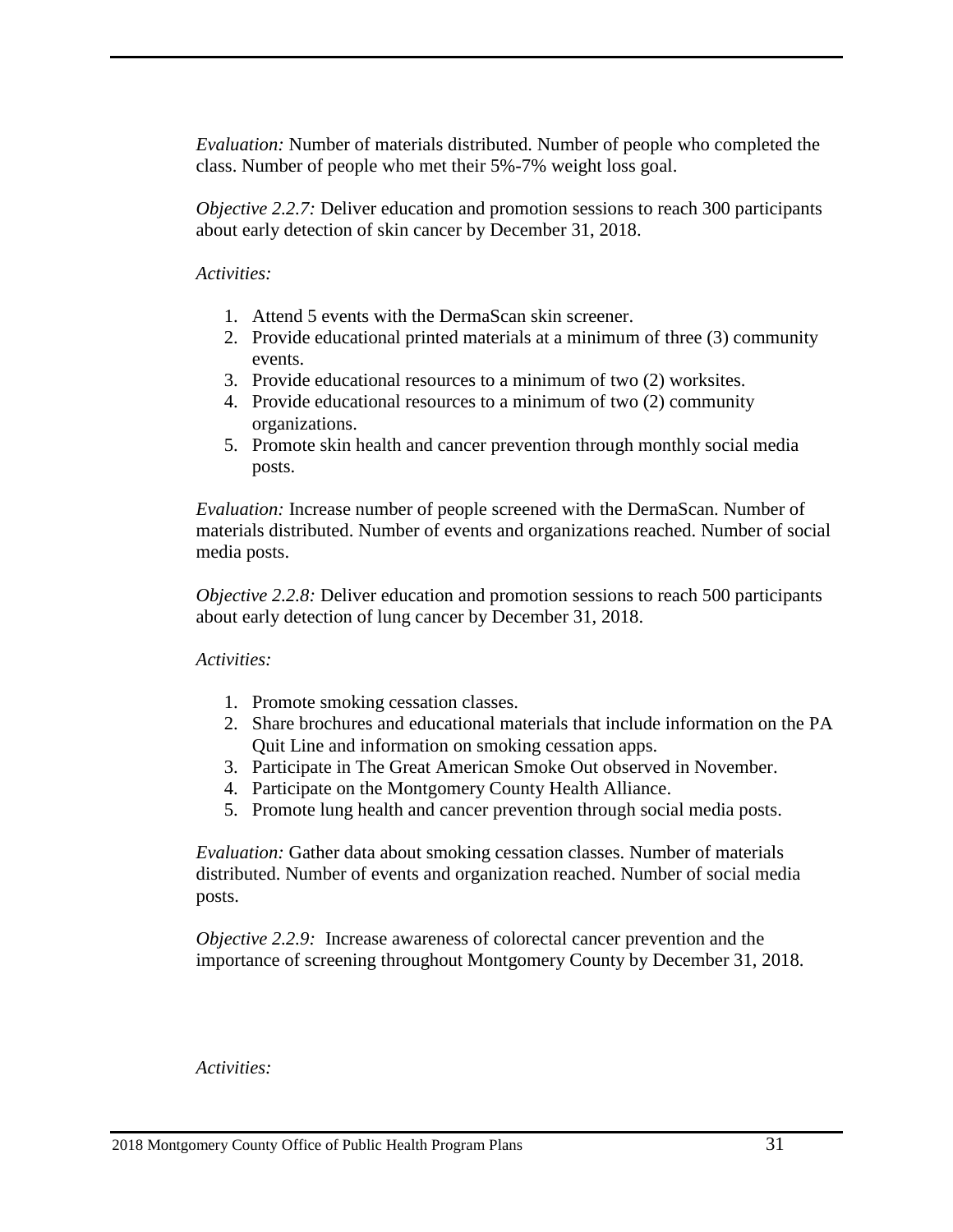- 1. Provide printed educational materials at a minimum of three (3) community events.
- 2. Provide educational resources to a minimum of two (2) worksites.
- 3. Provide educational resources to a minimum of two (2) community organizations.
- 4. Promote colorectal health and cancer prevention through monthly social media posts.

*Evaluation:* Number of materials distributed. Number of events and organizations reached. Number of social media posts.

*Objective 2.2.10:* Deliver health education to residents affected by breast cancer, focusing on nutrition, physical activity, and stress management by December 31, 2018.

#### *Activities:*

- 1. Develop a comprehensive wellness program to help breast cancer survivors navigate life post treatment and deliver this program to 10 county residents.
- 2. Develop a resource guide for residents affected by breast cancer and distribute to 100 residents at community events and health fairs.
- 3. Distribute educational materials to 200 residents at community events and health fairs.

*Evaluation:* Program participants will complete pre- and post-program evaluations. Number of materials distributed at community events and health fairs.

*Objective 2.2.11:* Improve heart health and quality of life through prevention, awareness, and education in Montgomery County by December 31, 2018.

#### *Activities:*

- 1. Deliver State-supported Heart Health Program to eight (8) locations.
- 2. Participate in February's month-long Heart Health campaign to highlight the importance of prevention and education.
- 3. Distribute educational materials on issues such as high blood pressure, stroke warning signs and symptoms, and other cardiovascular health topics.

*Evaluation:* Deliver pre- and post-surveys to measure 5% change in knowledge of improved heart health*.* Track number of materials distributed at community events.

*Objective 2.2.12:* Conduct community education activities around prevention of opioid-related use/misuse, overdose, and death by December 31, 2018.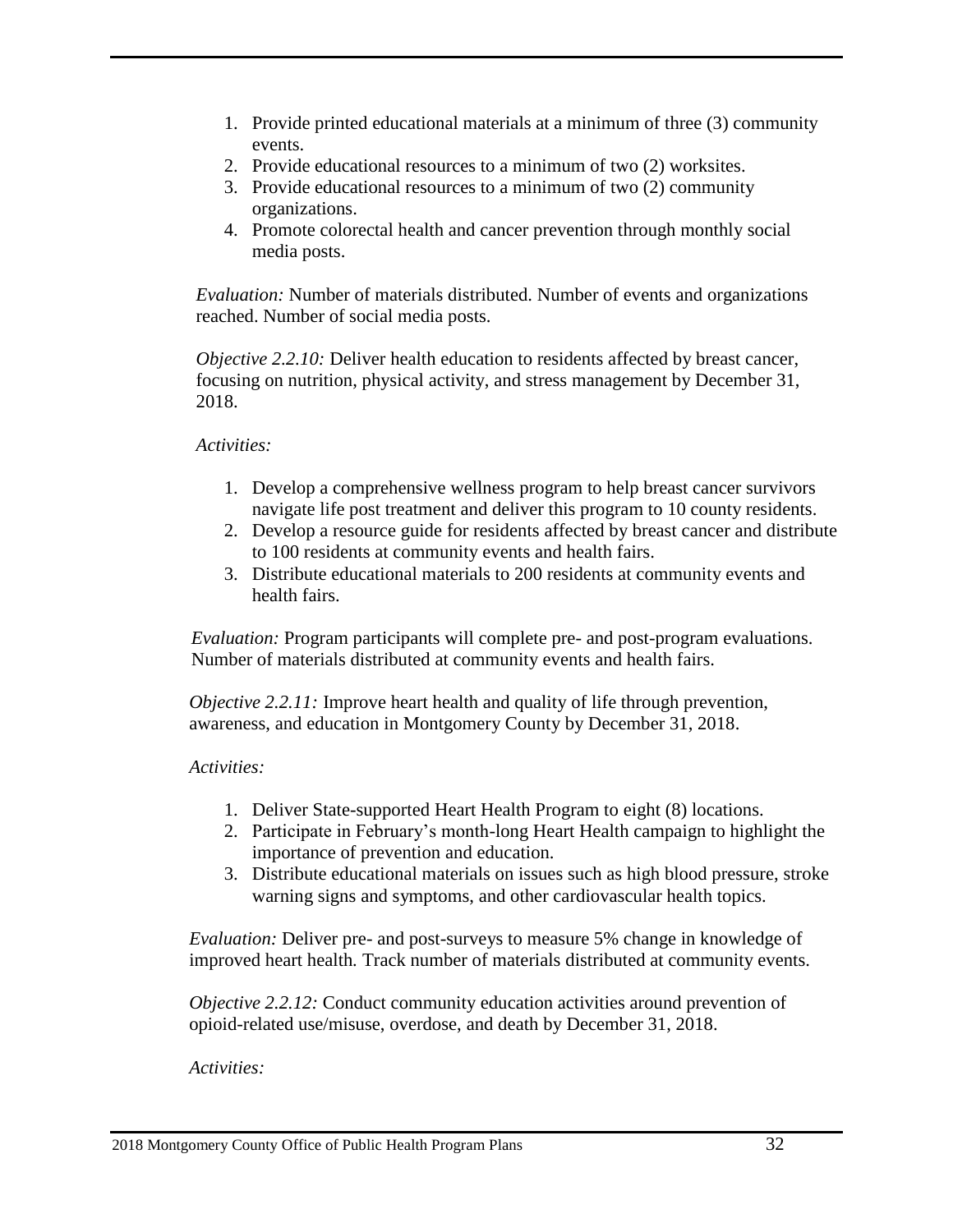- 1. Distribute 200 Naloxone kits to the community.
- 2. Attend four (4) largely-attended public events throughout the County to promote opioid awareness and prevention, including Naloxone usage.
- 3. Work with remaining pharmacies to provide Naloxone.
- 4. Work with school districts to provide education on prevention of opioid use/misuse, overdose and deaths, including Naloxone usage in schools.

*Evaluation:* Number of education and outreach events attended. Increase number of Naloxone kits distributed by 5%. Maintain or increase number of pharmacies following the standing order for Naloxone, and number of schools engaging in opioid prevention efforts, including making Naloxone available.

*Objective 2.2.13:* Increase Naloxone availability and education throughout the County by 5% through increased community awareness and pharmacy participation of the OPH Standing Order by December 31, 2018.

#### *Activities:*

- 1. Partner with local agencies to distribute 200 Naloxone kits to the community.
- 2. Deliver education about prevention of opioid use/misuse, Naloxone, and use of the Standing Order to 5 community locations.
- 3. Attend four (4) largely attended community events to promote opioid awareness and prevention, including Naloxone usage and availability.
- 4. Work with remaining pharmacies to educate about the importance of following the Standing Order to provide Naloxone.
- 5. Continue to work with school districts to provide education on prevention of opioid use/misuse, overdose and deaths, including Naloxone usage in schools.
- 5. provide Naloxone in their schools.
- 6. Continue to collaborate with the Office of Drug and Alcohol and overdose prevention workgroups within HHS and elsewhere to provide education around prevention of opioid use/misuse and fund additional NARCAN® kits at OPH clinic sites.

*Evaluation:* Number of Naloxone kits distributed tracking to what ZIP codes kits are distributed. Number of largely attended community events where educational information delivered. Number of public events attended and participants reached. Number of pharmacies following the Standing Order, and the number of kits distributed monthly. Number of schools making Naloxone available. Number of Naloxone kits distributed at OPH clinic sites.

*Objective 2.2.14:* Conduct safety and/or sanitation inspections/investigations to reduce risk and harm.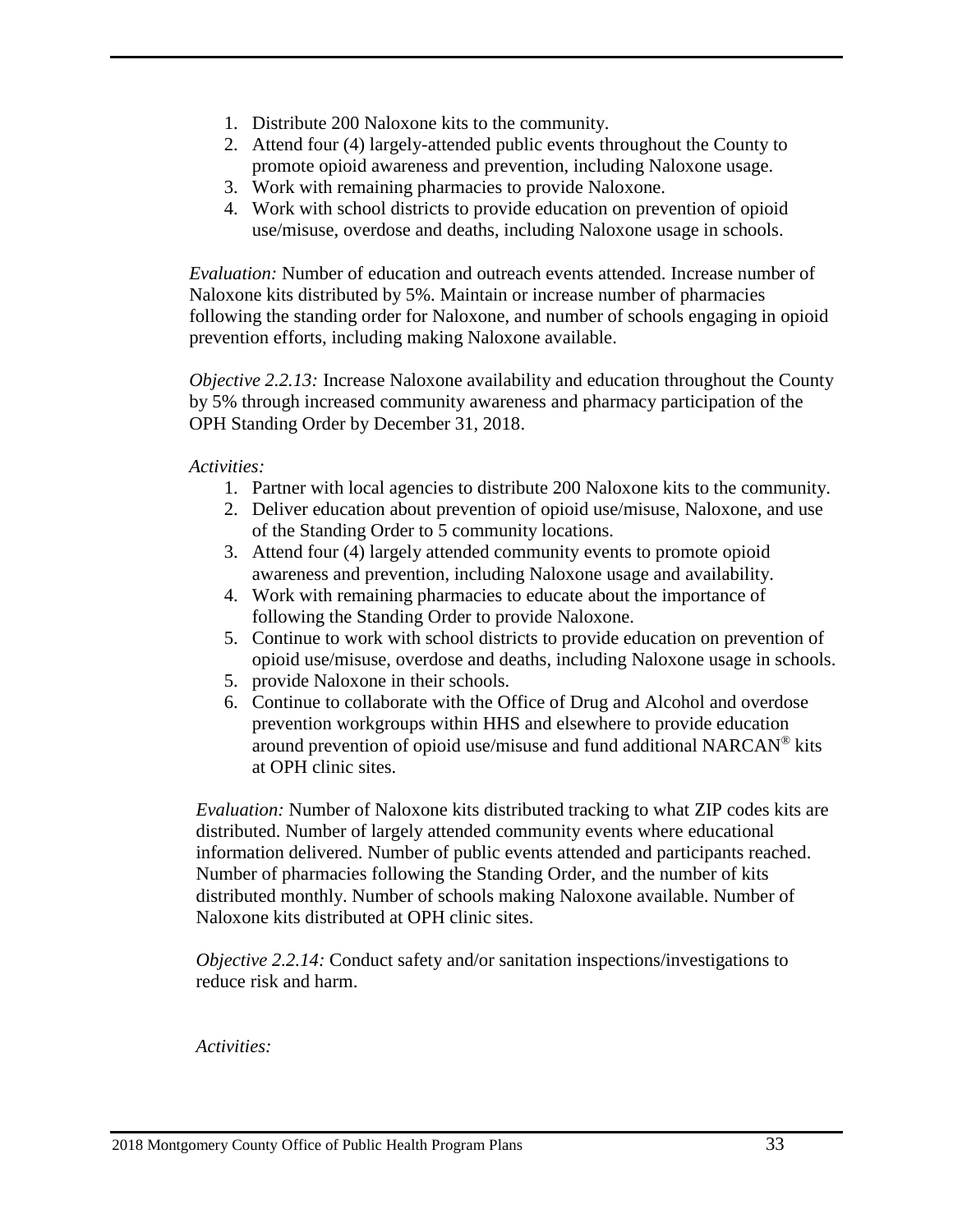- 1. Conduct triennial school safety and sanitation inspections and as often as necessary to maintain satisfactory compliance.
- 2. Respond to complaints from the Pennsylvania Department of Health (PADOH), the Pennsylvania Department of Environmental Protection (PADEP), or citizens regarding specific and serious health or sanitation problems in public and private academic schools.
- 3. Investigate complaints and/or respond to requests for inspections at 100% of the skilled nursing facilities, personal care facilities, acute care, and child-care facilities.
- 4. Conduct pre-operational inspections at 75% of the licensed organized camps and at least one operational inspection at all organized camps and campgrounds.
- 5. Inspect 100% of the mobile home parks registered in Montgomery County.
- 6. Respond within 5 business days to 100% of the general nuisance complaints received.

*Evaluation Methods:* Evaluation will be accomplished through monthly and annual measurement of inspections.

#### 3. **Environmental Health**

#### **3.1. Reduce prevalence of childhood lead poisoning through surveillance, code enforcement, and prevention measures.**

*Objective 3.1.1:* Provide clinical case management services to 90% of children identified with elevated lead levels in 2018.

- 1. Provide education and instructional materials to parents/guardians for reducing lead levels through diet and environmental cleaning for all children with lead levels  $\geq$  5ug/dL.
- 2. Provide home visit and assessment by Public Health Nurse (PHN) on all reported lead levels > 10 ug/dL.
- 3. Refer all children with lead levels of  $> 15 \text{ ug/d}$  to Early Intervention.
- 4. Collaborate and communicate with Primary Care Providers (PCPs) to encourage compliance with repeat blood lead levels and case management interventions.
- 5. Provide case management services until the child's lead level is reduced and/or all environmental hazards are eliminated.
- 6. Develop a plan of care that will identify action steps necessary to close cases in a timely manner.
- 7. Provide necessary referrals to the Montgomery County Office of Children and Youth (OCY) to encourage neglectful parents to comply with OPH's suggestions to reduce lead hazards in the environment.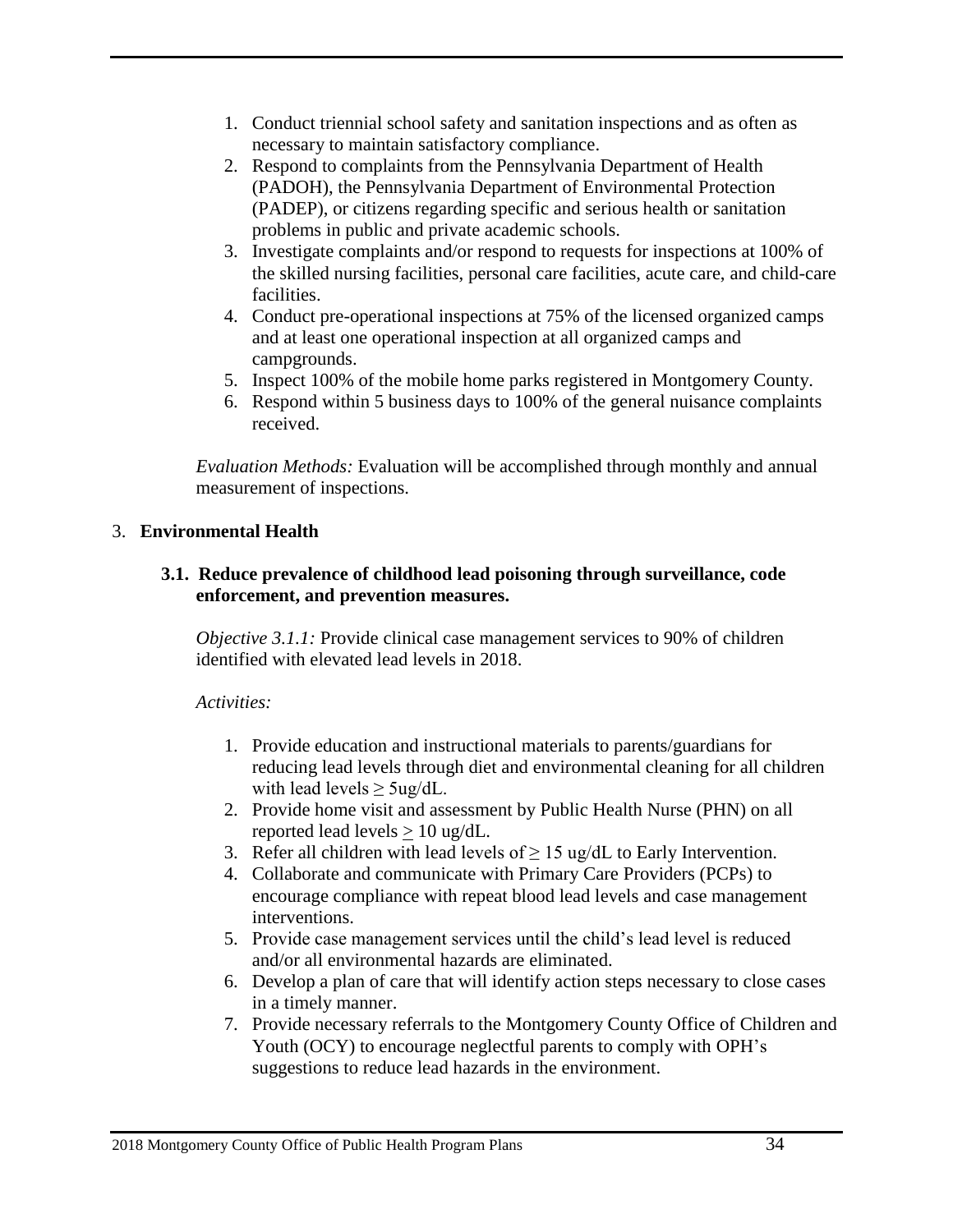- 8. Hold bi-monthly case management meetings to review clinical and environmental status of all open cases.
- 8. Follow up on all PA-NEDSS reported cases and enter new clinical case data into PA-NEDSS.
- 9. Institute case management services to the Norristown Borough in accordance with the Lead Housing and Urban Development (HUD) Grant.

*Evaluation:* Monthly, quarterly and yearly assessment and analysis of the number of children identified with elevated lead levels receiving case management.

*Objective 3.1.2:* Ensure 75% of environmental cases will have clearances completed and case closure within 90 days of being identified.

#### *Activities:*

- 1. Conduct lead hazard and risk assessment inspections at specified properties, within the required time frames.
- 2. Initiate enforcement and/or legal action for non-compliant or multiple repeat offenses.
- 3. Partner with Montgomery County Housing Authority by referring all Section 8 identified properties for lead hazard and risk assessment inspections.
- 4. Conduct voluntary visual inspections for reducing environmental lead hazards in homes of residents who do not meet the case management criteria.
- 5. Provide educational and instructional information about reducing environmental lead exposure to homeowners, renters, and contractors.
- 6. Enter all environmental activity for identified lead properties into PA-NEDSS.

*Evaluation:* Monthly, quarterly and yearly assessment and analysis of the percentage of environmental cases cleared and closed within 90 days.

*Objective 3.1.3:* Increase the number of lead poisoning prevention outreach and education activities by 10%.

#### *Activities:*

- 1. Identify eligible high-risk children or pregnant women through educational presentations to community and social service organizations.
- 2. Provide information about the childhood lead poisoning prevention program (CLPPP) to clients who access services at all OPH clinic sites.
- 3. Provide information and education at collaborative meetings throughout the county to provide the information for the CLPPP to their clients.
- 4. Plan an outreach or education event during Lead Poisoning Prevention week.
- 5. Provide information and education to realtors and landlord associations.

*Evaluation:* Monthly, quarterly and yearly assessment of number of outreach education activities, as well as referrals received compared to previous year.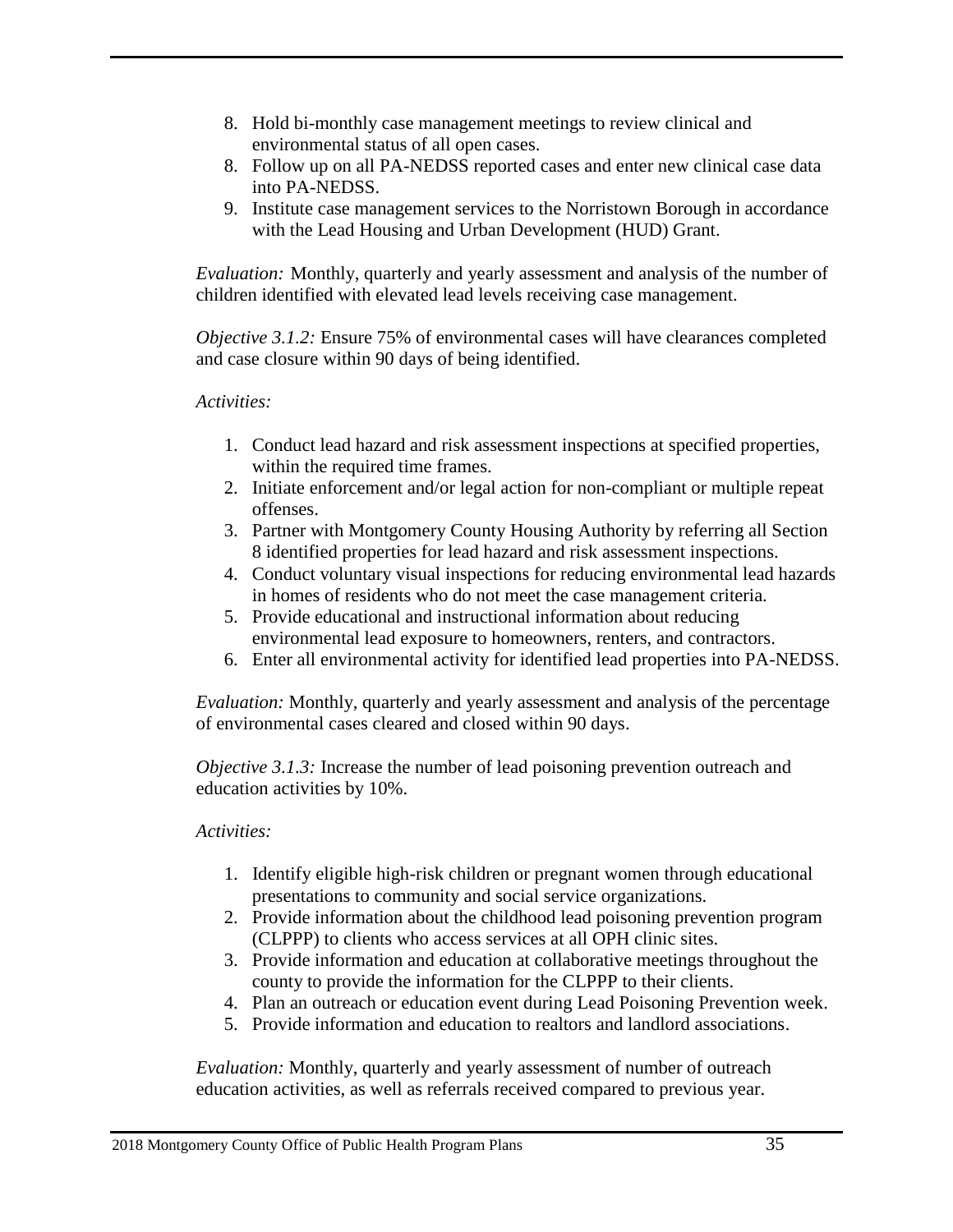#### **3.2 Improve drinking water quality, and environmental conservation through code enforcement and health protection activities.**

*Objective 3.2.1:* Ensure 95% of individual water supply program requirements are processed within established Health Code timeframes.

#### *Activities:*

- 1. Review permit applications and issue/deny approval to drill within seven (7) business days.
- 2. Schedule and inspect newly constructed well installations within one (1) business day.
- 3. Review water analyses and related information and provide final approval or denial to use the well within seven (7) business days.
- 4. Respond to individual water supply complaints within two (2) business days.

*Evaluation:* Project equal or higher total permits issued, well installations inspected, and analyses reviewed with information distributed based on the average of the last five years' activities. Project less than or equal complaint responses to contaminated water supplies based on the last five-year average.

*Objective 3.2.2:* Ensure 95% of all groundwater monitoring network wells are evaluated monthly.

#### *Activities:*

- 1. Measure water table levels of all network wells monthly.
- 2. Submit groundwater results to the United States Geological Survey (USGS) within one week, and collaboratively interpret and analyze data.
- 3. Summarize and refer areas of potential drought to County Administration for further outreach as needed.

 *Evaluation:* Monitor all 17 network wells monthly with results submitted to USGS immediately thereafter per agreement. Respond to drought events and provide outreach as needed.

*Objective 3.2.3:* Ensure at least 95% of annual sewage hauling vehicle license applications are reviewed and approved this year.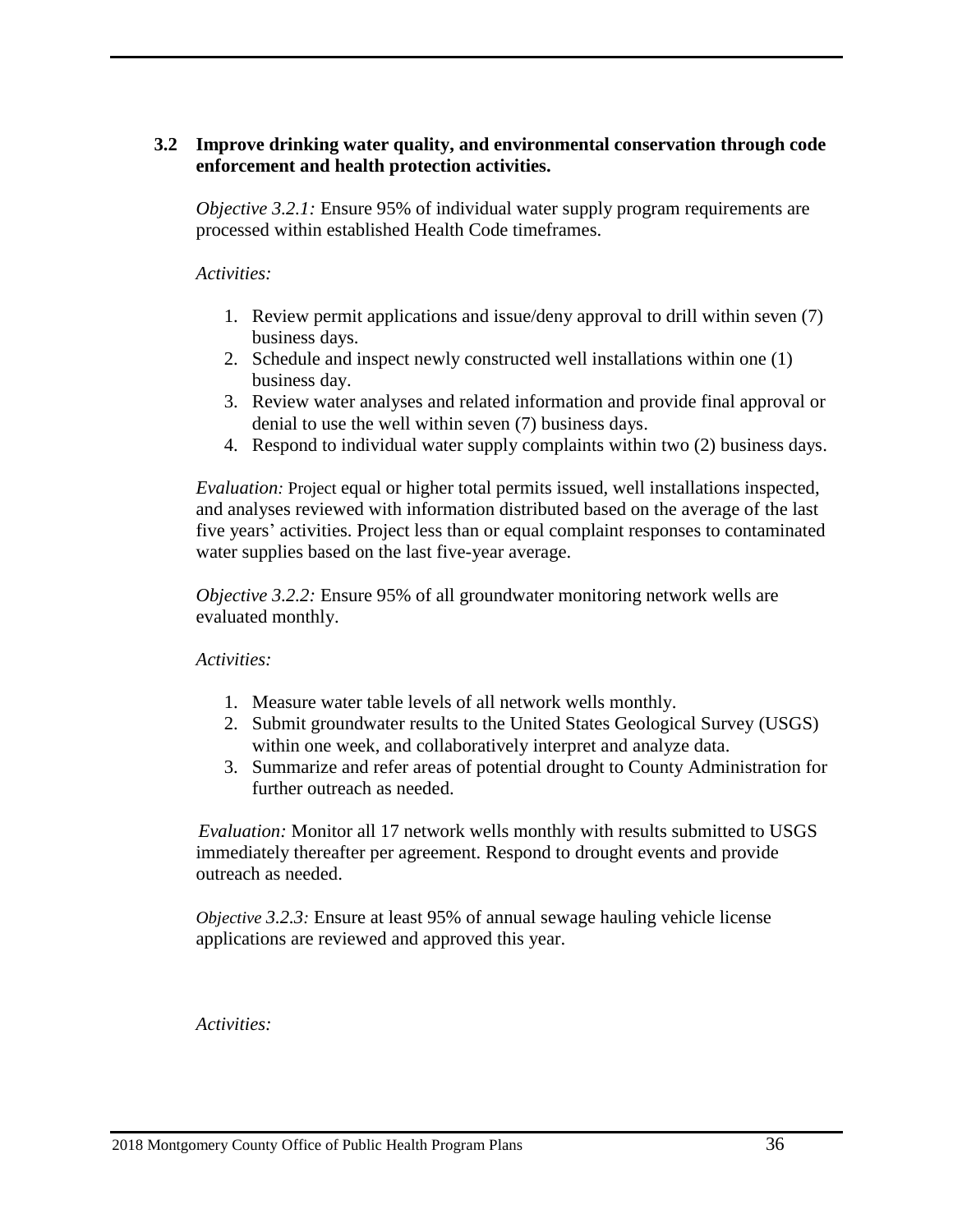- 1. Ensure all liquid sewage hauling facility owners are notified of scheduled mass vehicle inspection dates, options for on-site inspections, and fee requirements.
- 2. Conduct triennial inspections of all required liquid sewage hauling vehicles and provide license identification decals for approved vehicles.

*Evaluation:* Compare number of sewage hauler licenses issued and vehicles inspected based on the average of the last five years' activities.

*Objective 3.2.4:* Promote awareness of current and ongoing effects of climate change and their impact on public health through a minimum of 10 activities this year.

#### *Activities:*

- 1. Coordinate outreach efforts through print, radio, and/or social media.
- 2. Maintain partnerships and collaborative efforts with representatives of SEPA Air Quality Partnership, Clean Air Council, or similar organizations.

*Evaluation:* Project equal or higher total collaborative outreach efforts conducted based on last year's activities.

*Objective 3.2.5:* Ensure Geographic Information System (GIS) technology and training is provided to all designated staff this year to provide geospatial visualization information which effectively conveys public health needs and/or progress for their respective disciplines.

#### *Activities:*

- 1. Ensure select Division staff are technically equipped for GIS use and provided access to basic GIS training.
- 2. Ensure select Division staff provide at least three (3) products using GIS capability which enhance program needs or convey program information.

*Evaluation:* Project equal or higher total number of GIS projects completed and staff trainings attended based on last year's activities.

#### 4. **Maternal-Child Health**

#### **4.1. Improve maternal and child health (MCH) outcomes by community engagement, and improving awareness, access and utilization of services.**

*Objective 4.1.1:* Facilitate the transition of the Nurse Family Partnership (NFP) program to another provider in Montgomery County.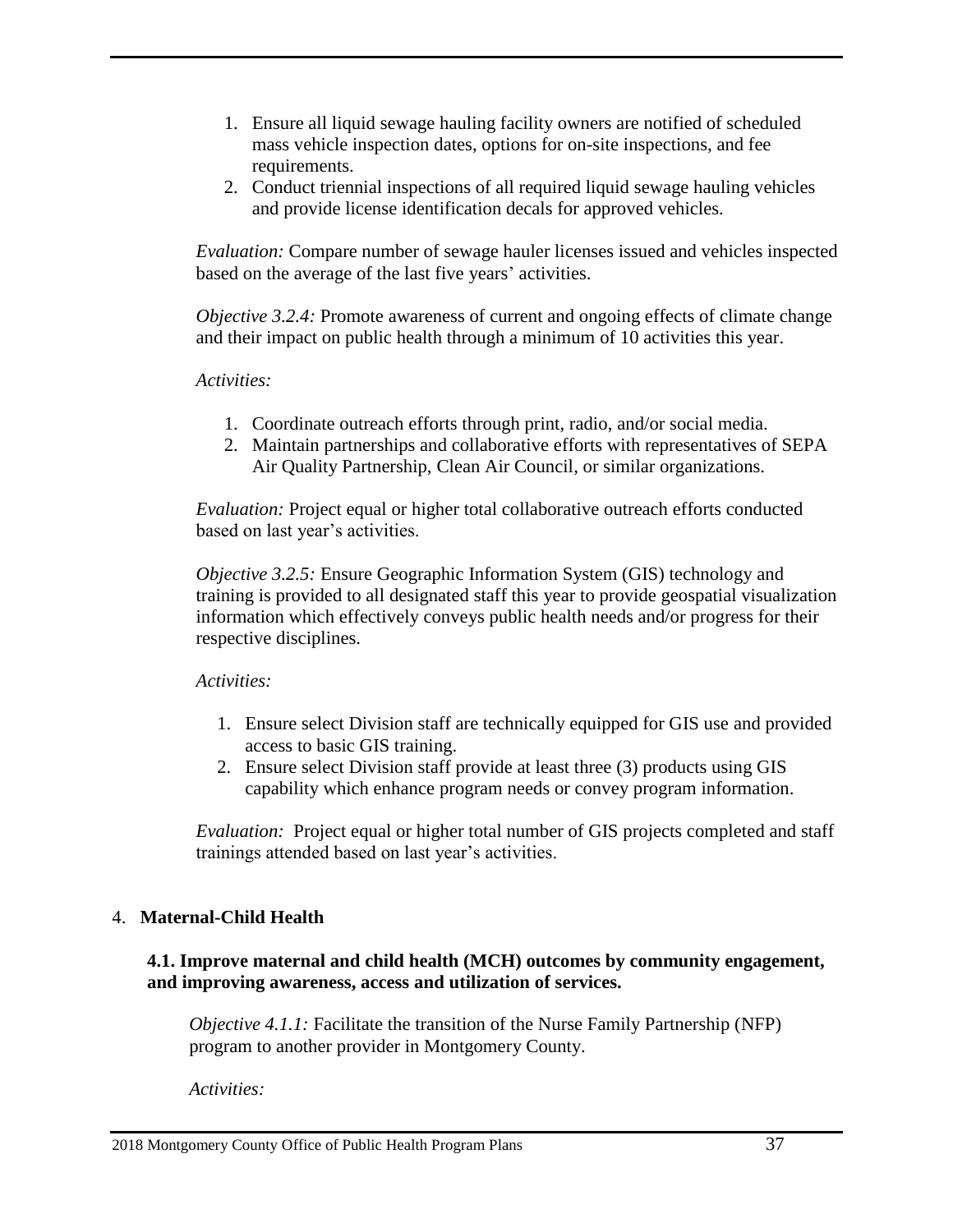- 1. Identify and meet with potential new NFP implementing agencies. Share information with funding entities to facilitate the selection of a new agency.
- 2. Provide technical assistance and other needed support to new implementing agency to ensure smooth transition.
- 3. Ensure that families currently enrolled in NFP have a smooth transition to the new implementing agency.
- 4. Communicate with internal and external stakeholders once an implementing agency is active to ensure NFP referrals are not diminished.

*Evaluation:* Assess the success of the transition to the new implementing agency.

*Objective 4.1.2:* Enroll 30 families and provide services in the Maternal Child Health (MCH) Home Visiting Program in the prenatal or postpartum period in 2018.

*Activities:*

- 1. Promote MCH program among community agencies.
- 2. Provide home visits and telephone contacts dependent upon the needs of the family.
- 3. Provide education, counseling and screening/assessments according to MCH home visiting program guidelines.
- 4. Make referrals to local agencies as needed.

*Evaluation:* Assess and analyze number of women who are enrolled monthly in the MCH program.

*Objective 4.1.3:* To better understand the causes of poor birth outcomes in the Borough of Norristown and county-wide racial disparities, OPH will contract with a researcher such as Public Health Management Corp (PHMC) to implement a Perinatal Periods of Risk Analysis (PPOR) in Montgomery County. The PPOR is an analytic framework for studying racial disparities in fetal and infant mortality rates, assisting community stakeholders to identify and prevent risk factors during the greatest periods of risk.

#### *Activities:*

- 1. Identify and contract with a research provider of the PPOR.
- 2. Work with researchers, through the Maternal & Early Childhood Consortium (MECC) Steering Committee, to determine the frame of reference.
- 3. Support the PPOR process as needed, including providing access to stakeholders and providing support for PPOR activities.
- 4. Maintain transparent and good communication with internal and external stakeholders throughout the PPOR process.

*Evaluation:* PPOR process will be underway.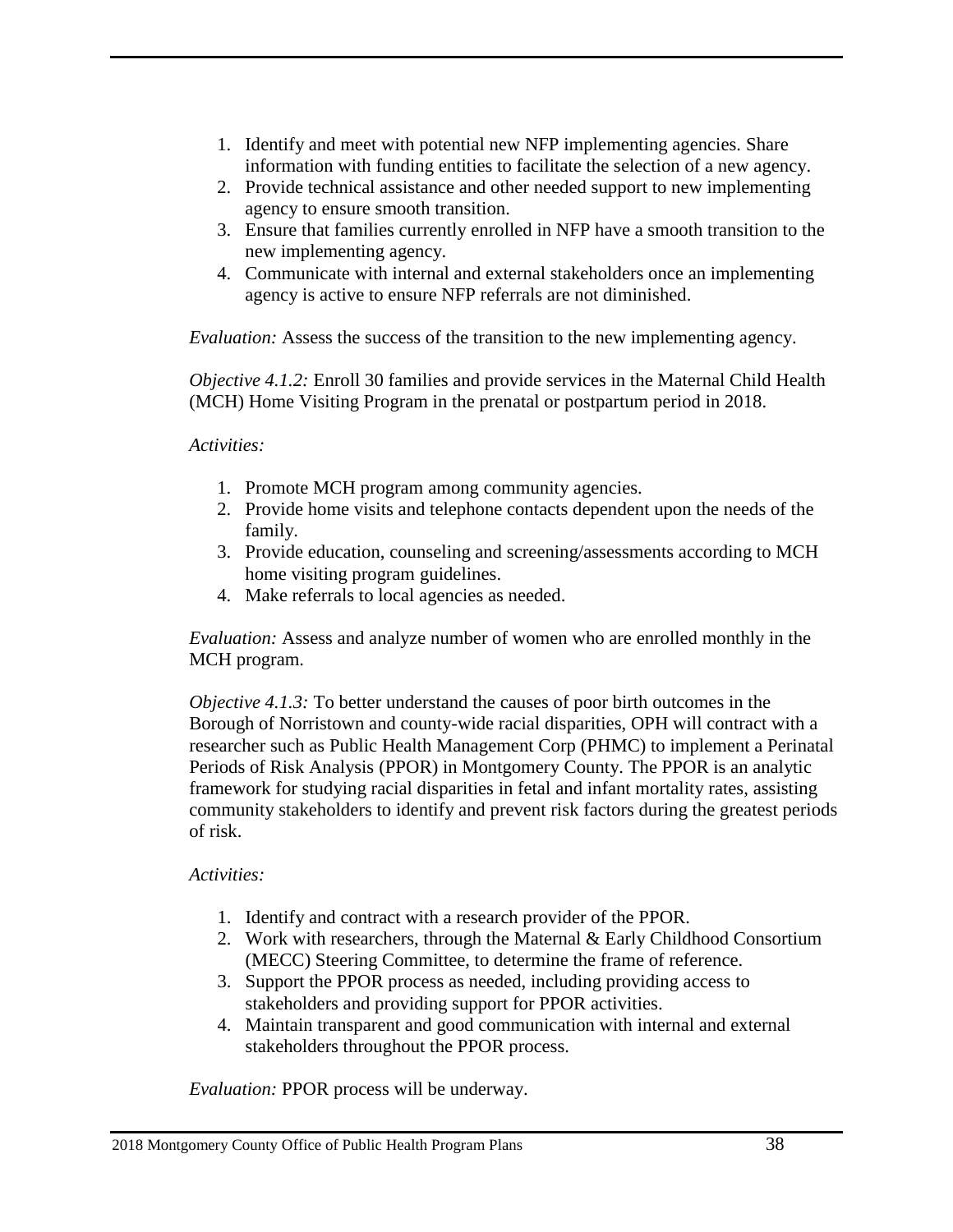*Objective 4.1.4:* Reduce adolescent risky sexual behaviors through the implementation of at least two 12-week pilots of Project A.I.M – Adult Identity Mentoring: What's Your Legacy?, an evidence-based adolescent health program shown to impact the behavioral determinants of risky sexual behavior.

#### *Activities:*

- 1. In collaboration with Stewart Middle School staff, recruit and retain up to 20 sixth and 20 seventh-grade girls to participate in the Project A.I.M pilot programs.
- 2. Maintain fidelity to the Project A.I.M. model in lesson preparation and presentation.
- 3. Track demographic data and process outcomes, such as information on attendance, retention and activities.
- 4. Using the Project A.I.M. logic model, develop a pre- and post-test to measure changes in behavioral determinants on the post-test as compared to the pre-test.

*Evaluation:* Evaluation to be determined based on process outcomes such as number served, attendance and retention as well as change in behavioral determinants between pre- and post-tests.

*Objective 4.1.5:* Explore collaboration with existing providers of primary and preventative child and adolescent health services to identify interventions to increase the proportion of adolescents who receive formal instruction on inter-conceptional health issues, including the following topics: preventive care, birth control methods, safe sex, avoidance of illegal substance use, goal-setting to enhance a positive lifecourse direction, and healthy relationships.

#### *Activities:*

- 1. Identify an experienced health service provider to recruit and train volunteer peer mentors in the Norristown area.
- 2. Identify ways to support this provider to expand their efforts to share interconceptional information with Latino and African American participants.

*Evaluation:* Evaluation to be determined based on evidence-based curriculum implemented. Evaluation may include number of participants, number of outreach and education events and client surveys.

#### **4.2. Ensure social determinant-related vulnerabilities are addressed within OPH program areas.**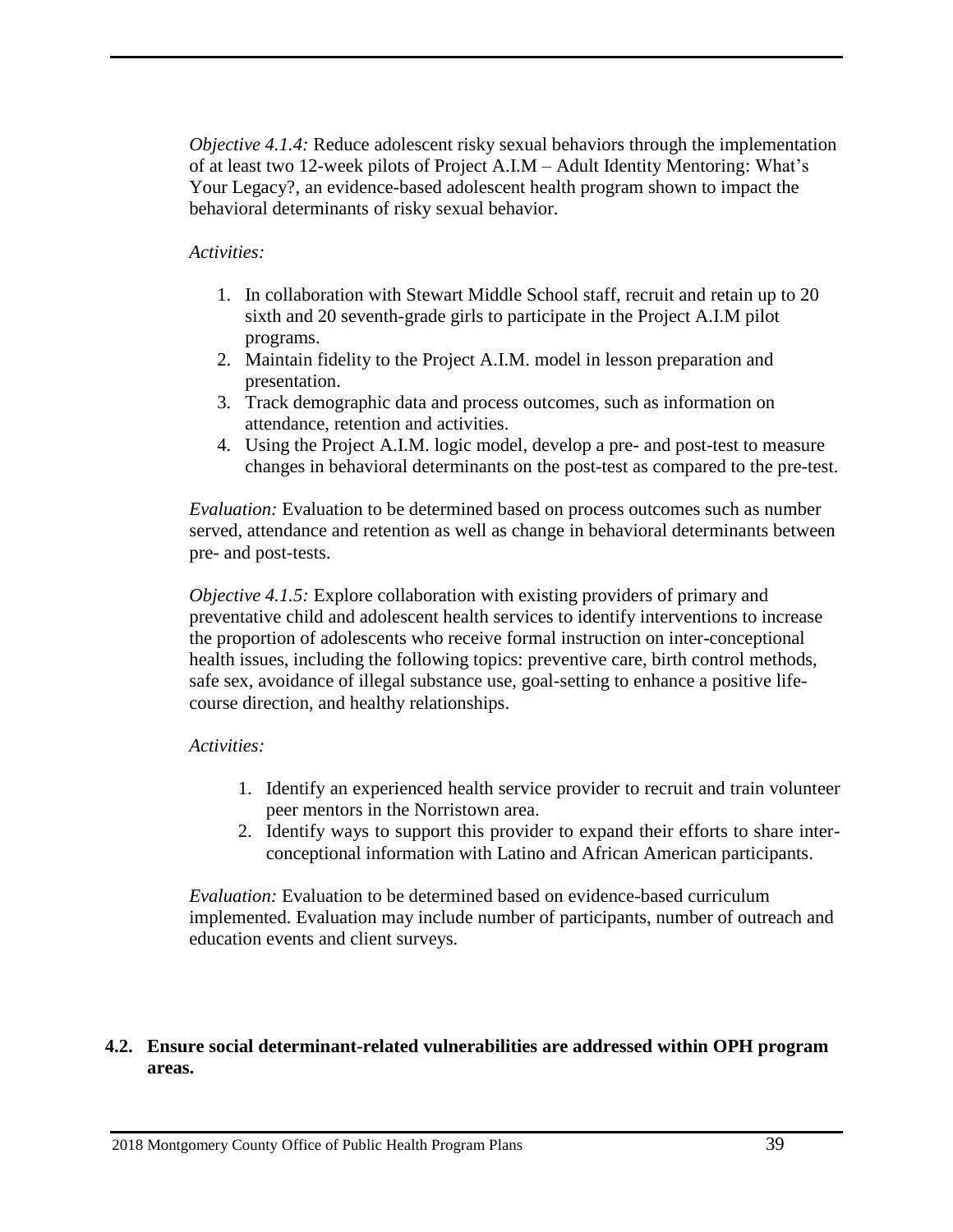*Objective 4.2.1:* Provide leadership to the Maternal and Early Childhood Consortium (MECC) and attend at least quarterly (4) collaborative partnership meetings in 2018.

#### *Activities:*

- 1. Provide one 0.5 full-time equivalent (FTE) Community Development Coordinator to support MECC Pottstown pilot program to coordinate Home Visiting intake and referral services.
- 2. Provide one 0.5 FTE Community Development Coordinator to support MECC Steering Committee through facilitation and membership services.
- 3. Facilitate one Maternal and Early Childhood Consortium event per calendar year focused on building provider and community awareness and engagement about maternal and early childhood issues, such as infant mortality and child maltreatment.
- 4. Identify services and resources needed most in Montgomery County to improve birth outcomes, maternal health, and family stability.
- 5. Promote awareness of and engage families with maternal and early childhood family support programs through collaborative community partnerships.
- 6. Promote evidence-informed innovative strategies or initiatives that aim to improve birth outcomes by reducing the infant mortality rate, promoting fullterm pregnancy, and building strong relationships among communities, providers, and families in relation to accessing prenatal care and social services
- 7. Promote evidence-informed innovative strategies that aim to improve family stability and well-being by reducing child maltreatment, reducing risk factors and increasing protective factors, and promoting early and holistic provider engagement with families and communities.
- 8. Coordinate and collaborate with community partners, including county human service agencies, private, non-profit agencies providing home visiting services, and private, non-profit agencies providing social services to families, pregnant women, and children up to age three.
- 9. Utilize information and data received through OPH Maternal-Child Health programming to focus resources and develop strategies based on evidence to improve birth outcomes in Montgomery County, including reducing infant mortality, reducing preterm birth, and reducing low birth weight, specifically in areas where birth outcomes are poorest, such as the Borough of Norristown.

*Evaluation:* Evaluation to be determined based on annual MECC survey results.

#### **5. Emergency Management**

#### **5.1 Strengthen community resilience activities**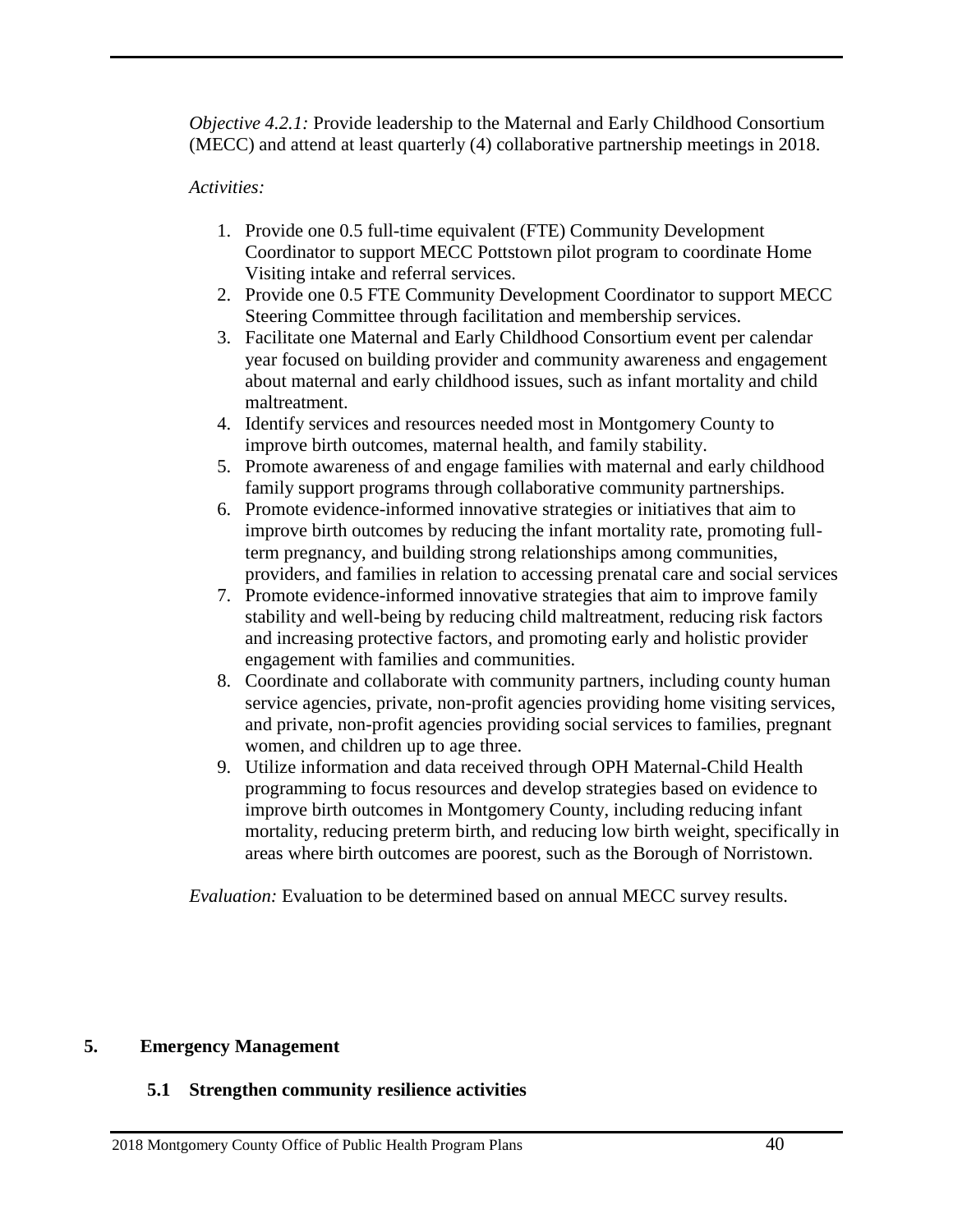*Objective 5.1.1:* By December 31, 2018, collaborate with stakeholders to expand both the healthcare support zones and the Closed Point of Dispensing (POD) program.

#### *Activities:*

- 1. Attend both Acute Care Zone meetings and Long Term Care Zone meetings and serve as the public health point of contact for both groups.
- 2. Ensure that all participating members of both the Acute Care Zone and Long Term Care Zone are signed on to the County's Closed POD program. Subsequently, ensure that all registered Closed PODs are members of their respective zones.

*Evaluation:* Record of meetings. Zone Membership Rosters. POD Registration Forms and Mutual Operating Understanding (MOU).

*Objective 5.1.2:* By December 31, 2018, complete a jurisdictional risk assessment for Montgomery County and partner with other stakeholders to work towards completing a public health-specific risk assessment as well.

#### *Activities:*

- 1. Complete a jurisdictional risk assessment based on the approved format from PADOH and CDC.
- 2. Collaborate with Montgomery County Planning Commission, Department of Public Safety and HHS, and other stakholders to make progress towards completing a public health-specific risk assessment.

*Evaluation:* Meeting records. Completed Jurisdictional Risk Assessment. Public Health Specific Risk Assessment.

*Objective 5.1.3:* By December 31, 2018 characterize the vulnerable populations within Montgomery County and ensure that identified populations are appropriately served within OPH plans, processes, and procedures.

#### *Activities:*

- 1. Collaborate with stakeholders such as HHS partners and Department of Public Safety to appropriately identify vulnerable populations.
- 2. In conjunction with stakeholders, develop appropriate accommodations within OPH plans, policies and procedures for identified vulnerable populations during public health Emergencies.

*Evaluation:* Program plans, policies, and procedures. Meeting records.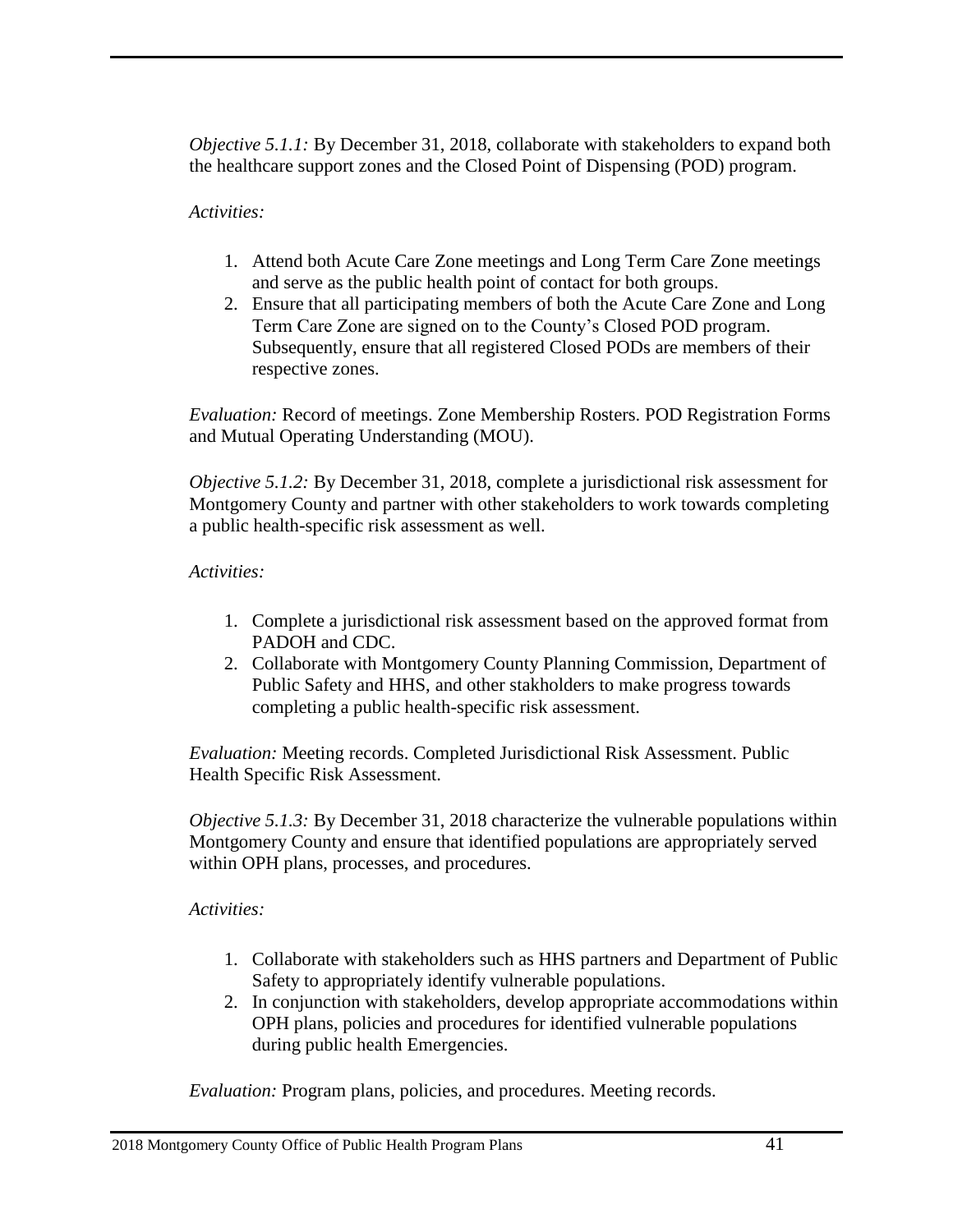*Objective 5.1.4:* By December 31, 2018, increase the participation of stakeholders in OPH preparedness programs and processes.

#### *Activities:*

- 1. Increase the number and variety of stakeholders that are alerted for public health events such disease outbreaks. Ideal stakeholders include but are not limited to first responder groups, hospitals, long-term care facilities, urgent cares, and private physicians.
- 2. Increase the number and variety of stakeholders who are included in OPHsponsored and offered training events as well as OPH drills and exercises.

*Evaluation:* Number of alerts sent by quarter. Number of stakeholders alerted by quarter. Number of trainings offered to stakeholders by quarter. Number of drills and exercises offered to stakeholders by quarter.

#### **5.2. Strengthen incident management activities**

*Objective 5.2.1:* By December 31, 2018, the OPH's Preparedness Program will design and implement an improved Department Operations Center (DOC) that is able to serve both HHS and the OPH during emergencies requiring response and management activities.

#### *Activities:*

- 1. In collaboration with HHS, OPH Leadership, and other stakeholders, determine the technology, equipment, and supplies needed for the DOC to implement a successful response to a public health or other emergency.
- 2. Produce a design for a DOC that can be activated for a variety of responses including public health emergencies and other HHS events.
- 3. Install any purchased supplies and equipment and create a functional DOC.
- 4. Ensure that the DOC has the capability to connect, interface and coordinate response activities with the County Emergency Operations Center (EOC) as well as ensure that the DOC is able to support the software, databases, and other programs needed to support an emergency response.

*Evaluation:* Design, development, and implementation of the DOC as the primary facility to be activated to support a public health emergency response.

*Objective 5.2.2:* By December 31, 2018 develop a public health incident response structure and accompanying process and procedure for activating the command team.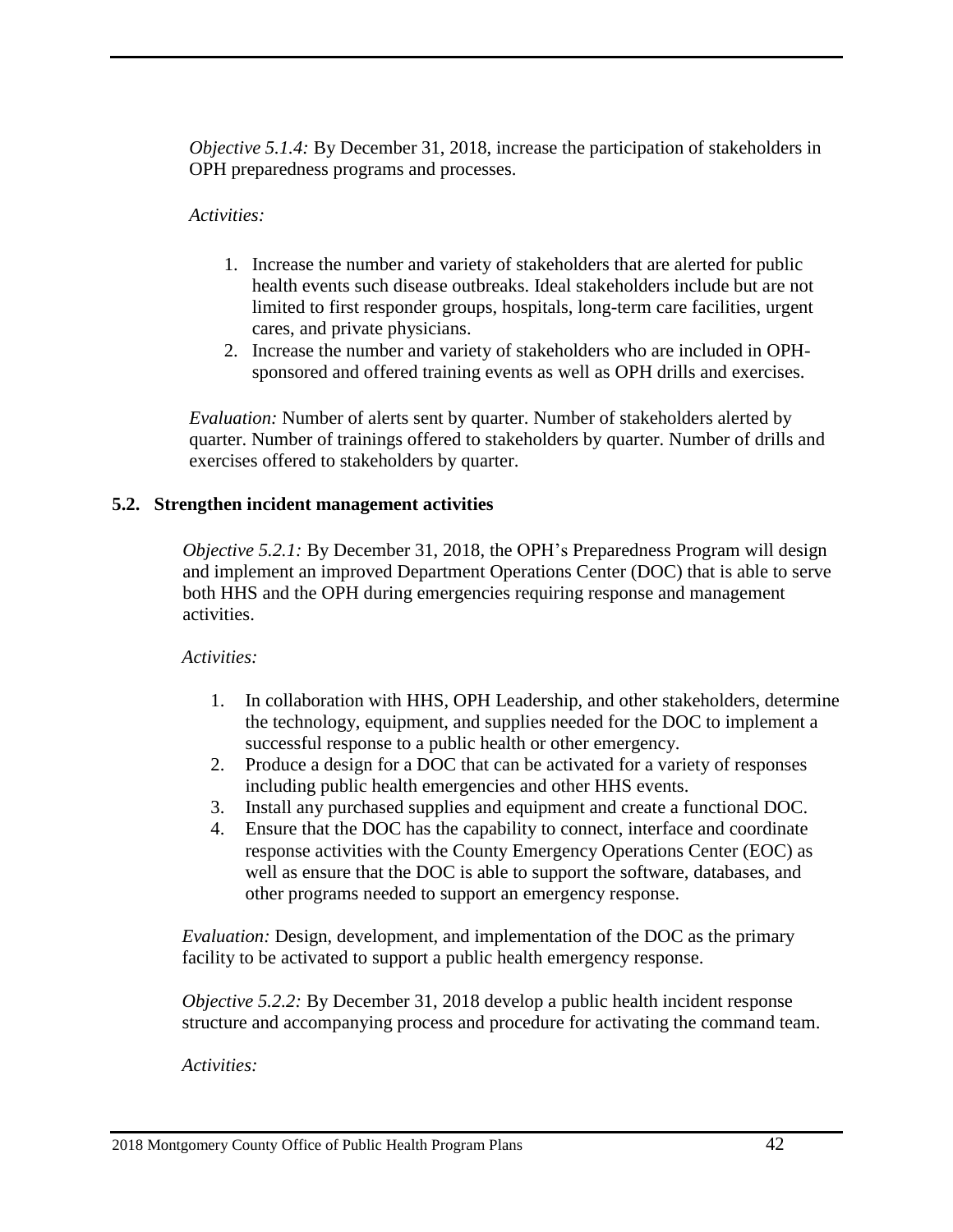- 1. Preparedness program will develop a public health incident response Command Team that will be charged with responding to and managing events of public health significance.
- 2. Command Team structure will be published within program plans, policies, and procedures and will also be published within the DOC in a format in which the persons filling each position can be designated at time of event.
- 3. Position-specific binders will be developed to assist with incident response and management. The binders will include documents such as Job Action Sheets, Activation Checklists, Important Contacts, and materials.
- 4. Develop training plan for the members of the Command Team and ensure that all agreed upon training requirements are met.

*Evaluation:* Development, publication, and implementation of the documentation needed for the Incident Command Structure. Publishing and posting of Command Team.

#### **5.3 Strengthen Information Management Activities**

*Objective 5.3.1:* By December 31, 2018, improve knowledge sharing and situational awareness between OPH and its partners.

#### *Activities:*

- 1. Continue to enter all public health events of significance into the Knowledge Center Healthcare Incident Management System (KC-HIMS). These events will include, but are not limited to, influenza and norovirus outbreaks in residential settings, boil water advisories, emerging disease and novel virus outbreaks, major weather events, and major county events in which public health has a role.
- 2. Continue to exercise the mass notification system quarterly. Develop a process and procedure for mass alerting and other forms of emergency communication.
- 3. Develop list of medical providers within Montgomery County. This list will directly assist with the improvement of email distribution list and enhance the information sharing between the county and medical providers.
- 4. Collaborate with the Office of Community Information and Education to revise and improve both the preparedness and Medical Reserve Corps (MRC) webpages.

*Evaluation:* Number of incidents entered into KC-HIMS. Number of outbreak related notifications made to EMS, practitioners and other stakeholders. Number of individuals who respond to quarterly notification tests. Development of email distribution lists. Improvement of website content.

#### **5.4 Strengthen Surge Management Activities**

*Objective 5.4.1:* By December 31, 2018, the OPH's Preparedness Program, in coordination with the OPH DCDPS, will complete an after action review of the 2017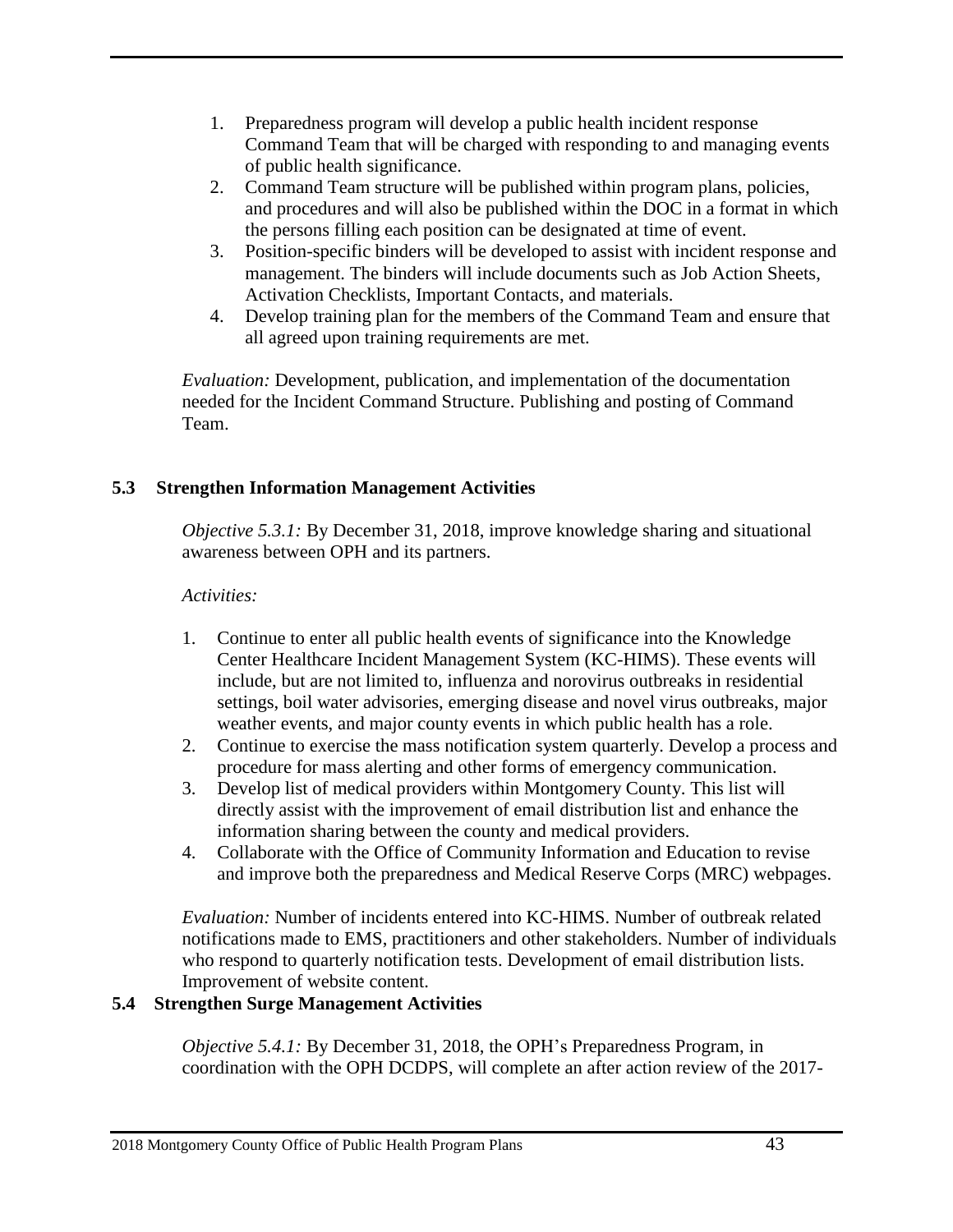2018 influenza season, identify areas for improvement, and implement identified changes to internal processes and procedures.

#### *Activities:*

- 1. Develop a plan, process and procedure to address public health surge for seasonal events.
- 2. Pre-develop messaging and information surrounding seasonal outbreaks for the public as well as for first responder agencies surrounding personal protection measures and decontamination to reduce disease transmission.
- 3. Collaborate with acute care facilities, Hospital Association of Pennsylvania (HAP), and first responders to determine if enhanced communication and education should be provided to the public during seasonal outbreak events.

*Evaluation:* Seasonal event surge plan. Outbreak messaging templates. Documentation of public outreach and education related to influenza.

*Objective 5.4.2:* In coordination with the Department of Public Safety, the American Red Cross, HAP, and other partners, determine the role of the OPH in mass care and sheltering events, especially as it relates to MRC volunteers, by December 31, 2018.

#### *Activities:*

- 1. Meet with the American Red Cross to discuss how to improve joint responses and develop training and exercise opportunities to increase volunteer collaboration.
- 2. Increase training opportunities for MRC volunteers to better understand their role in a mass care and sheltering event.
- 3. Collaborate with the Department of Public Safety, HAP, and acute care facilities to examine the feasibility of using Point of Dispensing sites (PODs) as alternate care systems during surge or mass care events.

*Evaluation:* Joint MRC and Red Cross training and exercise opportunities worked into the OPH Training and Exercise Plan. MRC trainings focused on mass care and sheltering as well as medical surge. Process, plan, and/or procedure for using PODs as an alternate care site during a surge or mass care event.

#### **5.5 Strengthen Countermeasures and Mitigation Activities**

*Objective 5.5.1:* By December 31, 2018, continue to improve the medical countermeasures and responder health and safety programs through training, exercises, and outreach initiatives. *Activities:*

1. Collaborate with pharmaceutical and Personal Protective Equipment (PPE) manufacturers to develop an agreement to provide PPE materials and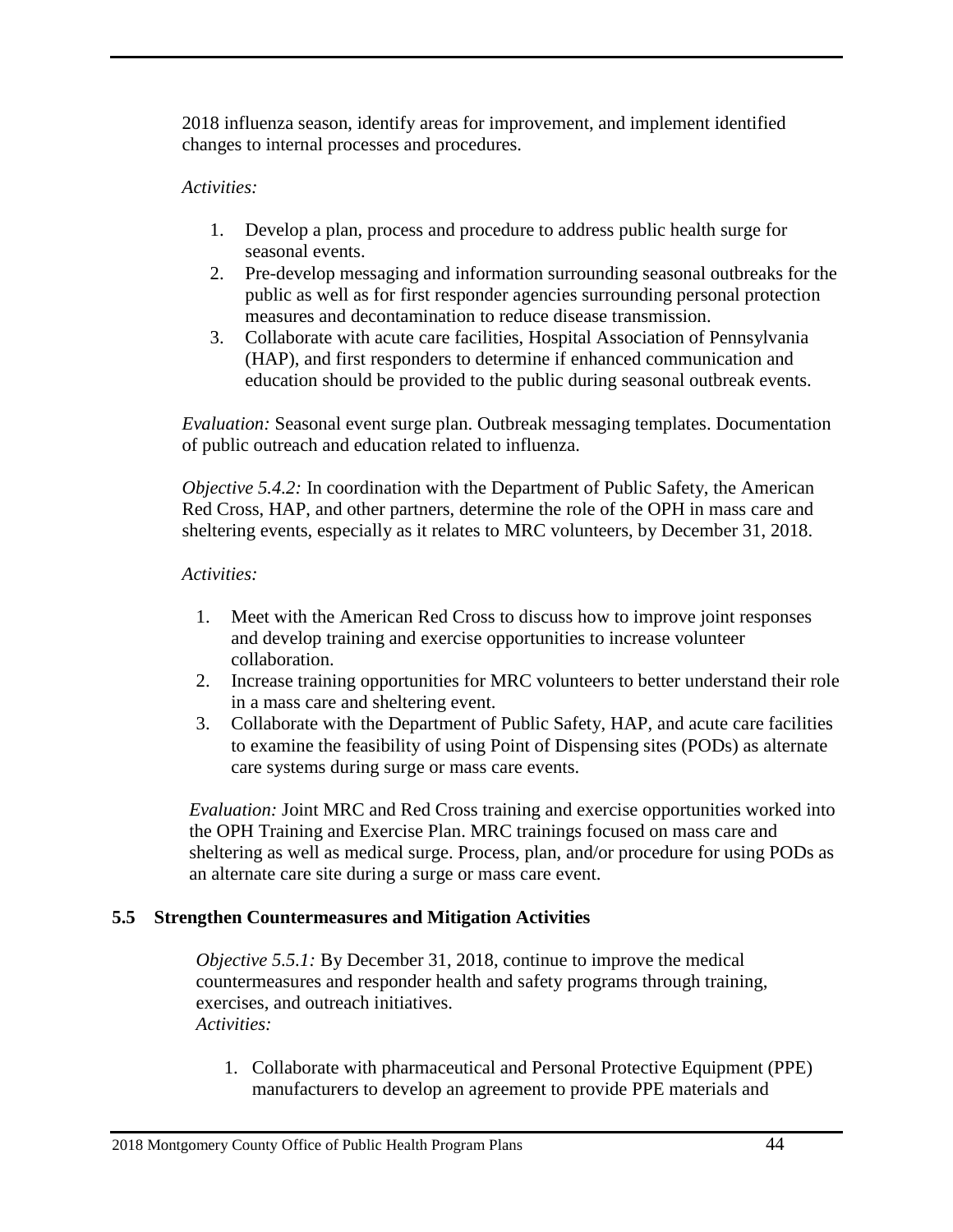emergency medication for front line first responders in the event of a public health emergency that requires those types of protections.

- 2. Using the lessons learned from the 2017 Strategic National Stockpile (SNS) Functional Exercise, conduct a full-scale POD exercise focusing on the pick/pack warehouse functions and distribution functions of the SNS program.
- 3. In collaboration with the Department of Public Safety, regional partners, and other stakeholders, develop a Fit First Responder Education and Outreach Program. This program will focus on prevention of common health risks to first responders, proper nutrition, and proper exercise.
- 4. Develop a process and procedure for OPH staff and MRC volunteers complete family care plans to increase preparedness ahead of public health or other emergencies.

*Evaluation:* MOUs or other Agreements with pharmaceutical and PPE manufacturers. Plan, process, and procedure for how to procure needed equipment to partners and distribute to first responders. Executed full-scale exercise with Homeland Security Exercise and Evaluation Program (HSEEP)-compliant After Action Report and Improvement Planning (AAR/IP). Fit First Responder education and outreach program. Completed family care plans.

#### **5.6 Strengthen Biosurveillance Activities**

*Objective 5.6.1:* By December 31 2018, improve established biosurveillance activities and associated reporting.

#### *Activities:*

- 1. Continue to input norovirus and influenza outbreaks in Long Term Care Facilities into Knowledge Center.
- 2. Continue to collaborate with biosurveillance partners such as BioWatch and PA Bureau of Epidemiology to maintain situational awareness surrounding seasonal outbreaks and emerging diseases and threats.
- 3. Continue to collaborate with partners such as PA Bureau of Labs to maintain situational awareness surrounding processes and procedures especially surrounding emerging and novel disease agent and communicate that to applicable partners.

*Evaluation:* Number of influenza and norovirus cases entered into Knowledge Center. Meeting Minutes.

#### **Performance Reviews 2017 (Section 2)**

#### **1. Infectious and Communicable Diseases**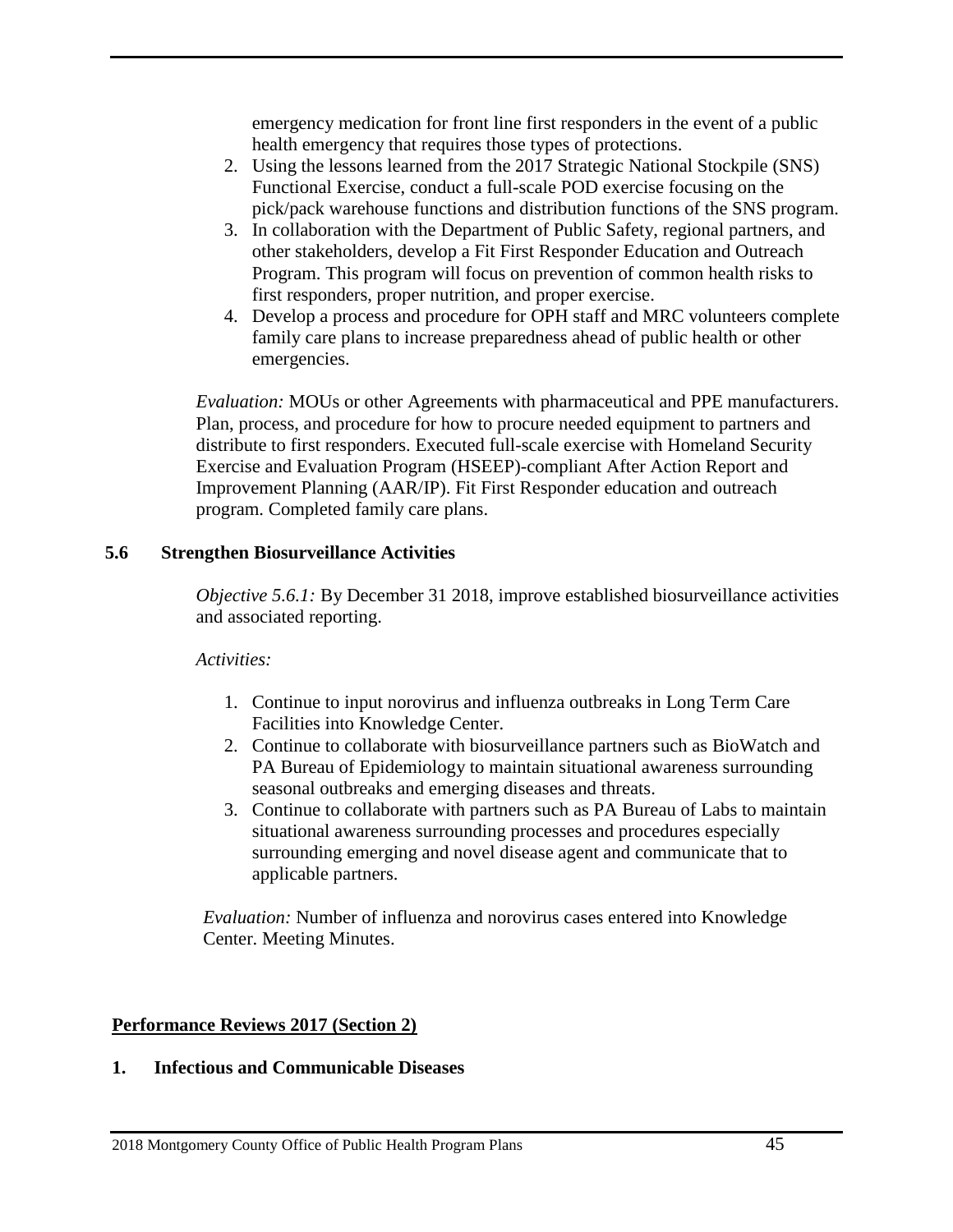#### **1.1. Reduce incidence of foodborne illnesses through surveillance, code-enforcement, prevention, and control measures.**

*Objective 1.1.1:* Ensure 100% of reported foodborne illnesses and foodborne outbreaks in 2018 are investigated and disease control and prevention activities are initiated to reduce ongoing disease transmission.

*Achieved:* In 2017, OPH investigated 242 foodborne illness and 40 foodborne complaints.

- 98 Confirmed, 23 Probable and one (1) Suspect case of Campylobactor.
- 10 Confirmed, three (3) Probable and four (4) Suspect case of *E. coli*.
- 101 Confirmed and six (6) Probable cases of Salmonella.
- 33 Confirmed and four (4) Probable cases of Shigella.

OPH investigated seven (7) clusters/outbreaks of illness associated with Montgomery County.

*Objective 1.1.2:* Inspect 100% of licensed food establishments at least once in a calendar year.

*Achieved:* Conducted 8,409 food facility inspections. Of those food facility inspections, 187 food related illness complaints were investigated, 161 food facility type complaints were investigated, and 150 temporary food vendors were inspected at events lasting more than 3 days including one mass gathering event.

*Objective 1.1.3:* Review 90% of project plans for new construction or renovated food service facilities within 20 days and 100% within 30 days.

*Achieved:* Performed 297 opening inspections at new and/or renovated food service facilities and 60 pre-opening inspections*.* 

#### **1.2 Reduce incidence of waterborne illnesses through surveillance, codeenforcement, and prevention and control measures.**

*Objective 1.2.1:* Ensure 100% of reported water-borne illnesses and waterborne outbreaks in 2018 are investigated and disease control and prevention activities are initiated to reduce ongoing disease transmission.

*Achieved:* In 2017, OPH investigated 11 Confirmed and one (1) Suspect case of Legionella. We also investigated 10 Confirmed and three (3) Probable cases of Cryptosporidiosis.

*Objective 1.2.2:* Inspect 100% of registered public bathing places at least once in a calendar year.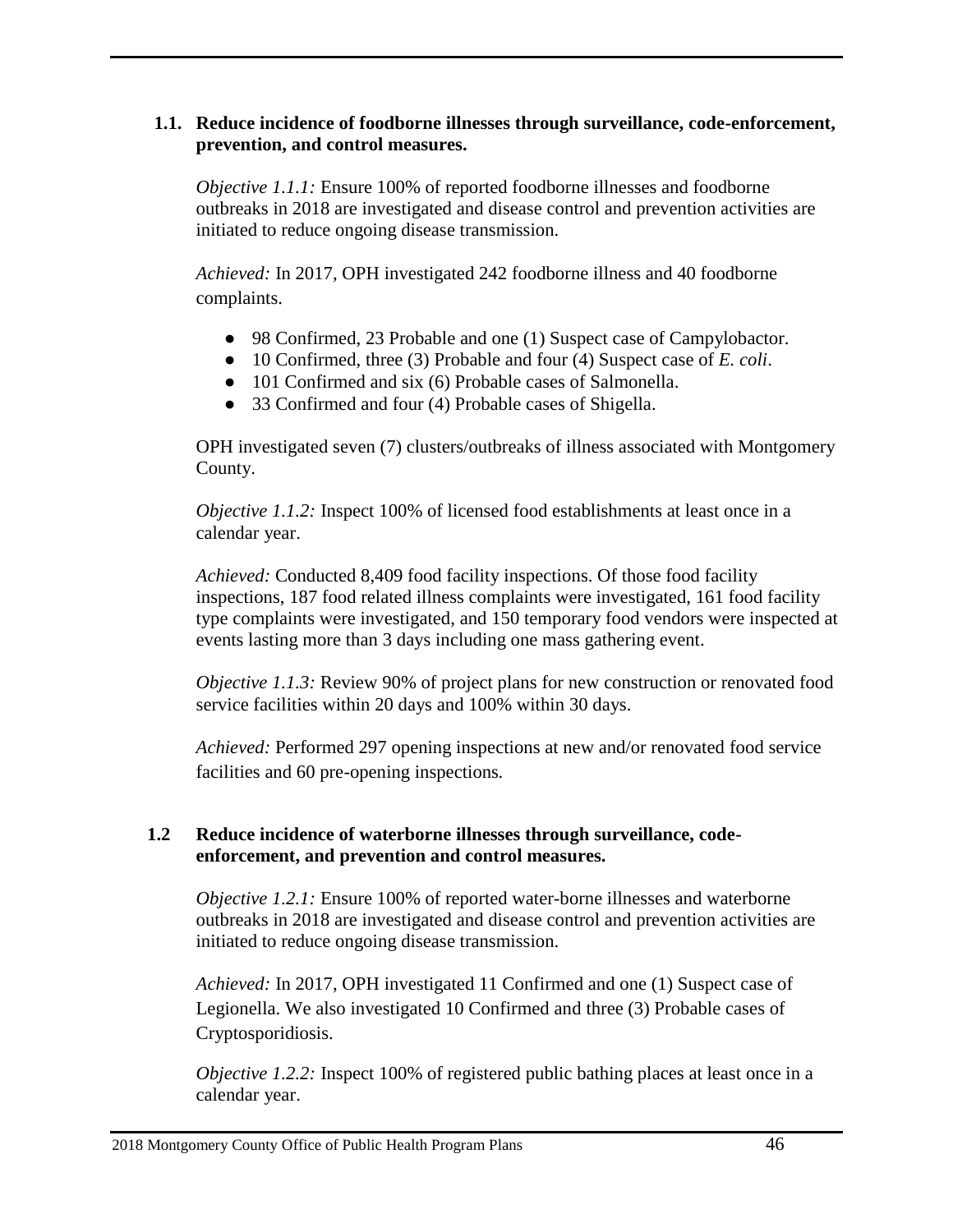*Achieved:* Conducted 418 inspections and responded to 10 complaints at 267 registered pool facilities.

*Objective 1.2.3:* Ensure 95% of on-lot sewage disposal program requirements are processed within established Health Code timeframes.

*Achieved:* Staff conducted 584 site evaluations, issued 228 on-lot sewage disposal system permits, conducted 787 system inspections, reviewed 37 sewage planning modules, and responded to 132 malfunctioning sewage system complaints. These were all conducted within established regulatory timeframes.

*Objective 1.2.4:* Respond to 95% of Legionella or other waterborne disease outbreaks within one  $(1)$  working day.

*Achieved:* Staff responded to two (2) waterborne outbreaks with an initial response time of one working day. On-site inspections and environmental sampling was conducted, and verbal and written recommendations given with one case closed.

#### **1.3 Reduce incidence of vector-borne illnesses through surveillance, codeenforcement, and prevention and control measures.**

*Objective 1.3.1:* Ensure 100% of reported vector-borne infections and clusters in 2018 are investigated and disease control and prevention activities are initiated to reduce ongoing disease transmission.

*Achieved:* In 2017, OPH investigated the following vector-borne illnesses:

- 411 Confirmed, 407 Probable and 872 Suspect cases of Lyme Disease.
- Two (2) Confirmed and one (1) Probable case of Zika virus.
- One (1) Probable case of West Nile Virus.

*Objective 1.3.2:* Respond to all *mosquito-borne disease* complaints, inspect 100% of the known public mosquito breeding sites, implement control measures and treat property as necessary.

*Achieved:* Conducted 296 larval mosquito treatments and responded to 185 mosquito borne disease complaints.

*Objective 1.3.3:* Respond to 100% *vector-borne disease* complaints within 5 business days.

*Achieved:* Conducted 38 vector borne disease investigations within five (5) business days of when the complaint was received.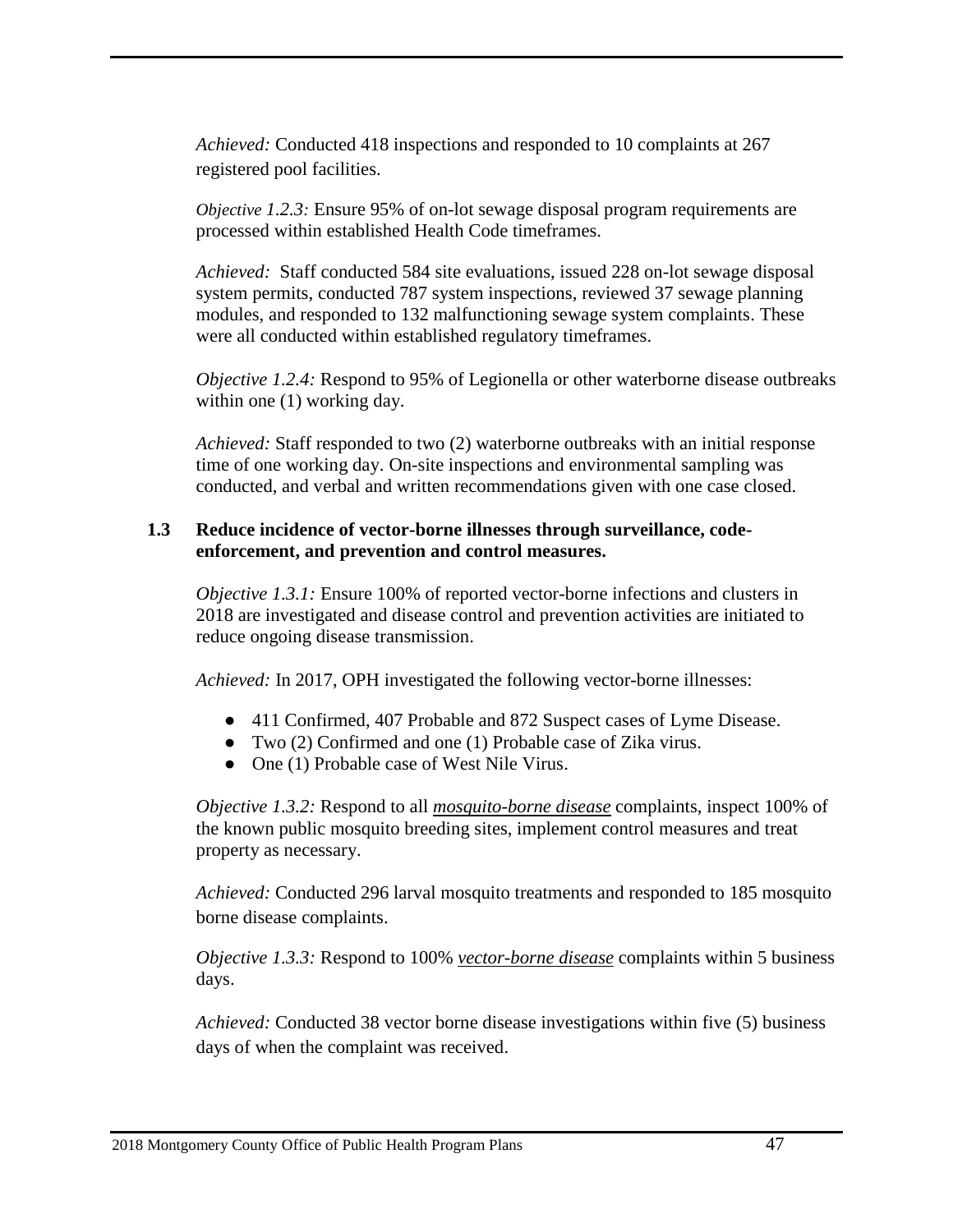*Objective 1.3.4:* Inspect 100% of municipal-operated Waste Water Treatment Plants (WWTPs) at least three (3) times a year (within the mosquito season).

*Achieved:* Conducted 94 inspections and treated 84 sites at the 34 municipallyoperated WWTPs.

*Objective 1.3.5:* Conduct an adult mosquito surveillance and control program.

*Achieved:* Dipped 479 possible mosquito breeding habitats, larvicided 296 habitats, set 948 adult mosquito traps, and conducted 15 adult mosquito control events.

#### **1.4 Reduce vaccine-preventable diseases and the complications associated through vaccine, investigation and control measures.**

*Objective 1.4.1:* Reduce morbidity from vaccine-preventable diseases by 10% from the average of the previous 5-year sequence through investigation, disease education and control activities.

*Not Achieved:* In 2017, OPH was not able to gather necessary information to assess reduction in morbidity over a 5-year period.

*Objective 1.4.2:* Improve immunization coverage level for children receiving four (4) doses of a diphtheria- tetanus-pertussis vaccine, three (3) doses of polio, one (1) dose of measles-mumps-rubella vaccine, three (3) doses of *Haemophilus influenzae* type b meningitis, three (3) doses of hepatitis B, one (1) dose of varicella and four (4) doses of pneumococcal (4:3:1:3:3:1:4) in 2017.

*Status:* OPH cannot assess this objective completely until PA SIIS (Statewide Immunization Information System) calculates our immunization coverage rate in their March Assessment.

- Provided three immunization clinics every week during times and places easily accessible to working parents and children from minority, culturallysignificant and disparate areas.
- Provided 11 additional immunization clinics in September 2017 to meet the needs of the new school immunization requirements that took effect in August.
- Provided 328 children (aged 2 months thru 6 years) with their vaccinations in 2017. This is 184 more clients than in 2016 (144).
- Promoted infant immunizations during NIIW (National Infant Immunization Week) by attending the International Spring Festival. Public Health Nurses handed out immunization information and answered immunization related questions to over 500 attendees. OPH partnered with (MCIC) the Montgomery County Immunization Coalition and Victor Vaccine, their immunization mascot, to entice parents and children to the educational table. OPH also utilized social media (Facebook, Twitter and their website) to promote NIIW and positive immunization messages.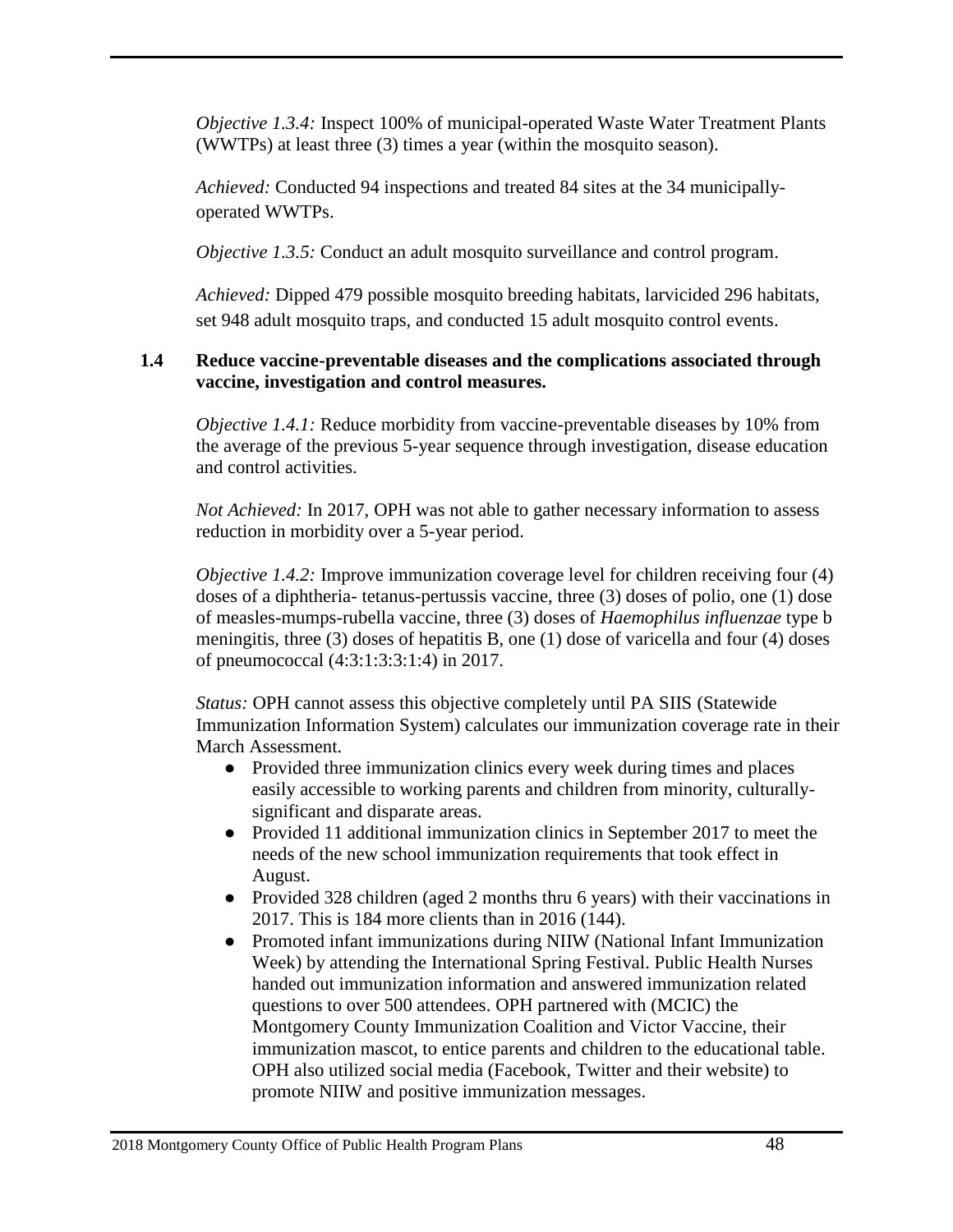*Objective 1.4.3:* Improve immunization coverage levels for all adolescent vaccinations focusing on the human papilloma virus (HPV) vaccine in 2017.

*Achieved:* Provided three (3) immunization clinics every week during times and places easily accessible to working parents and children from minority, culturallysignificant, and disparate areas.

- Provided 11 additional immunization clinics in September 2017 to meet the needs of the new school immunization requirements that took effect in August.
- Provided 913 adolescents (aged 7 thru 18) with their vaccinations in 2017. This is a 34% increase from 2016 (732).
- During immunization visits, adolescents needing the HPV vaccine were routinely provided this vaccination.

*Objective 1.4.4:* Improve immunization coverage levels for all adult vaccinations focusing on influenza vaccine in the uninsured, underinsured, and disparate populations in 2017.

*Achieved:* Increased immunization coverage levels for adults focusing on influenza vaccine in the uninsured, underinsured, and disparate populations by 20% in 2017.

#### **1.5 Reduce incidence and prevalence of HIV, TB and STD through surveillance, and prevention and control measures.**

*Objective 1.5.1:* Ensure 90% of HIV reports received in 2018 are investigated according to local and state guidelines and that appropriate referrals and services are initiated.

*Partially Achieved:* In 2017, OPH investigated referred and confirmed linkage to care for 37% of individuals newly-diagnosed with HIV.

*Objective 1.5.2:* Interview at least 85% of eligible clients for partner services within 30 days in 2017.

*Partially Achieved*: In 2017, OPH interviewed 42% of eligible clients for partner services within 30 days. OPH worked with PADOH HIV Prevention Division on a corrective action plan to work towards full achievement of this objective.

*Objective 1.5.3:* Ensure 90% of reportable STDs received in 2017 are investigated according to local and state guidelines and that appropriate referrals and services are initiated.

*Partially Achieved:* In 2017, OPH investigated and attempted to interview the following confirmed STD investigations: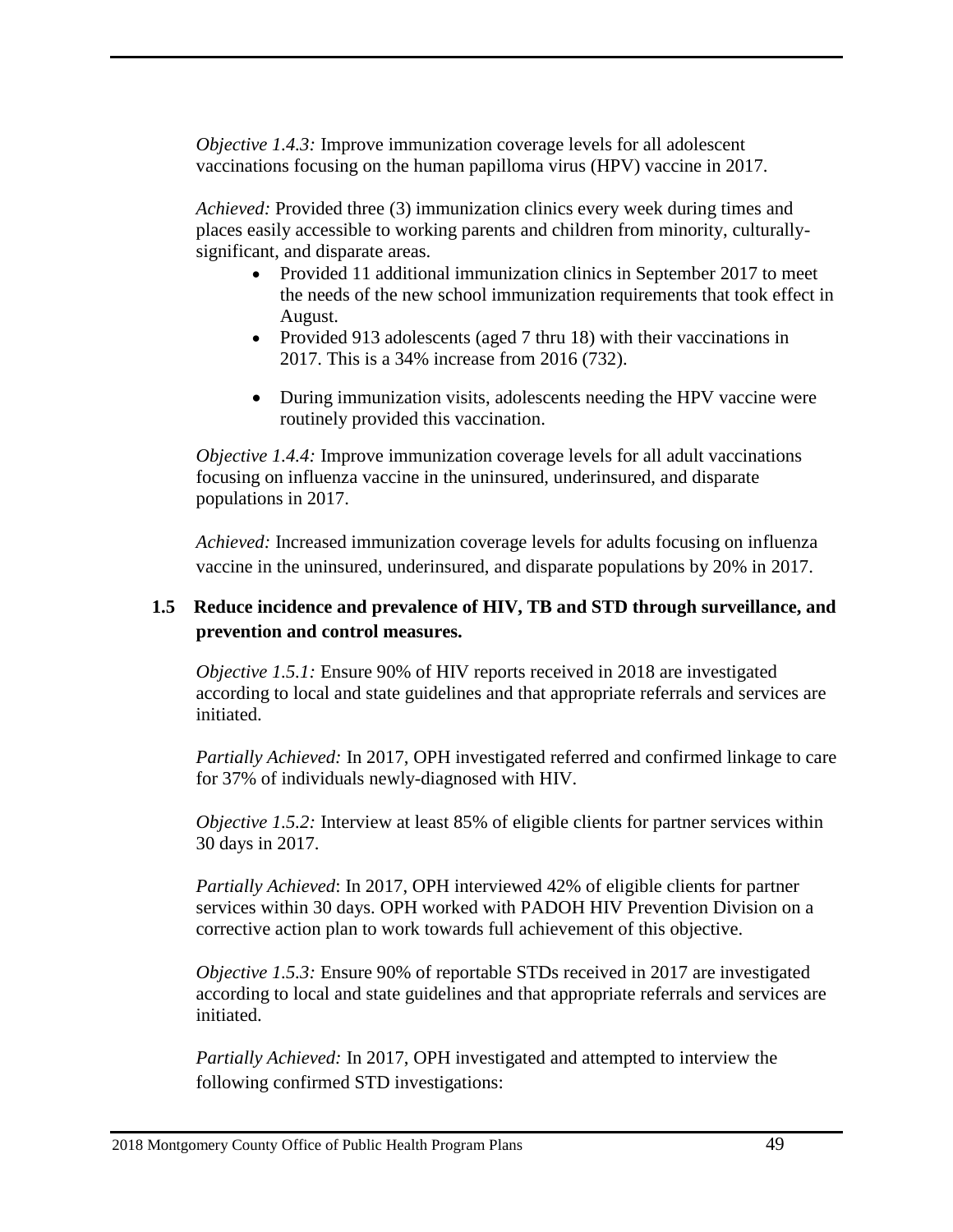- 2281 case of chlamydia, 404 cases of gonorrhea.
- 10 cases of primary syphilis, 16 cases of secondary syphilis, 36 cases of early latent syphilis.

At this time, OPH cannot ensure that 90% of reportable STDs were investigated according to local and state guidelines because of lack of programmatic data.

*Objective 1.5.4:* Provide HIV counseling, testing and partner notification to 90% of clients at OPH's CDCPS clinics in 2017.

*Partially Achieved: 98*% of clients seen in CDCPS clinics had HIV testing and counseling services.

Out of eight (8) HIV+ clients, partner notification was attempted 100%, but the success rate for contacting partners and confirming testing was <50%.

- Clients refuse to name partners.
- Clients did not know any identifying information about partners (social media apps, Internet).
- Clients preferred to notify partners themselves.

*Objective 1.5.5:* Provide post-test counseling to a minimum of 80% of sero-negative clients and a minimum of 95% of sero-positive clients in 2017.

*Achieved:* With the institution of a Standard Operating Procedure (SOP) to give HIV negative results over the phone, the post-test return rate increased from 79% in 2016 to 94% in 2017.

2017 Post-test Counseling Return rate: **94% (average)** NHC (91%) PHC (90%) WGHC (108%)

*Objective 1.5.6:* Provide referral and linkage to HIV care, treatment, and intervention services to 85% of persons who test HIV positive at OPH's CDCPS clinics in 2017.

*Achieved:*100 % of newly identified HIV+ clinic clients were provided information for linkage to care, treatment and intervention services.

*Partially:* Out of the eight (8) new cases, only four (4) were able to be contacted for follow-up to see if care was obtained.

*Objective 1.5.7:* Provide STD testing, treatment, and partner notification to 90% of clients at OPH's CDCPS Clinics in 2017.

*Partially Achieved:* 93% of clients seen in the CDCPS clinic had testing for chlamydia, gonorrhea and syphilis.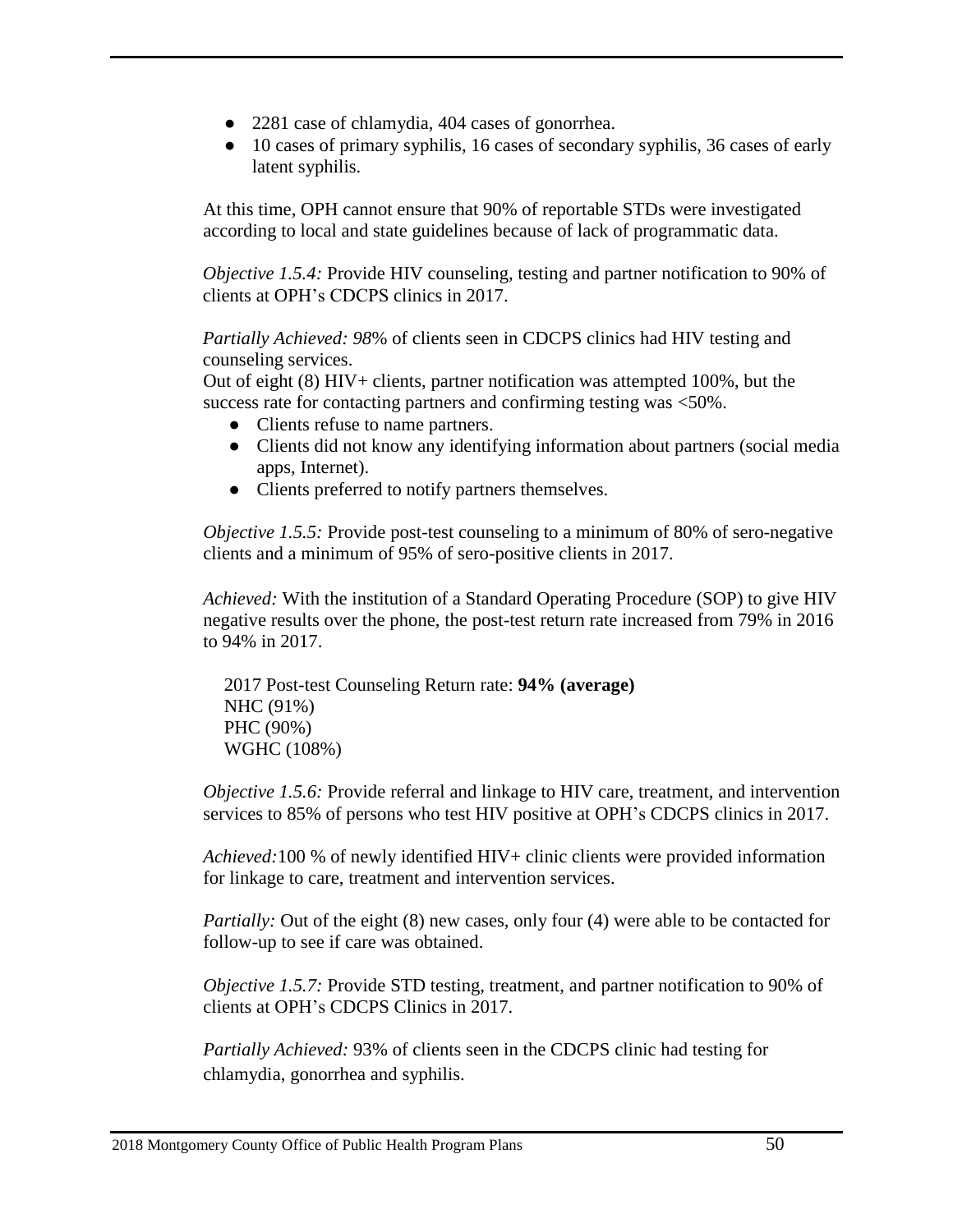Partner notification was attempted 100%, but the success rate for contacting partners and confirming testing/treatment was 80%.

- Clients refuse to name partners.
- Clients did not know any identifying information about partners (social media apps, internet).
- Clients preferred to notify partners themselves.

*Objective 1.5.8:* For patients with newly diagnosed tuberculosis (TB), for whom 12 months or less of treatment is indicated, increase the proportion of patients who complete treatment within 12 months to 93% in 2017.

*Achieved:* Achieved 100% for cohort years 2015 and 2016. Currently, we have partially achieved the objective for 2017 at 61.5%. We expect to achieve 100% by 12/31/2018. Exceeded the objective.

*Indicator:* Percent of TB patients with newly diagnosed TB for whom treatment for 12 months or less is indicated who completed treatment within 12 months (366 days).

*Cohort:* All TB patients, for whom 12 months of treatment or less is recommended, alive at diagnosis, initiated treatment with one or more drugs, and counted in the cohort period of interest. Currently, we have 13 eligible patients in this cohort. OPH had 16 patients diagnosed with TB disease in 2017. Three (3) patients were excluded from the CDC cohort for the following reasons:

- One (1) patient died prior to TB diagnosis and treatment never initiated.
- One (1) patient was an imported pulmonary TB case (counted in China).
- One (1) patient had genotyped confirmed Bacillus Calmette-Guerin (BCG) Pott's Disease (attenuated strains of *Mycobacterium bovis* which is part of the Mycobacterium tuberculosis, MTb complex).

Data Sources pertaining to Montgomery County include RVCT fields: date reported, date of birth, status at TB diagnosis, site of TB disease, culture of tissue and other body fluids, initial chest radiograph and other chest imaging study, date therapy started, initial drug regimen, initial drug susceptibility results, moved, date therapy stopped, and reason therapy stopped.

*Calculation:* [Number of patients who complete treatment in  $\leq$  366 days (12) months)/ Cohort] x 100.

#### **1.6 Reduce incidence and prevalence of acute and chronic hepatitis through surveillance and prevention and control measures.**

*Objective 1.6.1:* Ensure 100% of reported hepatitis A and B cases are investigated within 72 hours and implement control measures on cases as appropriate in 2017.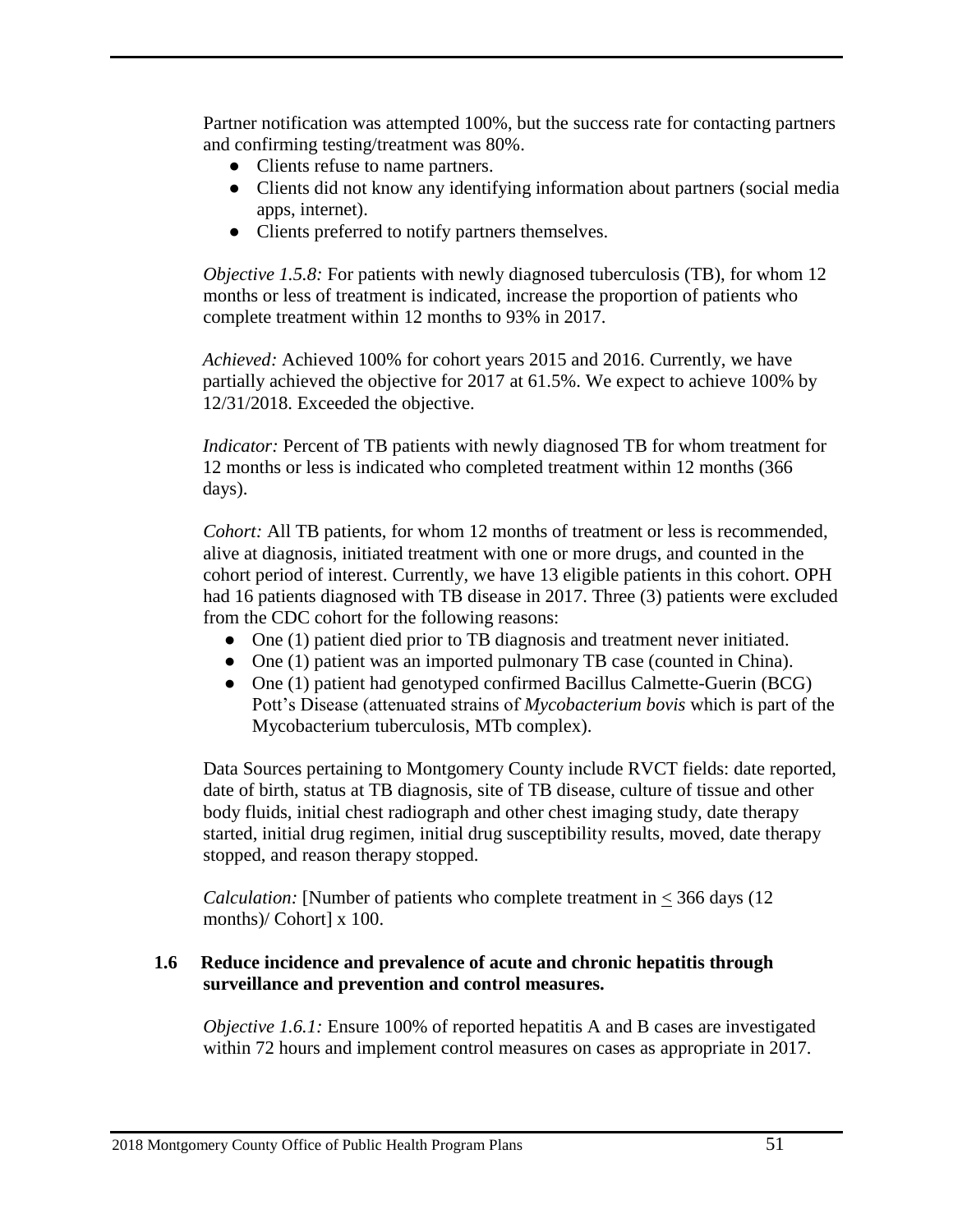*Achieved:* In 2017, OPH investigated 2 cases of confirmed Acute Hepatitis A. OPH did not have any case of Acute Hepatitis B in 2017, but investigated 131 confirmed cases of Chronic Hepatitis B.

*Objective 1.6.2:* Offer preventative vaccine series (Hepatitis A and B, and Gardasil) vaccines to 90% of eligible clients, during CDCPS clinics in 2017.

*Partially Achieved:* Preventative vaccines were offered to 100% of eligible CDCPS clinic clients, but only 2 % were eligible to receive the vaccines.

2017 TOTAL = **46** Hepatitis  $A = 21$ Hepatitis  $B = 6$  $Gardasil = 19$ 

*Objective 1.6.3:* By December 31, 2017 the PHEP and Division of CDCPS will develop a comprehensive public health surveillance and outbreak investigation annex to Emergency Operations Plan (EOP) incorporating lessons learned and suggestions identified in After Action Report from the 2015 World Meeting of Families and the 2016 Democratic National Convention.

*Not Achieved*: PHEP and Division of CDCPS reviewed the After Action Reports from both the 2015 World Meeting of Families and the 2016 Democratic National Convention. From those events, it was determined that it would be beneficial to develop a public health surveillance and outbreak investigation SOP/guideline. It was also determined that it would be beneficial to review the pertinent plans already established by the department and update them to reflect any gaps that were identified.

*Objective 1.6.4:* By December 31, 2017, the OPH will produce a mutually agreed upon and comprehensive Surveillance and Epidemiology Plan (SEP) that identifies the roles, responsibilities and actions of the OPH in relation to other identified partners.

*Partially Achieved:* It was determined by the OPH Emergency Management Team that the roles, responsibilities, and actions of OPH staff required further delineation for all hazards and not solely for surveillance and epidemiology related events. Thus, the decision was made to improve the OPH's Command structure through enhanced training, development and revision of guidance documents, and hands-on exercises. An improved overall structure will increase the likelihood of an effective incident response, particularly for disease-related events.

#### **1.7 Ensure zero cases of human rabies through surveillance, code enforcement, and prevention and control measures.**

*Objective 1.7.1:* Ensure 100% of reported rabies exposures are investigated and disease prevention activities are initiated immediately.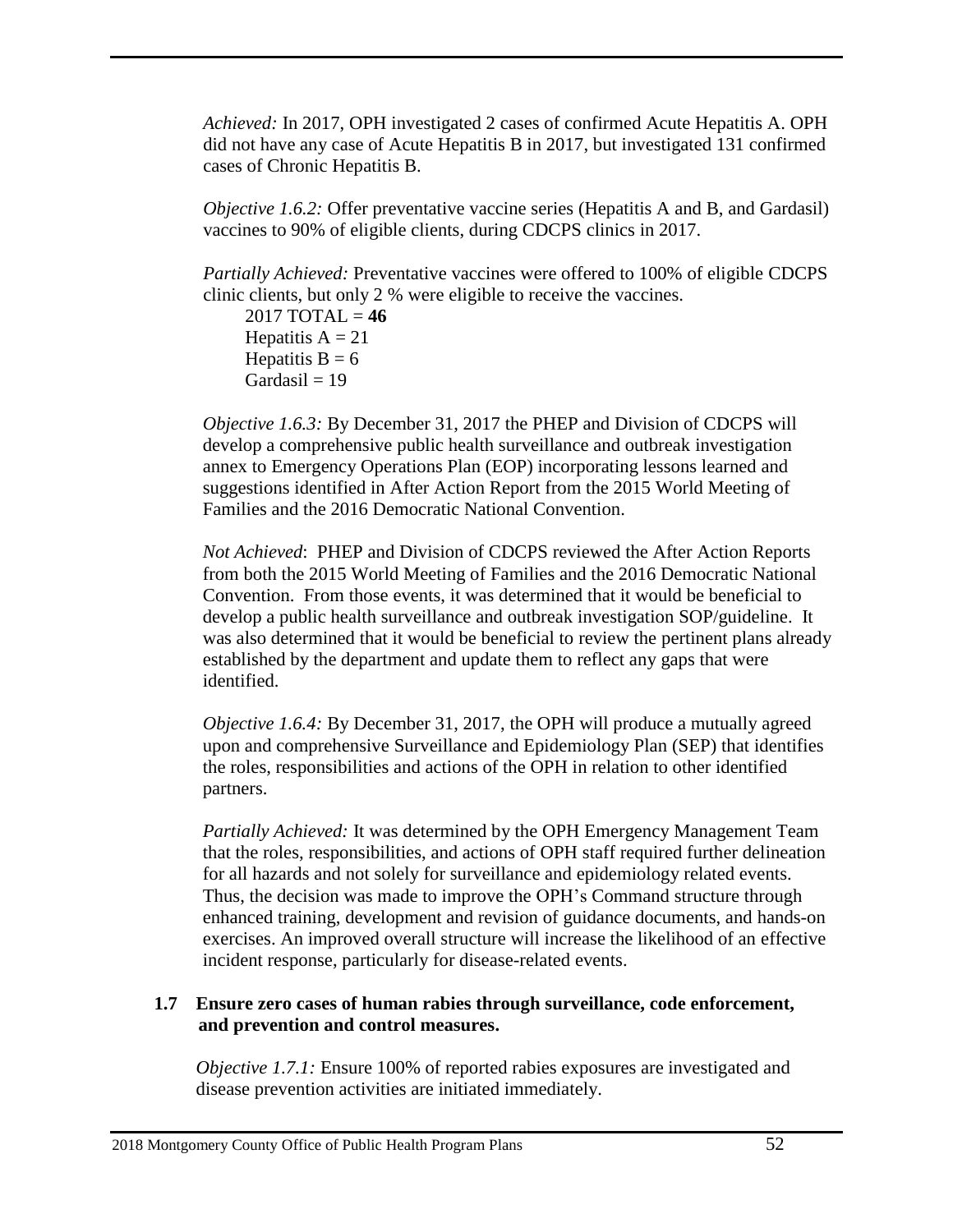*Achieved:* In 2017, there were no incidents of human rabies in Montgomery County. OPH investigated 1366 cases of human exposure to rabies though a bite, scratch, or contact with saliva from an animal.

In 2017, OPH vaccinated 303 cats, dogs, and ferrets through our two low-cost Rabies Vaccine Clinics in the County.

#### **2. Chronic Disease and Injury Prevention**

#### **2.1 Impart health education for healthy lifestyles and reduce injuries/risk behaviors by health education, promotion and inspections.**

*Objective 2.1.1:* Through the Montgomery County Cribs for Kids program, provide safe sleep education and cribs (pack-n-plays) to a minimum of 80 low-income families with infants under 9 months of age in 2017.

*Partially Achieved:* The Maternal-Child Health (MCH) Cribs for Kids program served 48 eligible participants in 2017, giving out 48 free pack and plays together with education on safe sleep and referrals as needed to home visiting and other services. Participants reported satisfaction with crib assembly demonstration (Excellent - 84%); an understanding of safe sleep (Excellent – 84%); confidence in safe sleep practices (Excellent – 90%) and a positive experience with the overall Cribs for Kids experience (Excellent – 90%).

MCH staff also provided eight (8) safe sleep group trainings to 70 participants in collaboration with local non-profit partner agencies.

In addition, MCH staff provided six (6) infant CPR trainings to 43 participants from non-profit partner agencies. Participants completed a pre- and post- test survey. All participants reported that they found the infant CPR training to be informative and helpful.

All persons who answered "No" on the pre-test for the following questions answered "Yes" on the post-test:

I know signs of when an infant needs CPR. I know the signs of an infant choking.

Of the persons who answered "No" on the pre-test to the question "I feel confident giving CPR to an infant", 86% answered "Yes" on the post-test.

Of the persons who answered "No" on the pre-test to the question "I feel confident performing life-saving measures on a choking infant", 89% answered "Yes" on the post-test.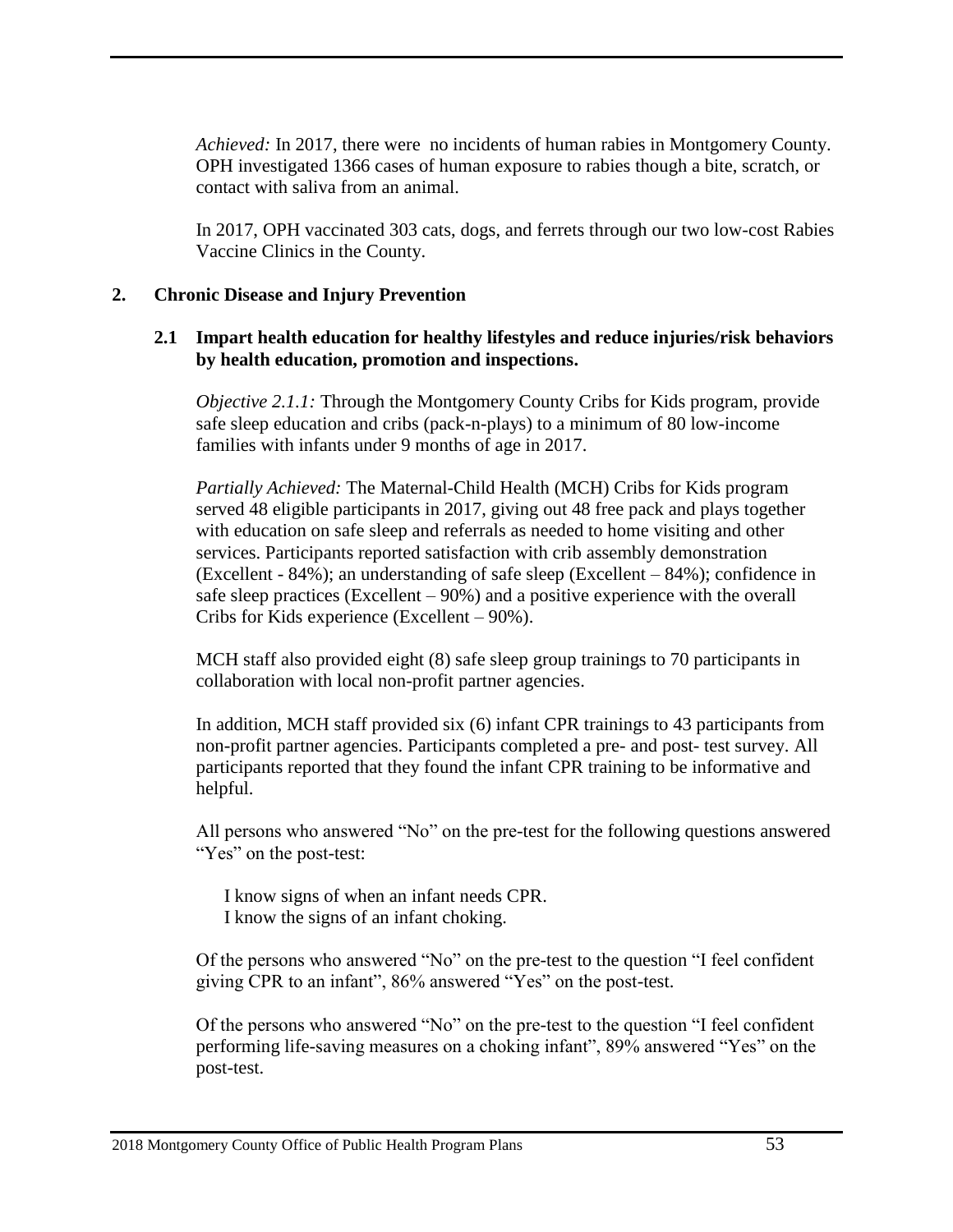#### **2.2 Provide health education to decrease the prevalence of chronic disease, their complications and the associated risk factors.**

*Objective 2.2.1:* Deliver health education and promotion sessions to 5,000 participants to reduce risk of unintentional injury or death due to motor vehicle crashes by June 30, 2017.

*Achieved:* 16,563 people reached.

*Objective 2.2.2:* Deliver health education and promotion sessions to 2,000 participants to increase safe walking and biking by June 30, 2017.

*Achieved:* 7,560 people reached.

Of the Montco Trail Challenge participants completing an online survey  $(n=123)$ , 82.64% reported improving their physical health. When broken out by type of physical activity, 77.50% reported walking more, 34.43% biked more, and 23.08% ran more.

*Objective 2.2.3:* Deliver Matter of Balance Class to reduce the Fear of Falling in the County's older population by June 30, 2017.

*Achieved:* Forty (40) participants completed both the pre- and post-class surveys in 2017. When asked "To what extent the fear of falling interfered with normal social activities in a four week time?" the average response before the program was 3.98, falling below the answer of "slightly." At week eight, the response increased to an average of 4.45, which fell between "slightly" and "not at all." Possible answers and point values included "extremely" (1 point), "quite a bit" (2 points), "moderately" (3 points), "slightly" (4 points), and "not at all" (5 points).

Trained seven (7) Coaches and four (4) Master Trainers in Matter of Balance

*Objective 2.2.4:* Deliver health education and promotion sessions to 3,000 participants to increase exercise, good nutrition and access to fresh produce by June 30, 2017.

*Achieved:* 6,657 people reached.

*Objective 2.2.5:* Deliver education and promotion sessions to reach 500 participants about early detection of skin and lung by December 31, 2017.

*Achieved:* 433 people reached.

*Objective 2.2.6:* Deliver education and promotion sessions to increase Naloxone availability by December 31, 2017.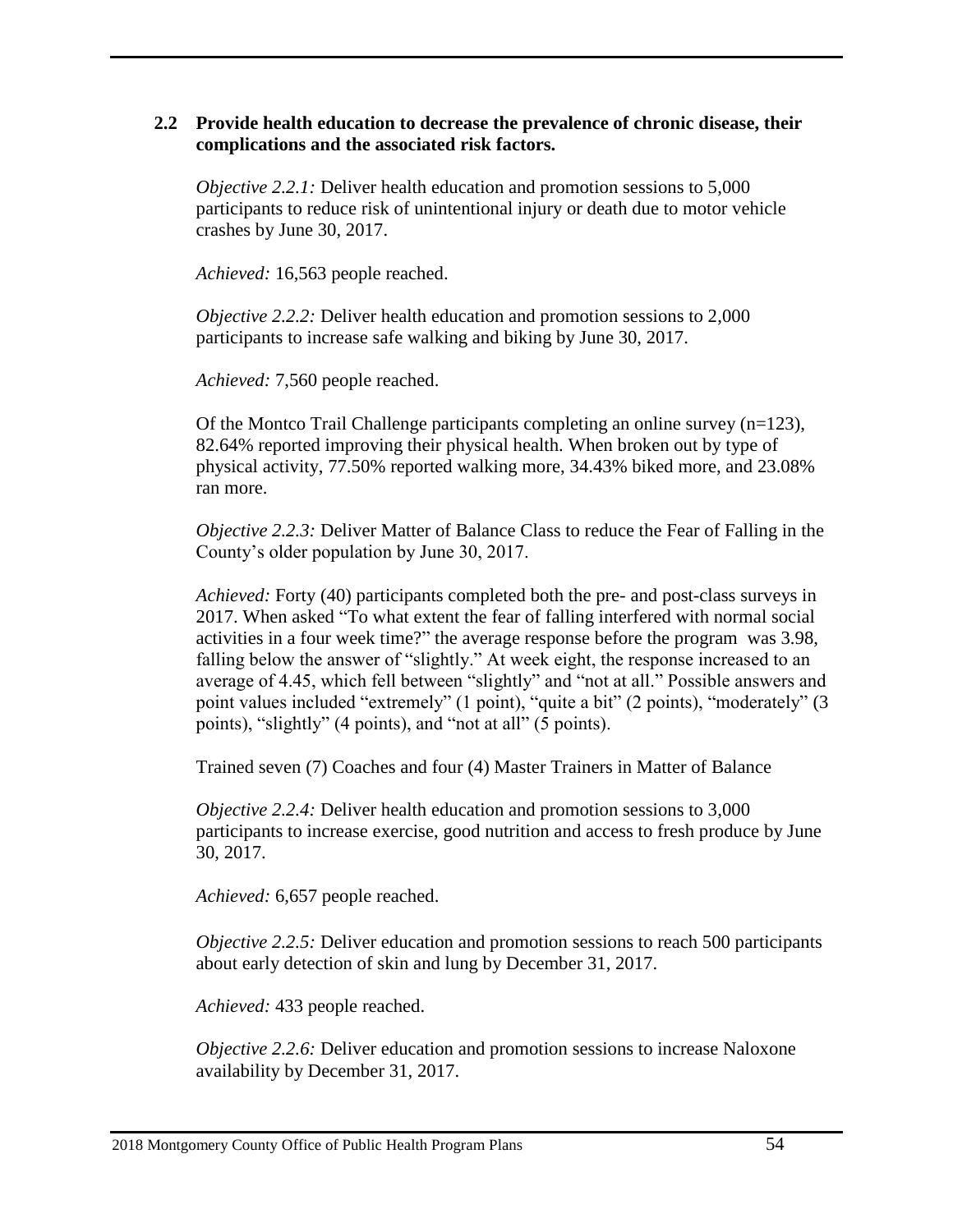#### *Achieved:*

- 27% increase in Presentation/Distribution Events: 2016 (120), 2017 (152).
- 85% increase in School participation in PADOH initiative: 2016 (7), 2017 (13).

*Objective 2.2.7:* Increase Naloxone availability and education throughout the County by 5% through increased awareness and pharmacy participation of the OPH Standing Order by December 31, 2017.

*Achieved:* 25% increase in Pharmacy distribution: 2016 (516), 2017 (643).

● 10% increase in OPH's CHPSN clinic distribution: 2016 (33), 2017 (36).

*Objective 2.2.9:* By December 31, 2017, create a comprehensive non-pharmaceutical interventions (NPIs) plan that is applicable to a wide variety of situations and disease agents.

*Not Achieved:* After consultation with relevant partners, it was determined that it would be more beneficial to include information for non-pharmaceutical interventions into disease-specific information packets rather than creating a separate comprehensive plan. This process will allow OPH to be more specific with information related to individual diseases and associated protection recommendations.

*Objective 2.2.10:* By December 31, 2017, the team will synthesize and strengthen the Quarantine and Isolation Plan (QIP) and any other applicable epidemiology plans into a comprehensive non-pharmaceutical interventions plan that is able to be deployed for an outbreak or other public health event.

*Not Achieved:* After consultation with relevant partners, it was determined it would be more beneficial to include information for non-pharmaceutical interventions into disease specific information packets rather than creating a separate comprehensive plan. This process will allow OPH to be more specific with information related to individual diseases and associated protection recommendations.

*Objective 2.2.11:* By December 31, 2017, OPH's Public Health Emergency Preparedness (PHEP) staff will collaborate with other OPH Divisions as well as state and regional partners to develop a public health lab testing plan that outlines the roles, responsibilities, and actions of the OPH in comparison to the roles, responsibilities, and actions of identified partners.

*Not Achieved:* After consultation with relevant partners, it was determined that it would be more beneficial to develop a standard operating procedure/ guideline rather than creating a new plan. It was also determined that it would be beneficial to incorporate outside partners and stakeholders that are subject matter experts and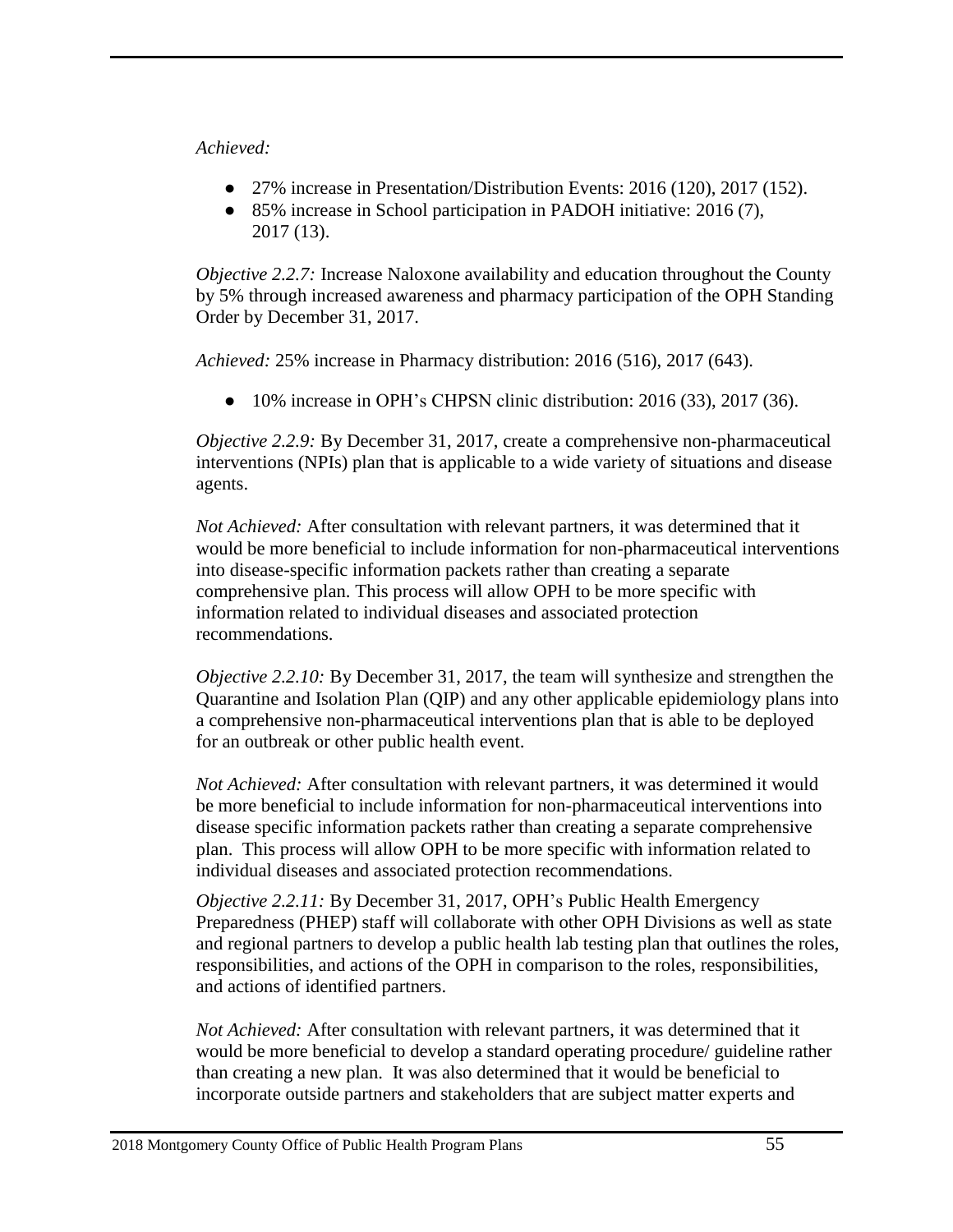would serve as the lead for public health lab testing. This consideration is being incorporated into the improved Command Team structure.

*Objective 2.2.14:* To conduct safety and/or sanitation inspections/investigations to reduce risk and harm.

*Achieved:* Conducted 49 school safety and sanitation inspections, one child-care facility inspection, 14 organized campground inspections, and 20 mobile home park inspections.

#### **3. Environmental Health**

#### **3.1. Reduce prevalence of childhood lead poisoning through surveillance, code enforcement, and prevention measures**

*Objective 3.1.1:* Provide clinical case management services to 90% of children identified with elevated lead levels in 2017.

*Achieved:* 100% of the 330 children with lead levels of >5 mq/dL were provided education and offered case management services.

- 98% of those accepted case management services.
- Two (2) refused home visits, but were compliant with follow-up testing and removal of lead hazards as demonstrated with a decrease in child's lead level.

*Objective 3.1.2:* Ensure 75% of environmental lead cases will have clearances completed and case closure within 90 days of being identified.

*Partially Achieved:* For 2017, 8 out of 11 (73%) of cases were closed within 90 days. The remaining three (3) properties are scheduled to close in the first quarter of 2018.

- Two (2) of the properties asked for an extension per our Public Health Code guidelines.
- One (1) property is a mansion in Elkins park and extensive work is being completed at that property. The case has been closed clinically because the child's lead level has been reduced.

*Objective 3.1.3:* Increase the number of Lead Poisoning Prevention Outreach and Education activities by10%.

*Achieved:* Outreach increased >100%. With the Healthy Homes Program discontinued, outreach increased to notify the public that the program ended and to focus more on prevention and case management services.

#### **3.2 Improve drinking water quality, and environmental conservation through code enforcement and health protection activities.**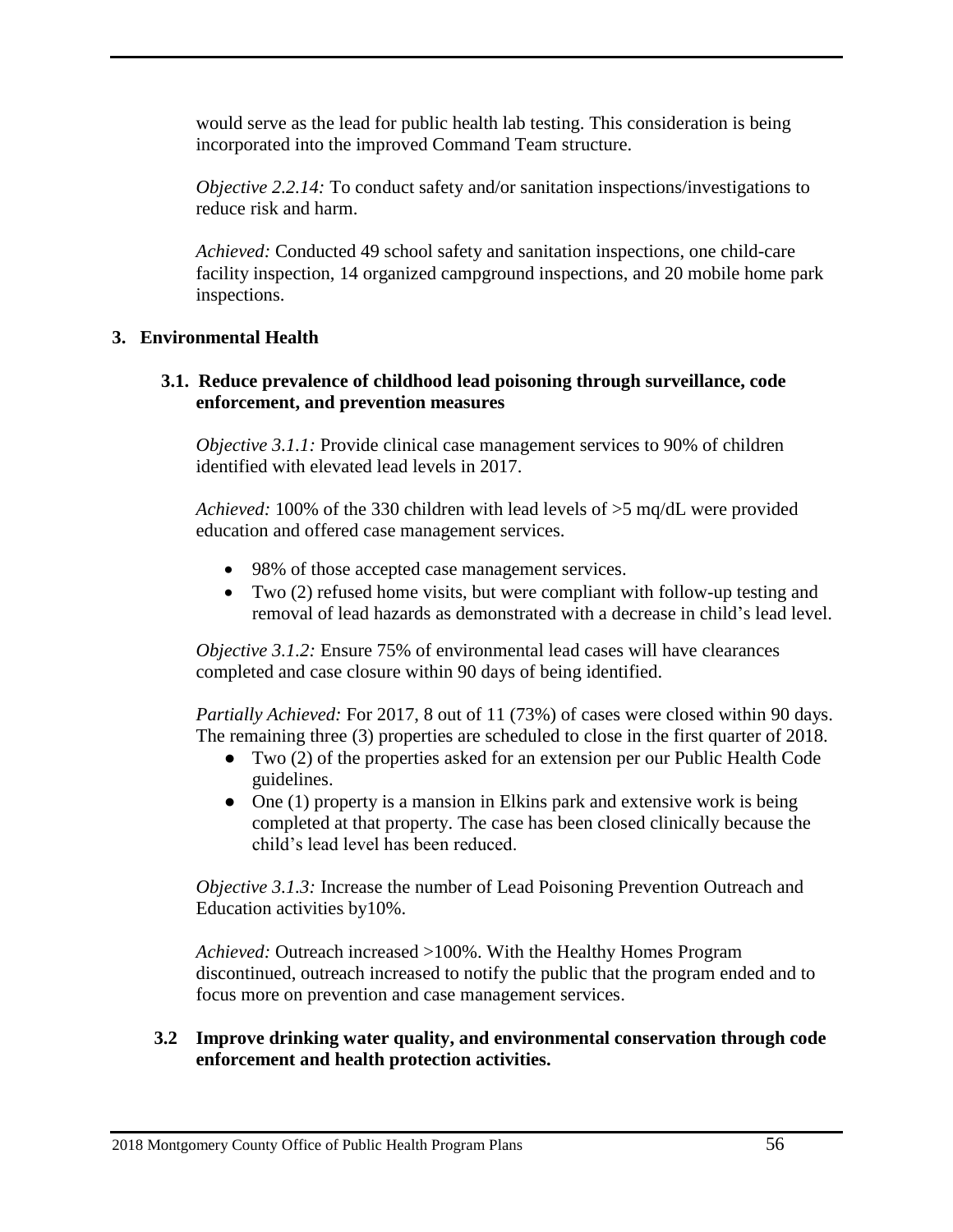*Objective 3.2.1:* Ensure 95% of individual water supply program requirements are processed within established Health Code timeframes.

*Achieved:* Staff processed 100% of all applications within established timeframes. Staff issued 95 drinking water supply and geothermal well permits, conducted 113 well installation inspections, and responded to five (5) water quality complaints within established regulatory time frames.

*Objective 3.2.2:* Ensure 95% of all groundwater monitoring network wells are evaluated monthly.

*Achieved:* Staff monthly monitored 96% of network wells and could not gain routine access to one specific well. Overall, staff conducted 209 total inspections of wells in the monitoring network and submitted monthly data to the U.S. Geological Survey per agreement.

*Objective 3.2.3:* Ensure at least 95% of annual sewage hauling vehicle license applications are reviewed and approved this year.

*Achieved:* Staff reviewed and approved 100% of all sewage hauler applications submitted. Staff issued 147 total sewage hauler licenses and conducted 13 trienniel inspections of vehicles transporting liquid sewage in the county.

*Objective 3.2.4:* Promote awareness of current and ongoing effects of Climate Change and their impact on public health through a minimum ten (10) activities this year.

*Achieved:* Staff conducted ten (10) activities to promote awareness of current and ongoing effects of climate change. Activities included participation in the Air Quality Partnership meetings, collaboration with the ACLAMO Family Center on air quality awareness, endorsement of a Pottstown resident for the annual Air Quality Partnership Excellence award, conducting a table presentation at the annual Temple Ambler Earth Day event, and participating and lecturing at the 2017 Girls Climate Summit in Chestnut Hill.

*Objective 3.2.5:* Ensure Geographic Information System (GIS) technology and training is provided to all designated staff this year to provide geospatial visualization information which effectively conveys public health needs and/or progress for their respective disciplines.

*Achieved:* Designated staff received ARC GIS software uploads and subsequent training at an ARC GIS Public Health Workshop in Chesterbrook, ESRI Do-it-Yourself GeoApps on-line course with a certification, several ESRI on-line workshops, and personal hands-on training from the Planning Commission GIS Coordinator. OPH WQM staff completed three (3) GIS projects using this specific GIS-related training.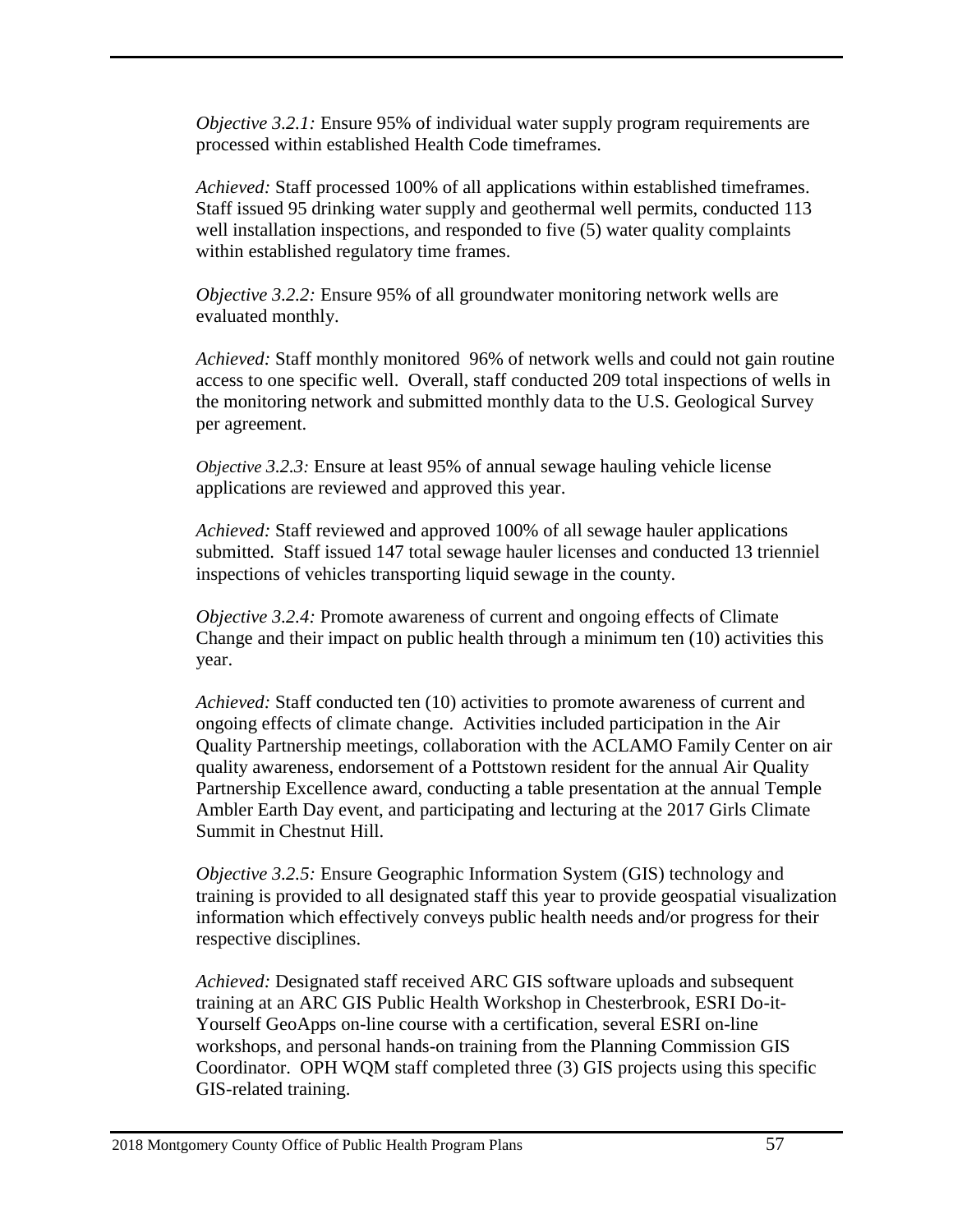#### **4. Well-being/Quality of life**

**4.1. Improve MCH outcomes by community engagement, and improving awareness, access, and utilization of services.**

*Objective 4.1.1:* Enroll 125 at-risk, low-income, first-time mothers in Nurse Family Partnership (NFP) case management services in 2017.

*Achieved:* Forty-one at-risk, low-income, first-time mothers were enrolled in NFP case management services in 2017. An additional 89 mothers initially enrolled in 2016 were served as well as 97 infants, making a total caseload in 2017 of 130 families with 97 infants.

*Objective 4.1.2:* Enroll 30 families and provide services in the Maternal Child Health Home Visiting Program in the prenatal or postpartum period in 2017.

*Achieved:*

- Enrolled 38 new families into the Maternal Child Health (MCH) Home Visiting Program in 2017.
- In 2017, MCH nurse-home visitors made 240 home visits during the prenatal and postpartum period. During these visits, they utilized the evidenced-based curriculum, Partners for a Healthy Baby. They provided education, counseling and screening assessments, and made referrals to local agencies as needed.

*Objective 4.1.3:* Provide outreach and health education to at least 30 pregnant women, new parents, or women of child-bearing age through the development and implementation of a Maternal and Infant Outreach Program, to better understand the causes of poor birth outcomes in the Borough of Norristown, specifically focusing on the racial disparities of African Americans' poor birth outcomes in 2017.

*Partially Achieved:* OPH completed many of the activities under this item, including outreach to over 10 Norristown area community organizations, mapping resources and providing health education to improve the health of future mothers and infants in the Borough of Norristown. OPH anticipates that implementing the Perinatal Periods of Risk (PPOR) study in 2018 will increase OPH and community knowledge about factors impacting the disparities in infant mortality rate and will lead to the identification of collective strategies to address the disparities.

*Objective 4.1.4:* Develop and implement an evidence-based adolescent health program aimed at preventing teen pregnancy in Norristown by September 30, 2017.

*Partially Achieved:* In 2017, two MCH staff were trained in an evidence-based mentoring teen pregnancy program titled "Project A.I.M." which stands for Adult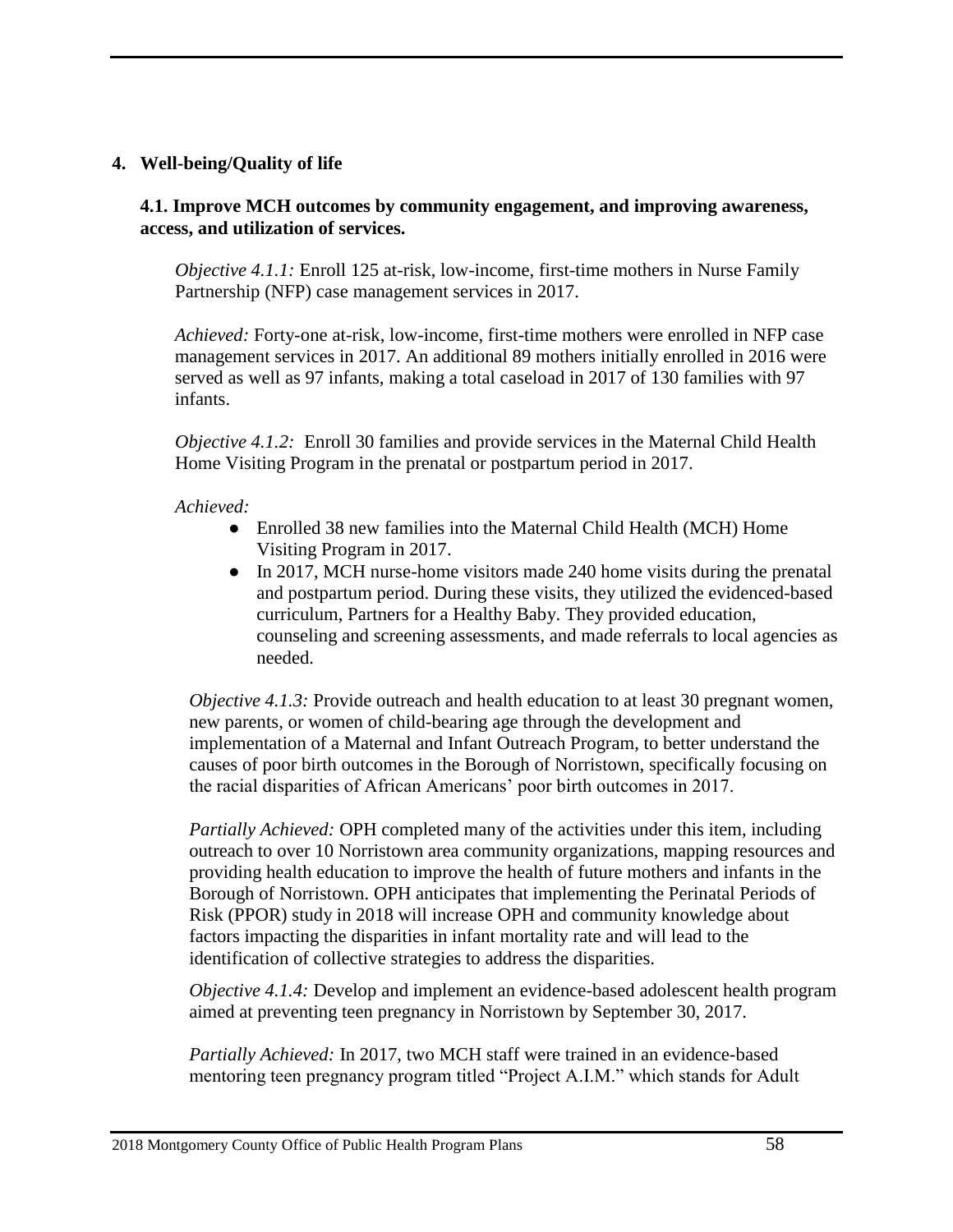Identity Mentoring – What's Your Legacy? This program has been shown to impact the behavioral determinants of risky sexual behaviors such as feeling hopelessness for the future and lack of self-efficacy to achieve future goals.

MCH staff will implement the program in partnership with Stewart Middle School in Norristown. Starting in April 2018, MCH will run two 12-week pilots of Project A.I.M. for 20 sixth-grade girls and 20 seventh-grade girls. Evaluation will include a pre- and post-test based on the Project A.I.M. logic model. MCH will also document process outcomes, including demographic data and data on attendance, retention and activities.

*Objective 4.1.5:* Through primary and preventative child and adolescent health services, increase the proportion of adolescents who receive formal instruction on inter-conceptional health issues, including the following topics: preventive care, birth control methods, safe sex, avoidance of illegal substance use, goal setting to enhance a positive life-course direction, and healthy relationships.

*Not Achieved:* Project A.I.M, an evidenced-based program to reduce adolescent highrisk behavior, was identified in 2017 and will be implemented in April 2018. This program emphasizes goal setting to enhance a positive life-course direction and healthy relationships and includes elements of formal instruction on health issues.

#### **4.2. Improve program integration under Health and Human Services to ensure social determinants related vulnerabilities addressed.**

*Objective 4.2.1:* Provide leadership to the Maternal and Early Childhood Consortium and attend at least quarterly (4) collaborative partnership meetings in 2017.

*Achieved:* In 2017, the Montgomery County Maternal and Early Childhood Consortium (MECC) implemented a membership meeting structure, which includes presentations and 'a call to action.' The group began intentional work to develop and implement a "Plan of Safe Care" practice and worked to increase awareness of the impact of maternal substance use on infants and young children. A survey administered in December 2017 showed that 92% of respondents felt that the Consortium "increased my awareness of available community resources for families"; 85% believe that the Consortium "has increased collaboration and coordination to meet the needs of families"; and 71% believe that the Consortium has "developed targeted action planning for community and systems change."

#### **5. Emergency Management**

#### **5.1. Improve all-hazards based emergency preparedness, response, and recovery capacities.**

*Objective 5.1.1:* By December 31, 2017, develop a risk-based hazard profile annex to the Emergency Operations Plan and include recovery specific sections into capability and risk specific annexes of the Emergency Operations Plan.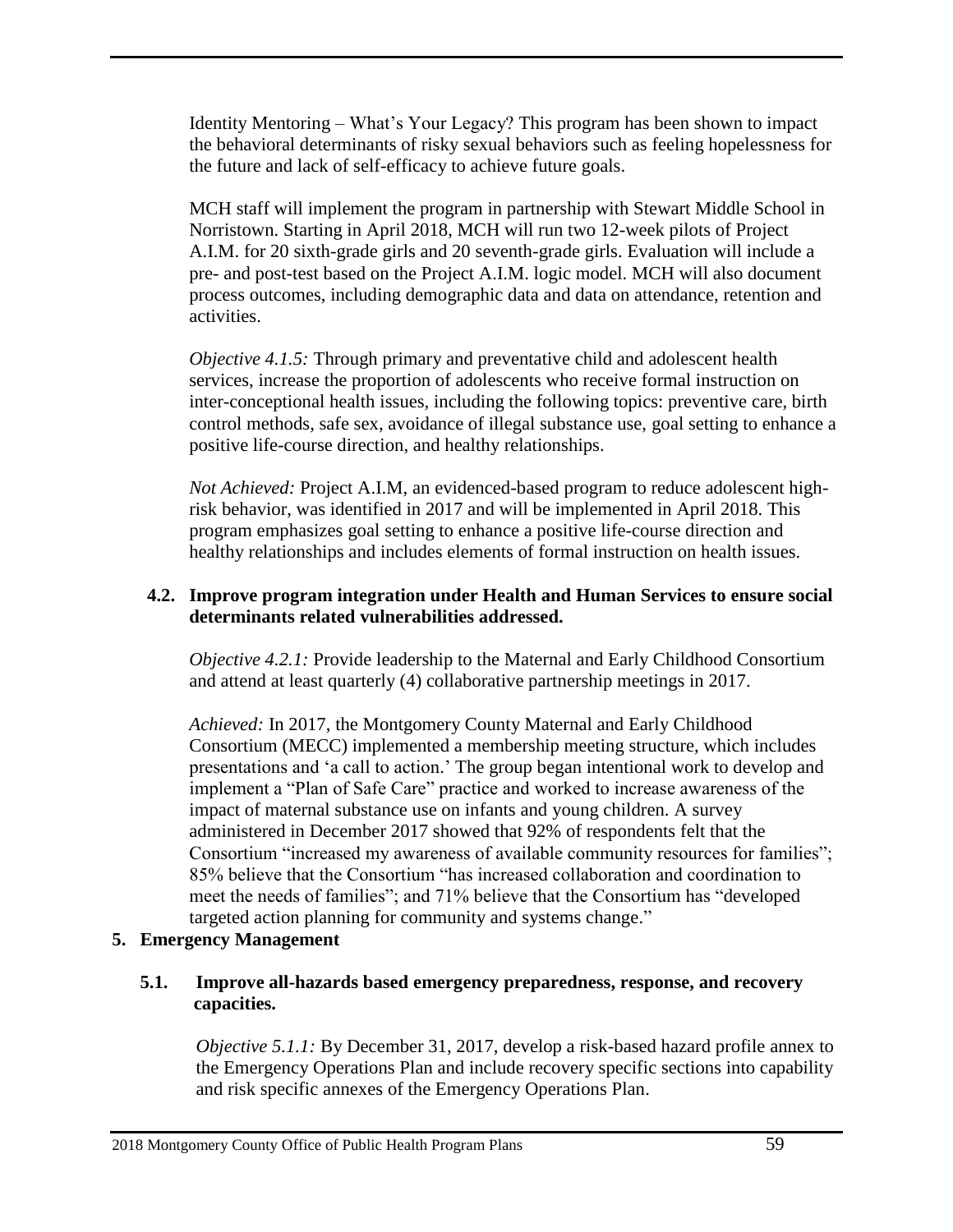*Partially Achieved:* A hazard profile that encompassed all of Montgomery County was completed by Montgomery County Planning Commission and Montgomery County Department of Public Safety as part of the 2017 Hazard Mitigation Plan. The Preparedness Coordinator served as the Public Health Liaison to that project and provided input on the plan development and associated risks.

*Objective 5.1.2:* By December 31, 2017, develop an all-hazards based, mass care plan in collaboration with the Department of Public Safety, HHS, and other critical stakeholders, to be annexed to the Emergency Operations Plan.

*Partially Achieved:* An overarching Mass Care Plan was developed by Montgomery County Department of Public Safety in conjunction with a contractor. The Preparedness Coordinator and other HHS Stakeholders assisted in the development of that plan and provided input in our specific program areas.

*Objective 5.1.3:* By June 30, 2017, complete a PHEP specific comprehensive assessment of OPH assets, capacities, and training needs.

*Partially Achieved:* A comprehensive training and needs assessment was completed for OPH staff and an improved training plan was developed for all HHS employees. Implementation started in November 2017. Four () out of eight (8) trainings were completed in 2017. The comprehensive assessment of OPH assets and capacities has not been completed.

*Objective 5.1.4:* By December 31, 2017, in collaboration with DPS and County Communications Office, review, evaluate and unify all existing communications plans into a single, action-able plan for utilization under all-hazards approach by the HHS Public Information Officer (PIO).

*Not Achieved:* This work is being modified as a direct result of the After Action Report/ Improvement Plan from the Medical Countermeasures Functional Exercise in August 2017. New work will focus on the development of Playbooks/Response Guides for Reportable Diseases particularly those requiring a response of mass distribution of medication. These Playbooks/Response Guides will include useful information such as pre-developed message templates, recommendation guidance, and alerting methods.

*Objective 5.1.5:* By October 31, 2017, produce a revised and an improved Point of Dispensing (POD) and Medical Countermeasures (MCM) Program plan.

*Partially Achieved:* All public PODs were surveyed in the 2017 calendar year as required by PADOH. Individual plans were developed for each of the Open PODs and Closed PODs are encouraged to develop plans as annexes of their Emergency Plans and share it with the Preparedness Program. A general plan governing the overall program has not yet been developed.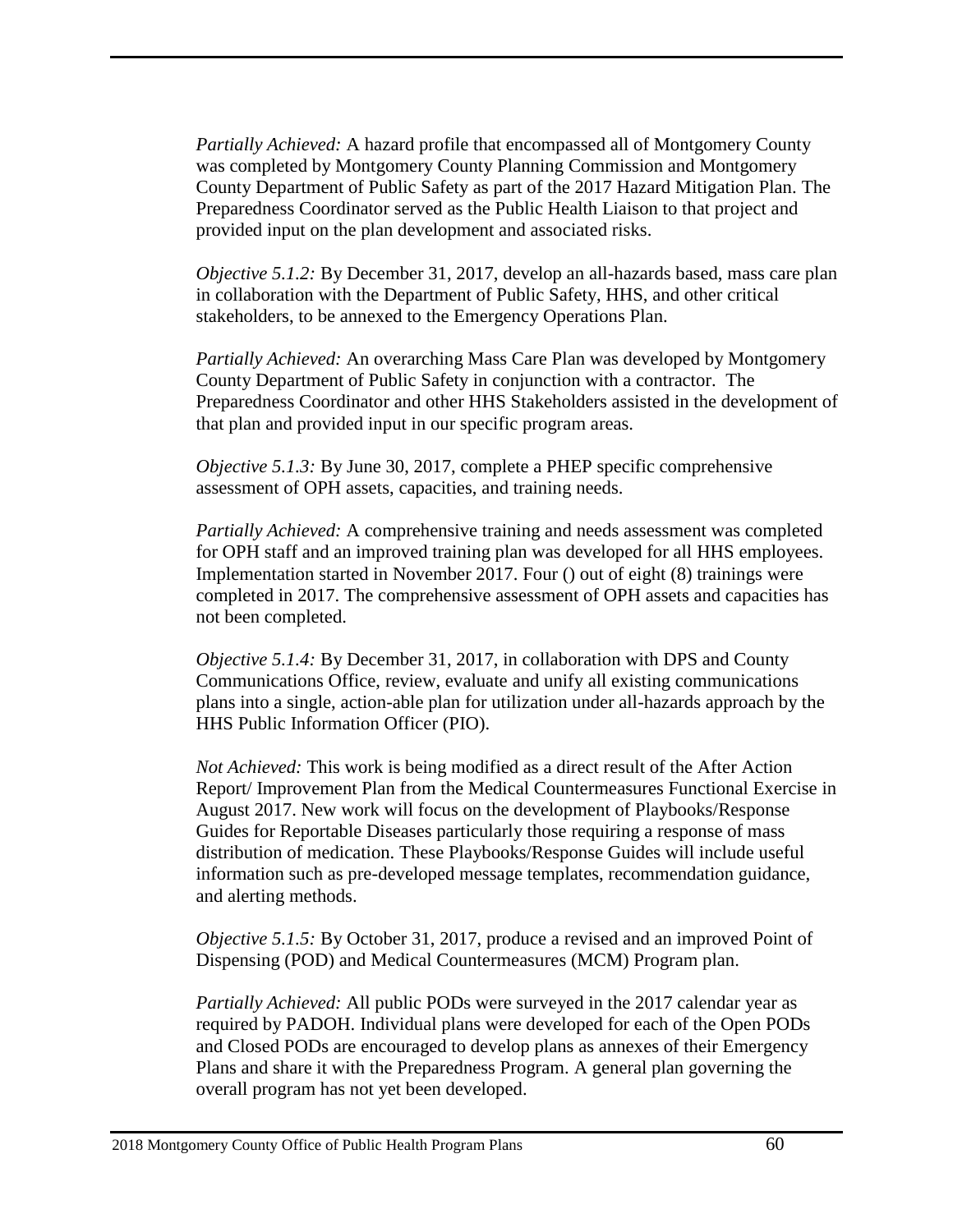*Objective 5.1.6:* By December 31, 2017, in collaboration with the Department of Public Safety, HHS program offices, and regional MRC partners, identify various types of disease prevention and protection guidelines and recommendations needed during various health emergencies.

*Partially Achieved:* It has been determined that playbooks/guidebooks will be developed for many of the 74 reportable diseases identified in the Montgomery County Public Health Code. The focus will first initially on those diseases that are included in the SNS/MCM program (i.e. anthrax, plague) for mass distribution of medication.

#### **5.2. Provide potassium iodide tablets (KI) to residents and businesses within a [10-mile](http://www.montcopa.org/DocumentCenter/View/8157)  [radius](http://www.montcopa.org/DocumentCenter/View/8157) of the Limerick Nuclear Power Plant.**

*Objective 5.2.1:* KI availability to new residents and for KI tablets expiring in February 2017 and June 2017.

*Achieved:* OPH participated in PADOH's statewide distribution day in August 2017. KI information was also disseminated as part of outreach and education opportunities during public events throughout the year especially for those municipalities included in the 10-mile Emergency Planning Zone (EPZ) for the Limerick Generating Station. Number of pills distributed for 2017: 37,635.